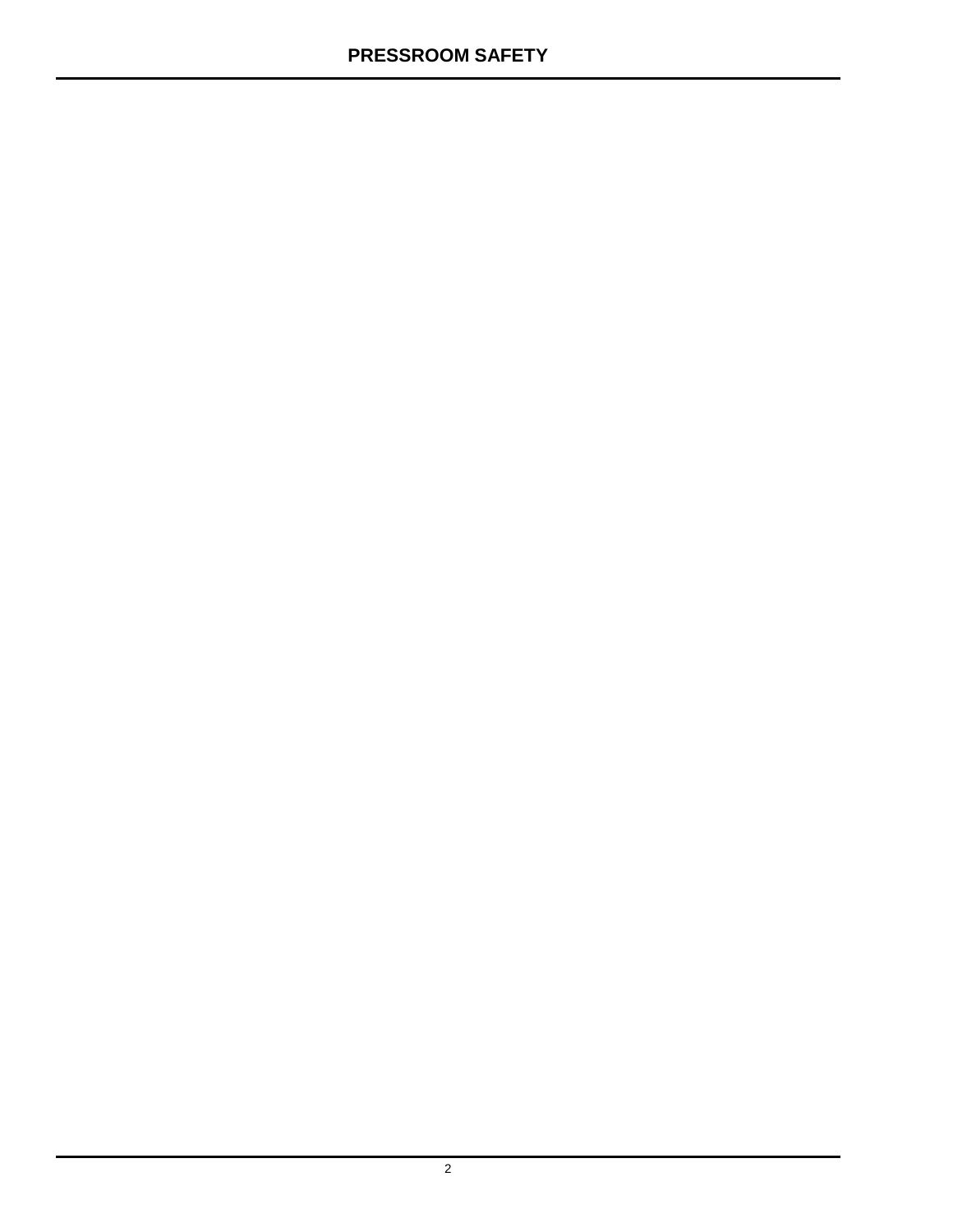# **TABLE OF CONTENTS**

| Page | Description                                           |
|------|-------------------------------------------------------|
| 4    | <b>Position the Press for Safety</b>                  |
| 4    | <b>Prepare for Safety</b>                             |
| 5    | <b>Safe Work Habits</b>                               |
| 5    | <b>Press Safety Features</b>                          |
| 6    | <b>Operating Safety</b>                               |
| 6    | <b>Maintenance Safety</b>                             |
| 7    | <b>Printing Unit Safety</b>                           |
| 7    | Ladders, Steps, and Platforms                         |
| 7    | <b>Hoist and Rollstand Safety</b>                     |
| 8    | <b>Splicer Safety</b>                                 |
| 8    | <b>Folder Safety</b>                                  |
| 9    | Safe Handling of Printing Chemicals                   |
| 10   | <b>Electrical Safety</b>                              |
| 11   | <b>Electrical and Pneumatic Lockout</b>               |
| 12   | <b>Safety Labels</b>                                  |
| 18   | Pressmanship                                          |
| 19   | <b>Recommended Operating and Maintenance Supplies</b> |
| 20   | <b>Printing Unit Maintenance</b>                      |
| 24   | <b>Care Of Aluminum Cylinders</b>                     |
| 25   | <b>Press Wash Solvents To Avoid</b>                   |
| 26   | <b>Rollstand Maintenance</b>                          |
| 26   | <b>Folder Maintenance</b>                             |
| 27   | <b>Maintenance Schedules</b>                          |
| 30   | <b>Press Troubleshooting Chart</b>                    |
| 33   | <b>Printing Troubleshooting Chart</b>                 |
| 39   | <b>Press Problems Caused by Roller Defects</b>        |
| 40   | <b>Press Adjustments - Troubleshooting</b>            |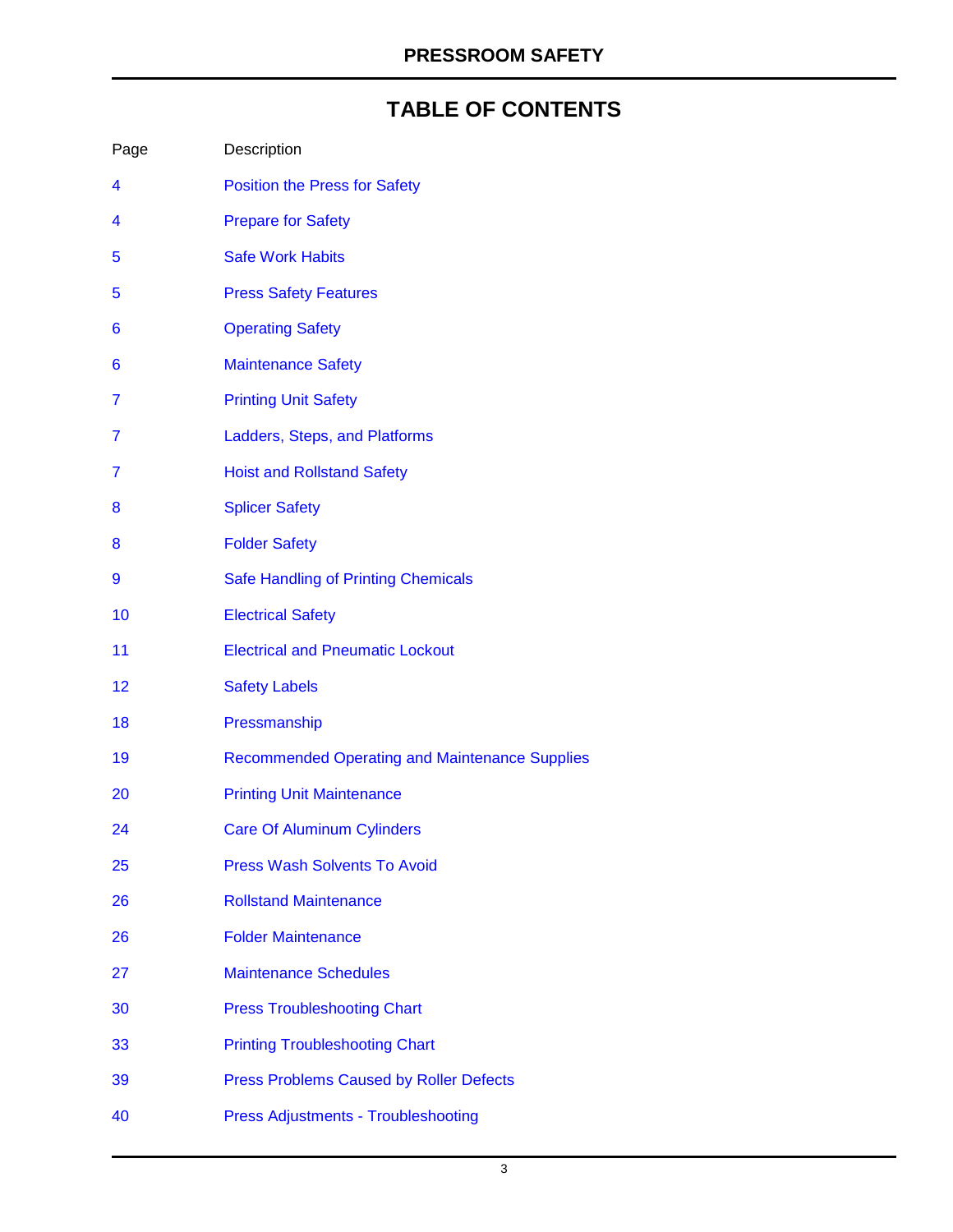All press personnel should learn and practice the following safety instructions and rules.

Note that the words "press", "equipment", and "machine" used in this text are meant to apply to the total press package provided by King Press.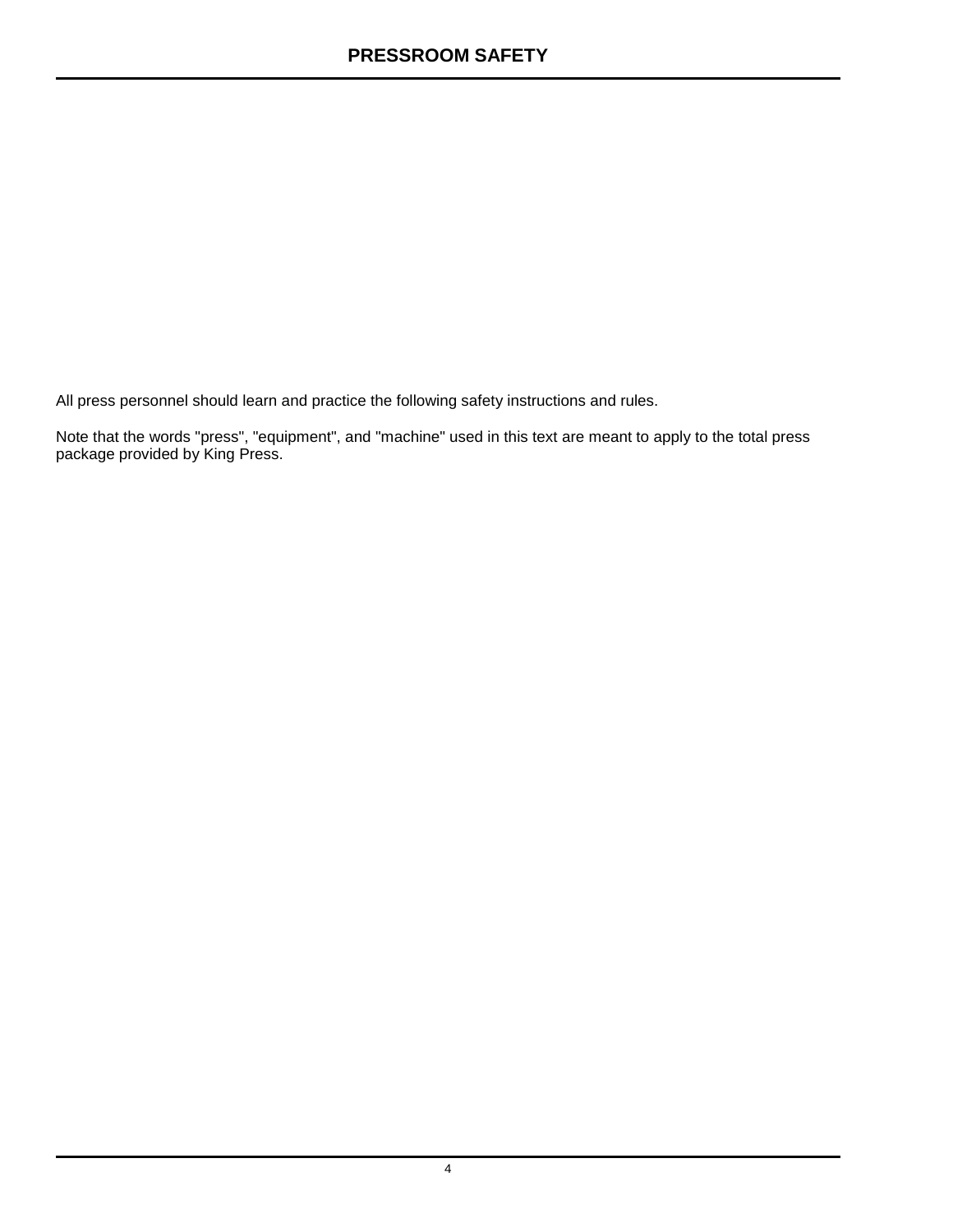# **POSITION THE PRESS FOR SAFETY**

- 1. Position the machine so that adequate access to electrical components is provided. Maintenance and service personnel will perform more safely when they have unobstructed access.
- 2. Provide enough clearance around the press to avoid congestion. Establish sufficient workspace and passages between machines, walls, and partitions. Allow space for a firm well-balanced stance for lifting or making adjustments.
- 3. Electrically ground the machine. This will ensure that the machine will not be a source of electrical shock that could be fatal.
- 4. Check the open positions of hinged doors and covers to be sure that they open fully. Prevent restrictions that force an operator to work in obstructed or cramped quarters. An off-balance operator with a difficult reach is unsafe.
- 5. Maintain a clean and uncluttered work area.
- 6. Oil and ink spills are slippery and can cause falls. Clean up immediately.
- 7. Provide adequate lighting so workers can see where they are working. Avoid glare and shadow conditions.

# **PREPARE FOR SAFETY**

- 1. Learn and abide by your company's safety regulations. They are meant to protect you.
- 2. Condition your mind for safety. Prepare yourself, be aware, and plan ahead. Remember being non-prepared could cause a serious accident. An accident is more likely if you are untrained, inexperienced, or careless.
- 3. An operator should never attempt to run or maintain the press without first attaining the appropriate skills. The lack of proper operating procedures, care, and attention, increases the potential hazards around the printing press. Be sure all operators are individually and thoroughly trained on the kinds of presses they will be running.
- 4. To ensure proper training, operators should receive oral and written instructions from their employer. King Press strongly recommends that specific safe operating procedures be established and practiced for the different kinds of equipment in your plant.
- 5. Pursue safety. Establish a continuing program of safety checks and instructions for both operators and maintenance personnel, and make certain the program is implemented. The primary objective of this program is to avoid personal injury and damage to the equipment.
- 6. Include safety in management duties. Press runs should always be supervised by a pressman experienced in proper press procedures. In addition to production performance the supervisor's responsibility should also include monitoring of press crew actions that could affect personal safety or cause machine damage.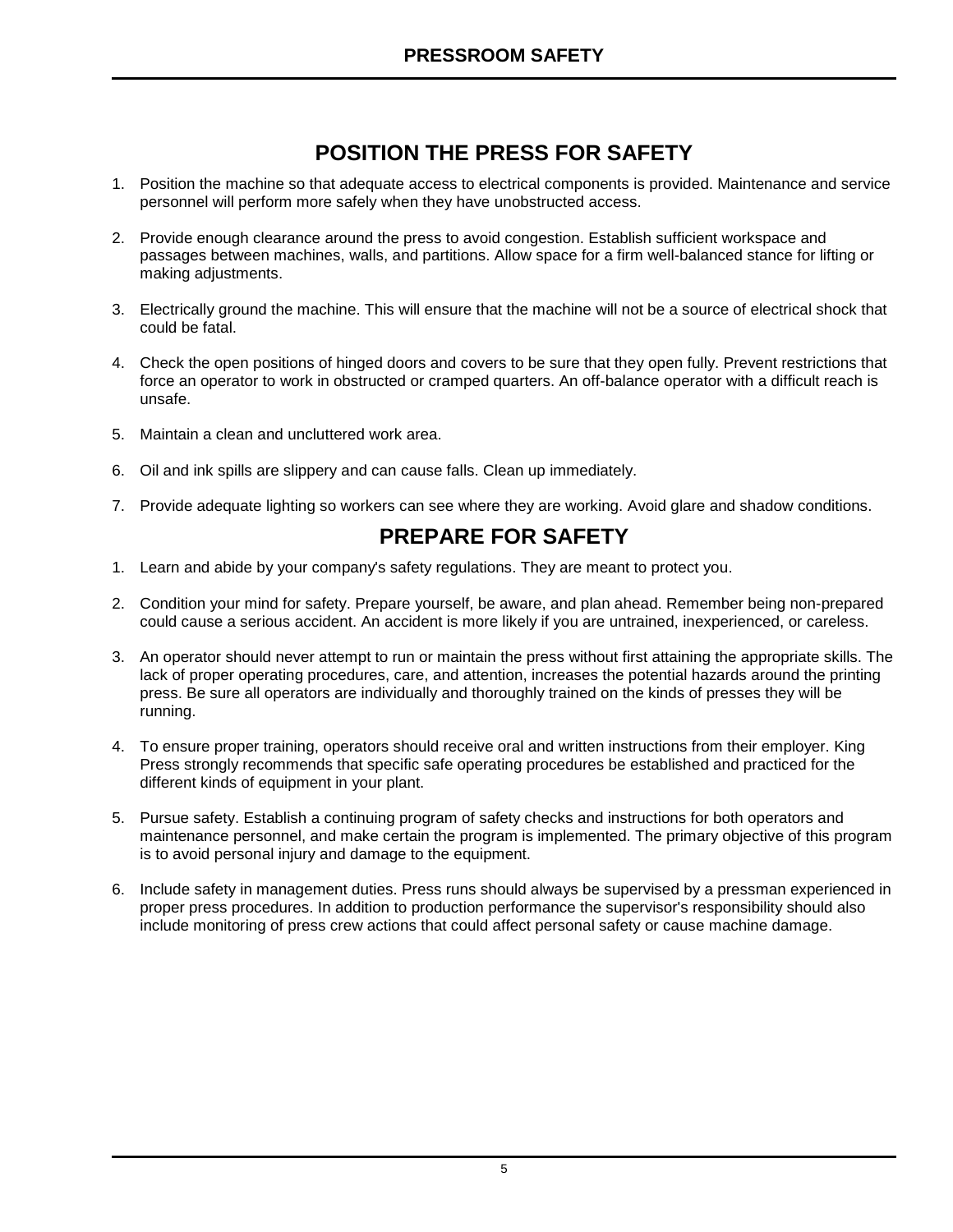# **SAFE WORK HABITS**

- 1. Never lean against the machine or prop your hands or feet on it. You may be surprised or startled by machine functions that could cause an unsafe reaction.
- 2. Clothing is always a potential safety hazard around rotating press equipment. Pressroom personnel should exercise good judgment in the selection of clothing and avoid any type that could become caught in the machinery and cause a serious injury. Items that should not be worn around operating press equipment are neckties, long sleeves, rings, or dangling jewelry (neck chains, medallions, bracelets, watches, etc.).
- 3. Long hair is also potentially dangerous around moving machines and therefore should be covered or contained to prevent entanglement in the equipment.
- 4. Safety shoes should be worn to prevent slipping and crushing. Latex gloves can provide protection against strong chemicals or heat but must be used with extreme care around moving parts of the press.
- 5. Never carry rags in pockets. They may be caught by the machine and pull you into the press, causing an injury.
- 6. Always maintain a safe pressroom floor. The floor surface must be non-slip textured and easy to clean to remove oil, water, and other debris. Good housekeeping around the press equipment also improves safety as well as production.
- 7. Establish a reporting system for accidents and safety hazards. Include health problems, ventilation, poor lighting, noise, and cluttered workspace. These items should be reported to management and corrected immediately.
- 8. Some support materials for the pressroom consist of chemicals, solvents, and inks that may be potential fire hazards. All such chemicals must be kept in proper containers or special cabinets and stored in a safe location.
- 9. Stay alert and watch for the unsafe acts of others that could injure you. Conversely, you are responsible for your actions to prevent injury to others working around you.
- 10. Horseplay must never be allowed in the pressroom.
- 11. Good housekeeping in the pressroom promotes safe working conditions, reduces waste, and increases productivity and overall quality.

# **PRESS SAFETY FEATURES**

- 1. An audible press start signal alerts personnel before the press is started. Signals for "Inch Forward," "Inch Reverse," and "Run" to warn of impending press movement.
- 2. All drive line components (shafts, gears, couplings, etc.) are enclosed in guards to protect personnel. Both the gearside and workside of the press are enclosed in cabinets for protection.
- 3. Lockout/Tagout devices should be used per OSHA regulation (subpart J-29 CFR 1910.147) for both electrical and pneumatic energy sources. The lockouts should be used whenever maintenance is performed on either of these systems.
- 4. Warning and caution labels are strategically located around the press to alert the operator of potentially hazardous conditions that may exist.
- 5. The Press Drive controls comply to the NPES American National Standard for Printing Press Drive Controls (ANSI B65.1 1995) as well as both U.L. and C.S.A. electrical codes. Presses provided to EC countries comply to the CE Machinery Directive.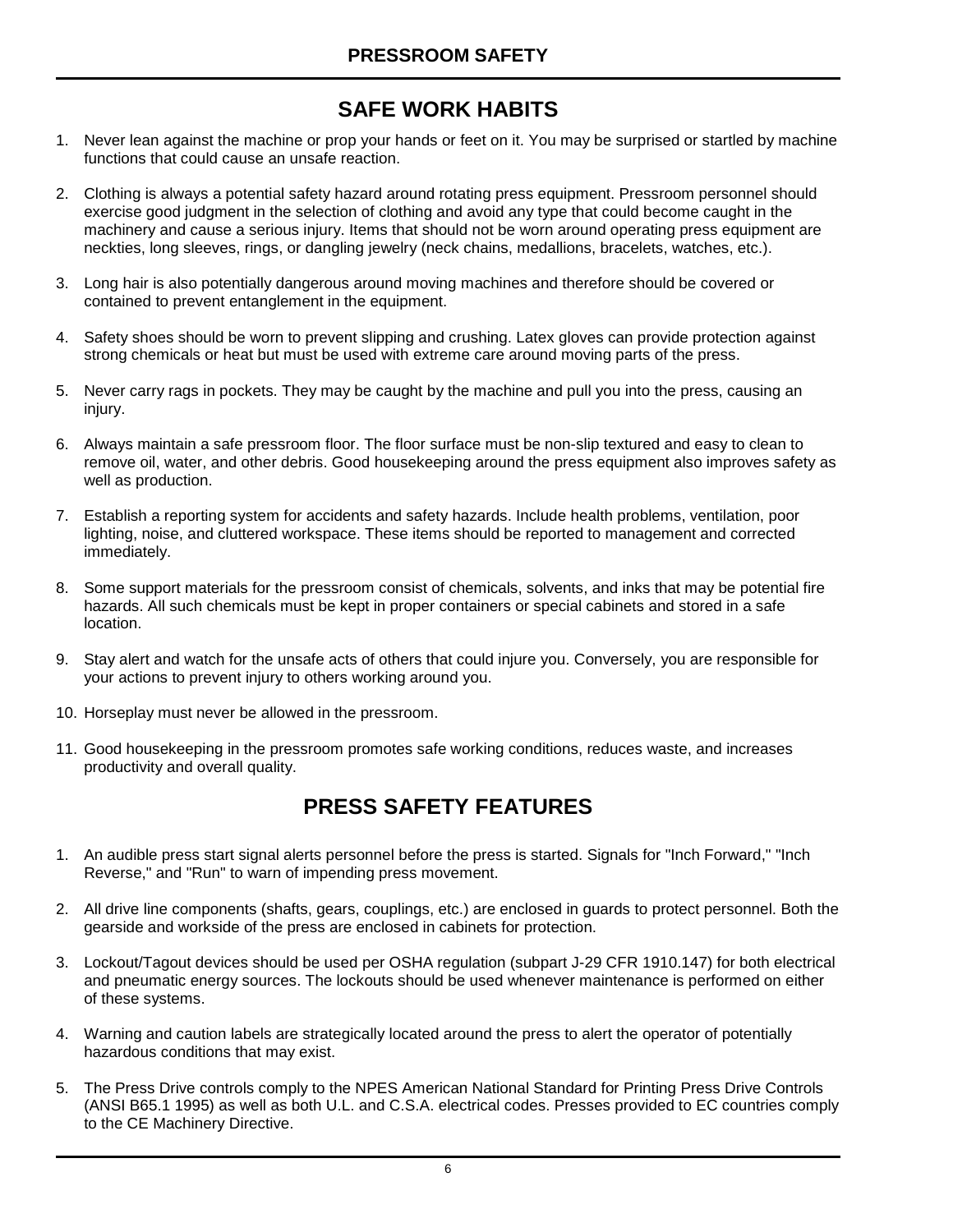6. The Press Drive incorporates an electrical emergency stop braking mechanism to minimize the time it takes for the press to stop when a stop-ready/safe button is depressed.

The press manual is structured around safety and is meant to be kept with the press for continuous study by operators.

# **OPERATING SAFETY**

- 1. The press should never be operated without proper training, experience, and authority.
- 2. The press should never be operated at unsafe speeds.
- 3. The press should never be operated from any awkward or unsafe position.
- 4. Always LOCK-OUT press when making adjustments, performing maintenance, or preparing for printing.
- 5. Never remove a press from " LOCK-OUT " until you are sure all personnel are clear of rotating and moving parts.
- 6. Make sure you are clear of rotating or moving press parts when the warning alarm sounds. This indicates that press start-up is about to occur.
- 7. Safety devices on the press protect the operator from harm and protect the press from damage. Never defeat or bypass any mechanical or electrical safety device or interlock. They are for your safety and should be functional at all times.
- 8. Guards and protective covers should never be opened when the equipment is running, nor should the equipment be operated without the guards and covers properly installed. Never open or remove protective guards or press parts that are secured by wrench-type fasteners unless the electrical power to the press and/or air supply is locked out.
- 9. Moving parts of the press should never be touched while running. The press must be stopped and on "LOCK-OUT" before any type of contact is made.

# **MAINTENANCE SAFETY**

1. All maintenance procedures that involve removing or replacing equipment on the press or expose personnel to hazardous moving mechanisms require that lockouts and tags be used on the power disconnects for all types of power involved. On some presses lockouts may be required on more than one power source due to the various kinds of equipment involved.

Lockouts and hazard identification tags must always be applied to the main power disconnect and/or pneumatic air supply when any heavy maintenance or service is being performed. Tags identify the individual who locked the system as well as their location and activity. Lockouts must disconnect all sources of energy including electrical, and pneumatic when operations are performed that are not protected by standard guarding. Note that some presses have multiple power sources such as twin drives, motorized KJ8A/KJ40 delivery, or accessory equipment. All must be locked out during servicing.

- 2. When using compressed air for cleaning, be sure to use OSHA complying nozzles. Also wear safety glasses and a dust mask.
- 3. Do not use damaged, broken, or improper tools to work on the press. Always use the appropriate tools and immediately replace those that are broken or worn.
- 4. Never attempt to hand lubricate the rotating machinery while it is in motion.
- 5. Tools, oil cans, supplies, rags, or any other materials used in maintenance or production should not be left standing on press frames, housings, platforms, or in the aisles. Unrestrained objects may fall into the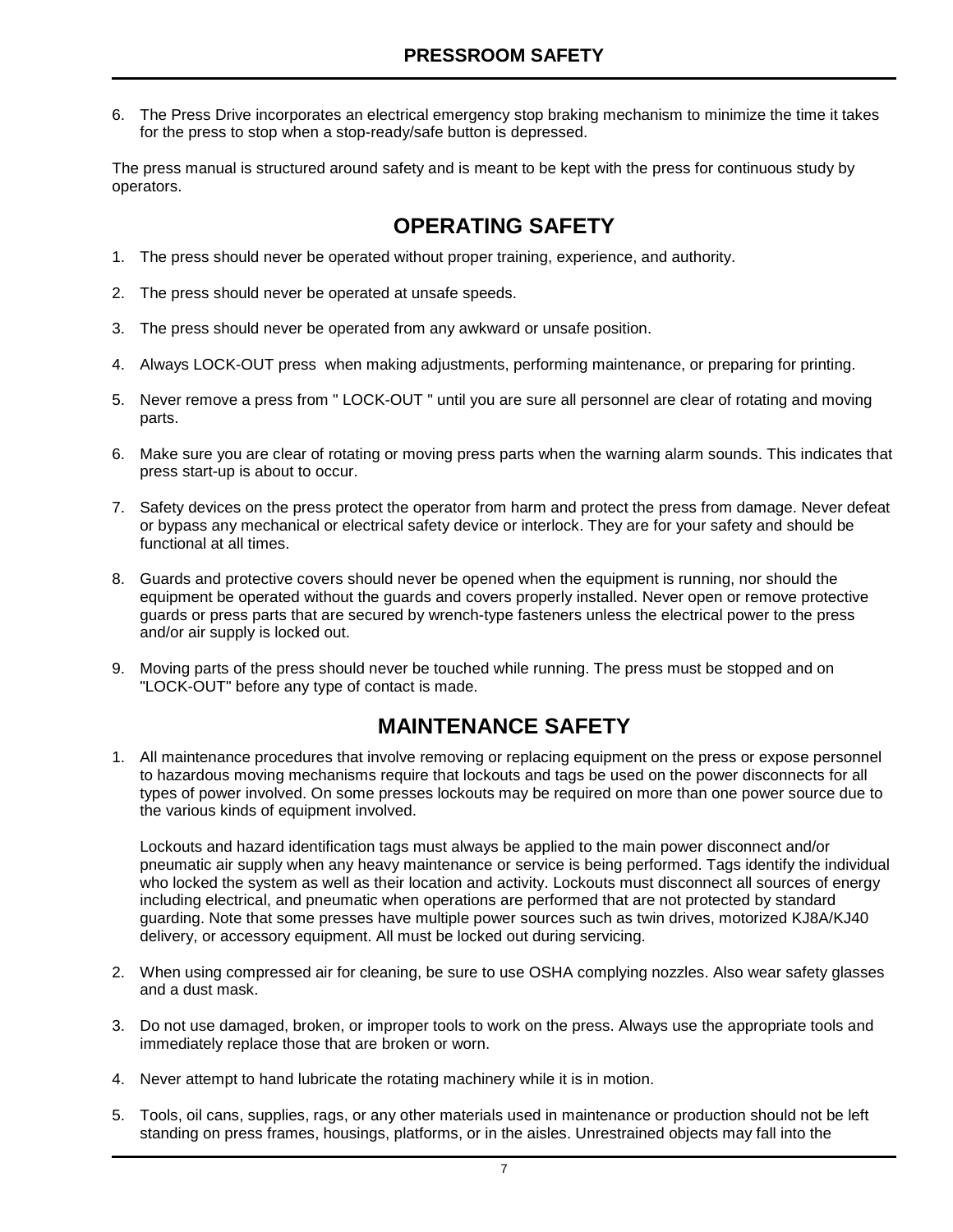machinery and cause damage. This kind of emergency could startle the operator and cause an unsafe reaction.

- 6. Accumulations of waste products such as paper dust, oil, and ink should be cleaned from the press platforms, stairs, and floor to prevent falls that could cause injury.
- 7. Access cover plates should never be left open to present a hazard that could result in a serious injury or fall.
- 8. Before performing any operation that could endanger other personnel, you should properly alert them of your intent.

# **PRINTING UNIT SAFETY**

- 1. Always keep fingers clear of cylinders, rollers, and nip points. Never attempt to wipe any cylinders or rollers while the press is in motion. Wiping rags can be pulled into the press taking your hand with it, causing serious injury.
- 2. Ink rollers and cylinders should never be wiped while the press is in motion.
- 3. No one should be in the aisle between printing units while the press is running.
- 4. Never attempt to clear paper jams in the unit with the machine in motion. Be certain the press is stopped and placed in "LOCK-OUT".
- 5. Periodically check the plates for looseness or cracks.
- 6. Do not attempt to remove hickies while the press is moving.

# **LADDERS, STEPS, AND PLATFORMS**

- 1. Avoid tripping and slipping by keeping tools, scrap paper, ink, oil, and other debris clear of ladders, steps, and platforms.
- 2. When railings are provided as hand assists and safety barriers, they should be used only for that purpose. Never sit or lean on railings.
- 3. For safety always descend ladders facing the rungs.

# **HOIST AND ROLLSTAND SAFETY**

- 1. Be sure to put the press on "LOCK-OUT" before cleaning or any maintenance. Remember, rolls are driven by web tension from the printing units.
- 2. Make certain the core shaft is the correct length for the rollstand.
- 3. Never attempt to load paper rolls without the safety collar in place on the core shaft. Without the collar you may be injured if the roll of paper slips from the hoist while being loaded into the press. Never stand under a roll for any reason.
- 4. Be sure to use the center lift location on the lifting bar for full width rolls, and the offset lift location for half width rolls.
- 5. Be sure the lifting hook safety latch is engaged and working correctly.
- 6. Inspect the roll hoist cables regularly. Check for fraying, kinks, or loose fittings. Paper roll hoists can cause serious injury if press personnel are not clear when paper rolls are being lifted. Any deterioration of hoist equipment that presents a safety hazard should be corrected immediately.
- 7. Keep hands clear of the lifter bar and hooks when hoisting.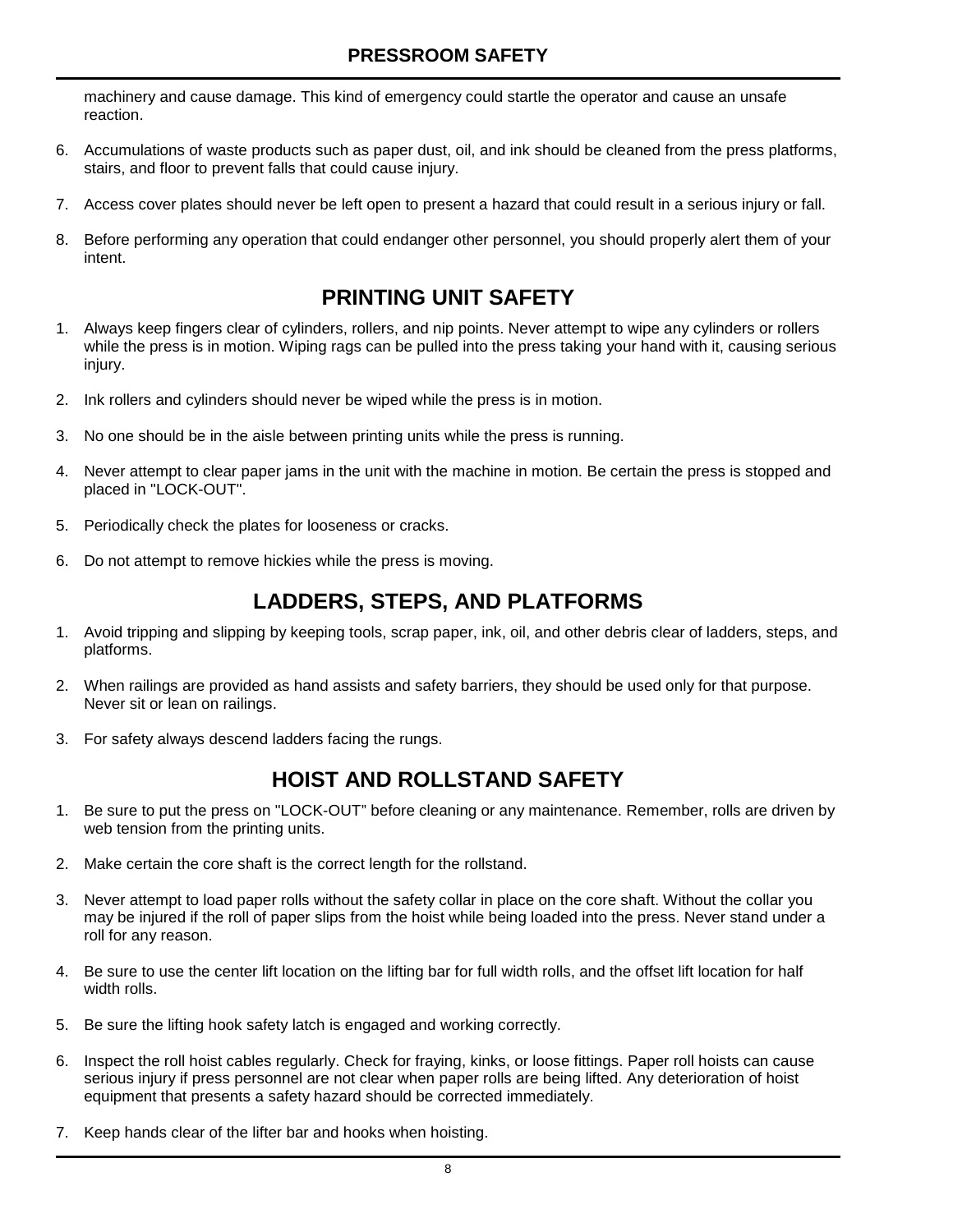- 8. Keep hands clear of core shaft when rolling the core shaft to the running position.
- 9. Keep hands clear of the rollstand dancer mechanism when turning the rollstand on or off.
- 10. When using compressed air for cleaning be sure to use OSHA complying nozzles. Also wear safety glasses and a dust mask.

# **SPLICER SAFETY**

- 1. Consult the operating manuals provided by the splicer manufacturer.
- 2. Be sure to put the press on "LOCK-OUT" before cleaning or maintenance. Remember, rolls are driven by web tension from the printing units.

# **FOLDER SAFETY**

- 1. Always put the press on "LOCK-OUT" before entering the folder for any reason.
- 2. Never attempt to clear paper jams in the folders with the machine in motion. Be certain the press is stopped and placed on "LOCK-OUT".
- 3. When using compressed air for cleaning be sure to use OSHA complying nozzles. Also wear safety glasses and a dust mask.
- 4. When cleaning or servicing the folder be careful to avoid sharp cutting knives, pins, perforator blades, slitters, and perforator wheels.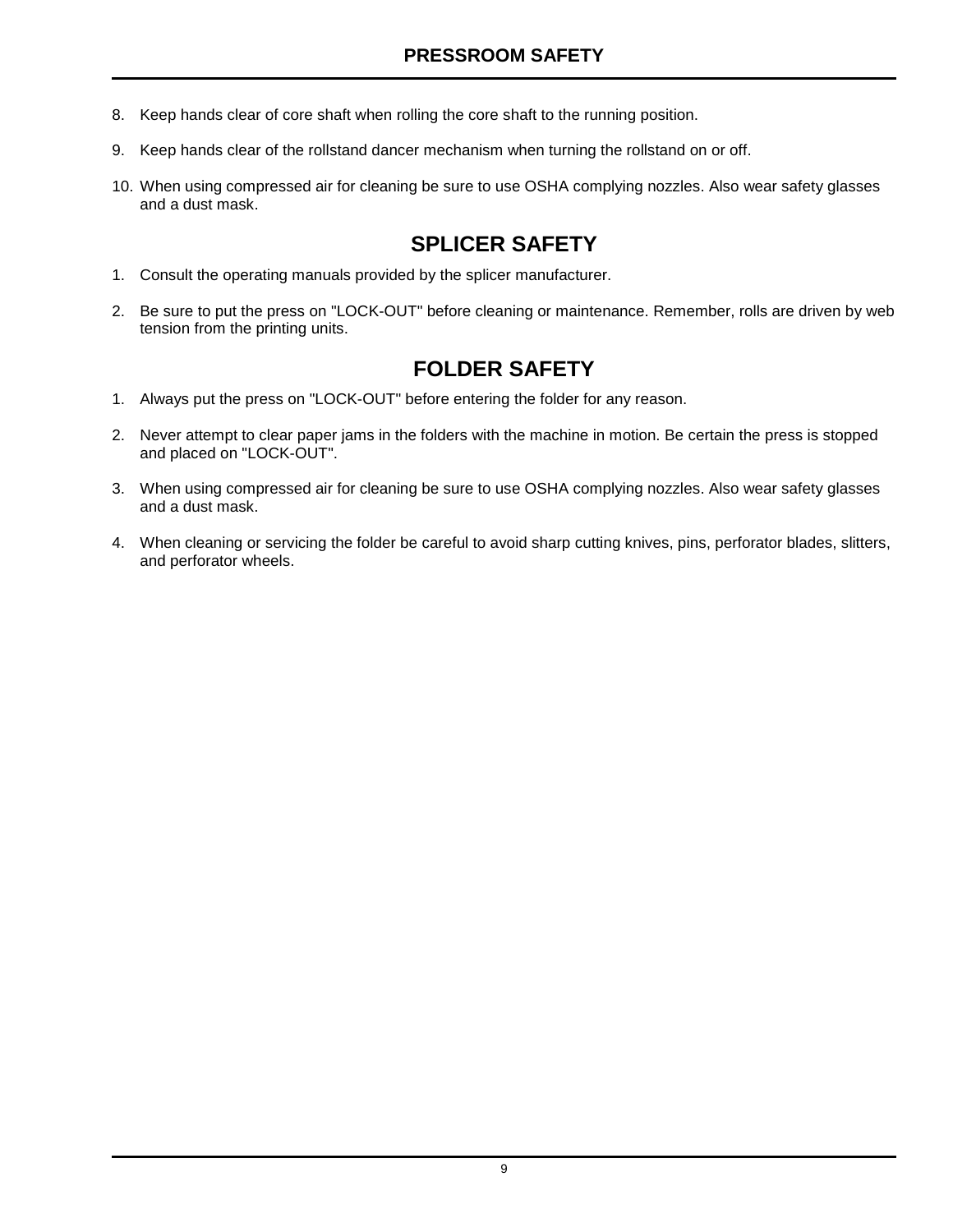# **SAFE HANDLING OF PRINTING CHEMICALS**

- 1. Always use the recommended chemical for the application.
- 2. Be sure to apply the chemicals in strict accordance with the supplier's instructions. Read the label and consult with the supplier for any additional instructions.
- 3. When working with chemicals always wear protective gloves and eye shields.
- 4. Avoid splashing and spills. Use care when pouring.
- 5. Understand the kinds of chemicals in use. Know the required precautions and the first aid procedures for each, in case of emergency.
- 6. Have eyewash station nearby and post the first aid procedures next to it. Know what to do for acid and alkali burns.
- 7. Determine the injury possibilities for each chemical and solvent from the suppliers and prepare a first aid plan for each.
- 8. Mix chemicals in ventilated areas only.
- 9. Wash off chemicals from skin immediately using soap and water. Rinse thoroughly.
- 10. Never use unknown chemicals.
- 11. Never add water to acid. Always add the acid last to water.
- 12. Store flammable chemicals and solvents according to proper OSHA code requirements. Use approved containers.
- 13. Mark the containers and storage areas with the appropriate caution and warning signs.
- 14. Keep containers and storage areas clear of materials that could cause spontaneous combustion.
- 15. Always dispose of cleaning rags in safety containers.
- 16. Keep solvents and chemicals away from heaters, motors, or other spark or flame sources.
- 17. Use and store chemicals and solvents in a way that prevents spilling.
- 18. Containers must be marked with the identity of their contents.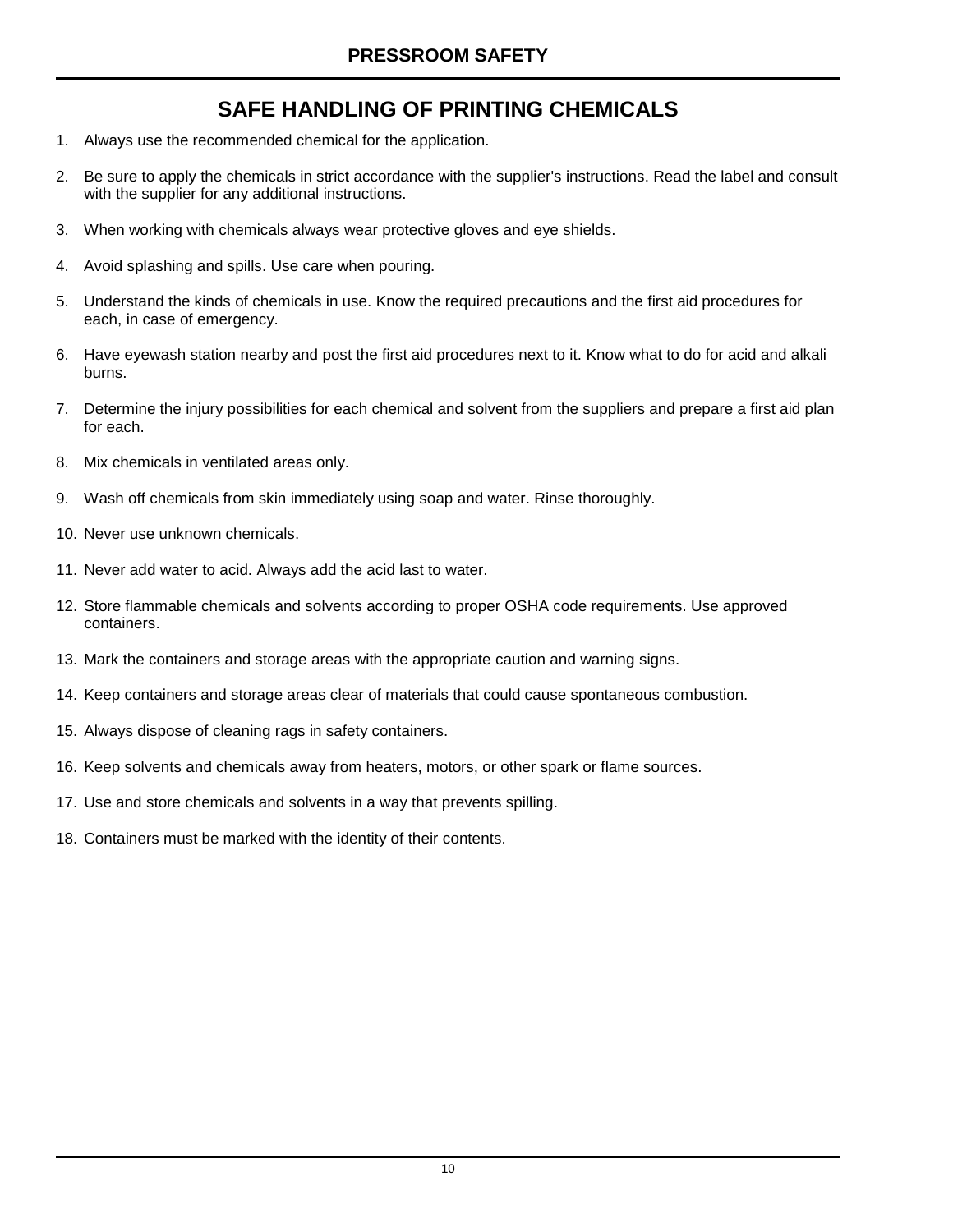## **PRESSROOM SAFETY**

# **ELECTRICAL SAFETY**

All maintenance procedures that involve removing or replacing equipment on the press or expose personnel to hazardous moving mechanisms require that lockouts and tags be used on the power disconnects for all types of power involved. Lockouts may be required on more than one power source due to the various kinds of equipment involved.

- **DANGER**: High Voltages are present when incoming AC power is connected. Make all changes to the equipment with the main disconnect locked in the "OFF" position. Failure to follow this procedure may cause serious personal injury, death, and/or equipment damage. (CAUTION: Some presses have multiple disconnects, and all of them should be locked off.)
- **DANGER**: Press equipment should be installed, adjusted, and serviced by qualified electrical maintenance personnel familiar with the operation of the equipment and the potential hazards. Failure to follow this practice may cause serious personal injury, death, and/or equipment damage.
- **DANGER**: Observe the following safety procedures as well as the National Electrical Code recommendations, and your plant procedures, when working on press equipment. Disregarding these precautions may cause serious personal injury, death, and possible equipment damage.
- 1. "**LOCKOUT**" means to place a lock on the main power disconnect after turning off the switch. Be sure to understand when lockouts are needed. See "LOCKOUT" information section.
- 2. "**TAGOUT**" means to place an identification tag on the main power disconnect (switch) after it is turned off. The tag should identify the person who locked it out as well as the area being serviced. Tagouts should be applied to all electrical devices where a lockout has been applied for maintenance work. Tags must be removed when the work is completed and the lock is removed.
- 3. Never make adjustments to the electrical system until you are sure all personnel are clear of rotating and moving parts.
- 4. Safety devices should never be jumped or defeated in any way. These devices are designed to protect personnel and equipment.
- 5. To avoid the danger of electrical shock, all maintenance personnel should use only insulated tools on electrical and electronic equipment.
- 6. Employ extreme caution when using electronic instruments for testing and troubleshooting circuits with the power on. Even low voltages under the right conditions can be lethal. Keep one hand in a pocket when servicing live equipment and avoid bracing yourself against the equipment.
- 7. Always check circuits for electrical voltages since capacitors can retain charges that cause electric shock when the power switches are in the "OFF" position.
- 8. Jewelry (rings, wristwatches, bracelets, key chains, etc.) should not be worn while working with electrical and electronic equipment. Insulated boots and gloves must be worn when the danger of high voltage electrical shock is present.
- 9. Never stand or sit on a wet surface when troubleshooting or maintaining electrical and electronic equipment.
- 10. Do not allow fluids of any kind to leak or spill into electrical or electronic circuits.
- 11. Spark arcs from electrical equipment can present a fire hazard if flammable solvents are nearby. Use extreme caution to prevent ignition possibilities.
- NOTE: Arcing occurs inside the main drive motor as part of its normal operation. Clean the filter regularly, and be extra careful to keep flammables away from this area (i.e. paper dust).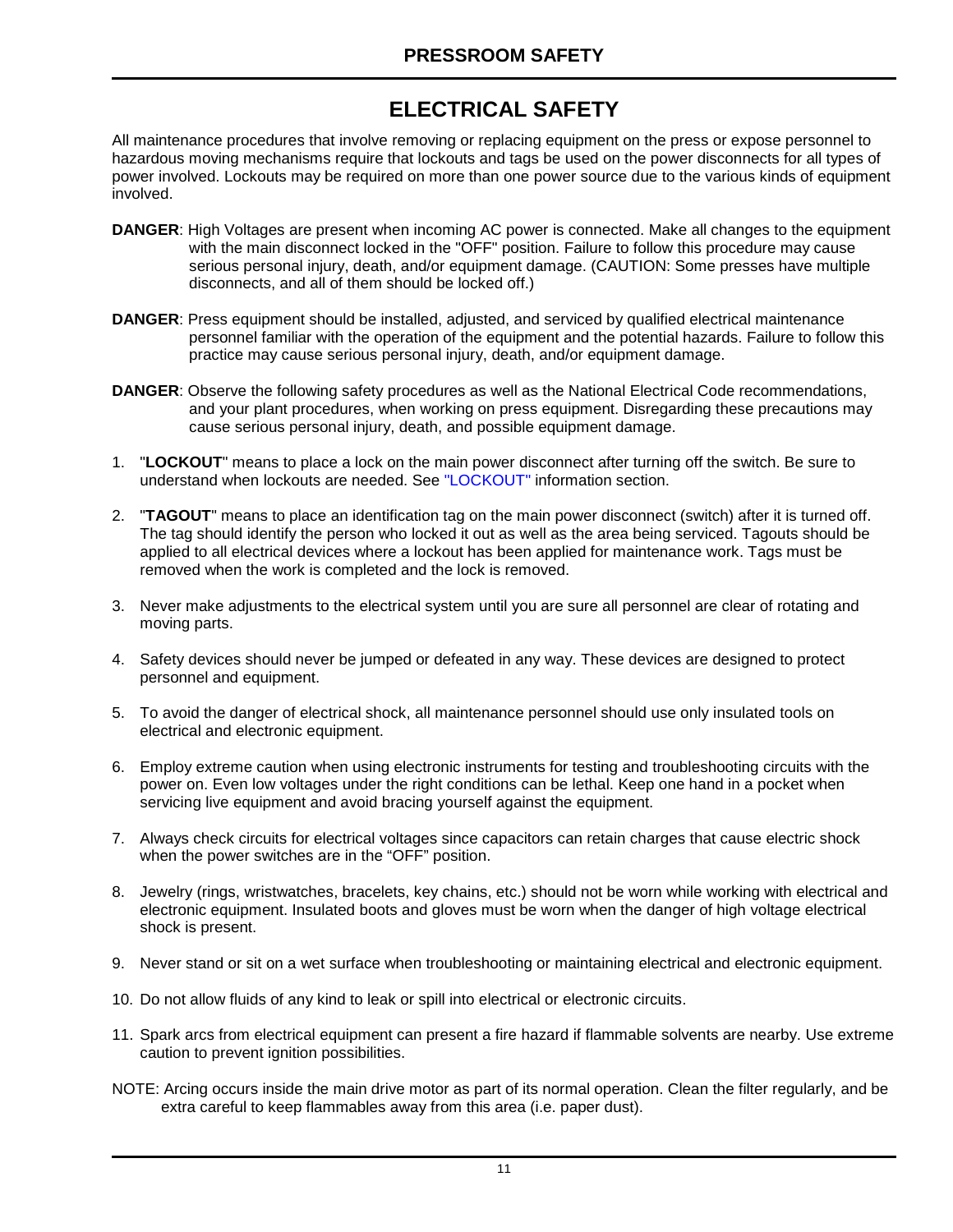# **ELECTRICAL AND PNEUMATIC LOCKOUT**

**C A U T I O N**

**THE PROCEDURE OUTLINED BELOW WILL ONLY LOCKOUT EQUIPMENT PROVIDED BY KING PRESS. THE PROCEDURE WILL "NOT" LOCKOUT AUXILIARY DEVICES (NOT MADE BY KING PRESS) THAT MAY BE MOUNTED TO THE PRESS.**

Examples of King Press Equipment Include:

Folders Consoles

Printing Units **Main D.C. Press Drive Controllers** Main D.C. Press Drive Controllers

Examples of Auxiliary Devices Include:

Web Splicer Infeed Water Leveler **Cut-Off Control Cut-Off Control Cut-Off Control Cut-Off Control Cut-Off Control** Automix System Web Dryer Stacker Web Break Detector Silicone Applicator Former Blower **Air Compressor Etc.** Hydraulic (Grease Pump)

Before service or maintenance of any kind is performed on a King Press, check the total machine to locate all types of energy sources. Included, are:

Electrical Water<br>
Pneumatic Gas. L

Gas, LP or Natural

Each Auxiliary item may have its own energy source. These must be independently locked out before service or maintenance.

# **ELECTRICAL LOCKOUT OF KING PRESS EQUIPMENT**

The electrical feed to a King Press comes through the large D.C. motor control enclosure (main drive for press). This enclosure has an "OFF-ON" handle mounted at the upper right hand side of the front door. Turn this handle to the off position, and padlock it in this position before service or maintenance. If there is more than one power source to the press such as twin drives, motorized KJ8A/KJ40 delivery, or accessory equipment, each one must be locked out as described above.

If there is more than one D.C. motor controller on a press, each one must be locked out as described above.

# **PNEUMATIC LOCKOUT OF KING PRESS EQUIPMENT**

A lockout type three-way-valve is provided on the input to the main regulator-filter-lubricator assembly mounted on the back of the folder. When this valve is in the "OFF" position, it will stop air from flowing to the press, and bleed the press air pressure to zero PSI. This valve can be pad locked in this position for service and maintenance.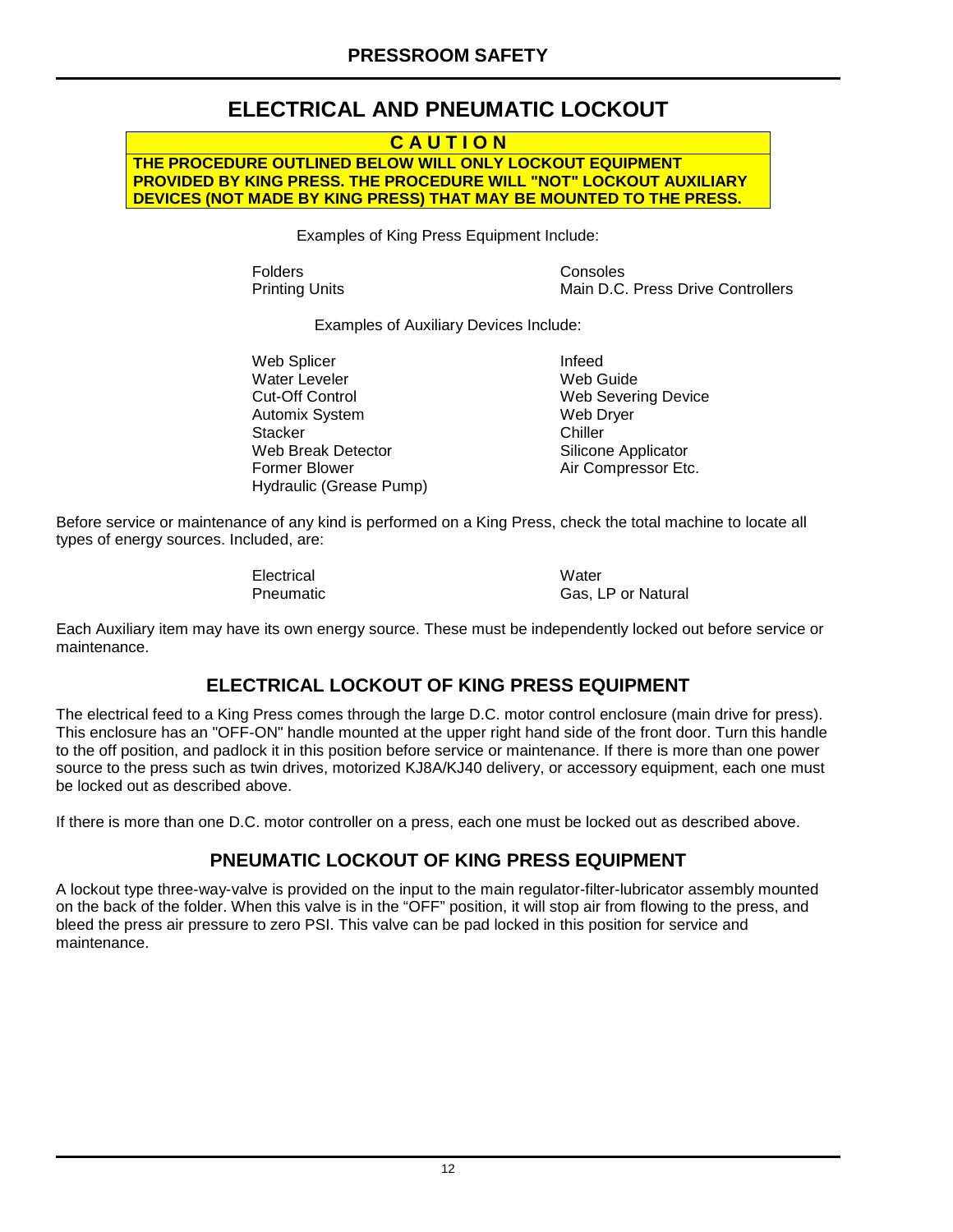# **SAFETY LABELS**

Danger, Warning, and Caution labels are placed at various locations on the press to indicate potential hazards to personnel or to the press. Following are examples of the various labels provided. All press personnel should understand the meaning of each in advance of operating the equipment.

- 1. **DANGER, WARNING,** and **CAUTION**: These labels identify potential human hazards during operation and maintenance procedures. Warnings and cautions will also be used throughout this manual.
- 2. **NOTICE**: This label identifies potential machine damage that could be caused by the operator or by certain machine conditions. The word "NOTICE" will also be used throughout this manual.

Safety labels must never be removed from the press or obstructed from view.

NOTE: Labels shown are not actual size.

| CAUTION                                                                                                                                                                                                                                                                                                                                                                                                                                                                                                                         |  |
|---------------------------------------------------------------------------------------------------------------------------------------------------------------------------------------------------------------------------------------------------------------------------------------------------------------------------------------------------------------------------------------------------------------------------------------------------------------------------------------------------------------------------------|--|
| THIS MACHINE CAN CAUSE PERSONAL INJURY.                                                                                                                                                                                                                                                                                                                                                                                                                                                                                         |  |
| Before doing press maintenance rework, Lock-Out Press Power Source<br>When in jog mode do not touch moving parts.<br>Close all guards and covers <b>BEFORE</b> operating press in run mode.<br>Do not remove or defeat safety devices.<br>Keep press area clean and unobstructed.<br>Do not operate this press unless you are authorized, trained and have<br>read and understand the operating and safety instructions in the manual.<br>Review the safety section of the manual periodically to<br>maintain safety awareness. |  |
| Keep the manual available near the press.                                                                                                                                                                                                                                                                                                                                                                                                                                                                                       |  |

This label is located on the main control panel. It alerts the operator to put the press on **"**LOCK-OUT**"** before working on the press. The operator should not touch any parts that are moving on the press. It stresses the importance of keeping all guards in place while running the press. In addition, the operator is cautioned to conduct good housekeeping while running the press to prevent a slip or fall into the press. Finally, the label tells the operator not to go near the press without first reading and having a full understanding of the manual.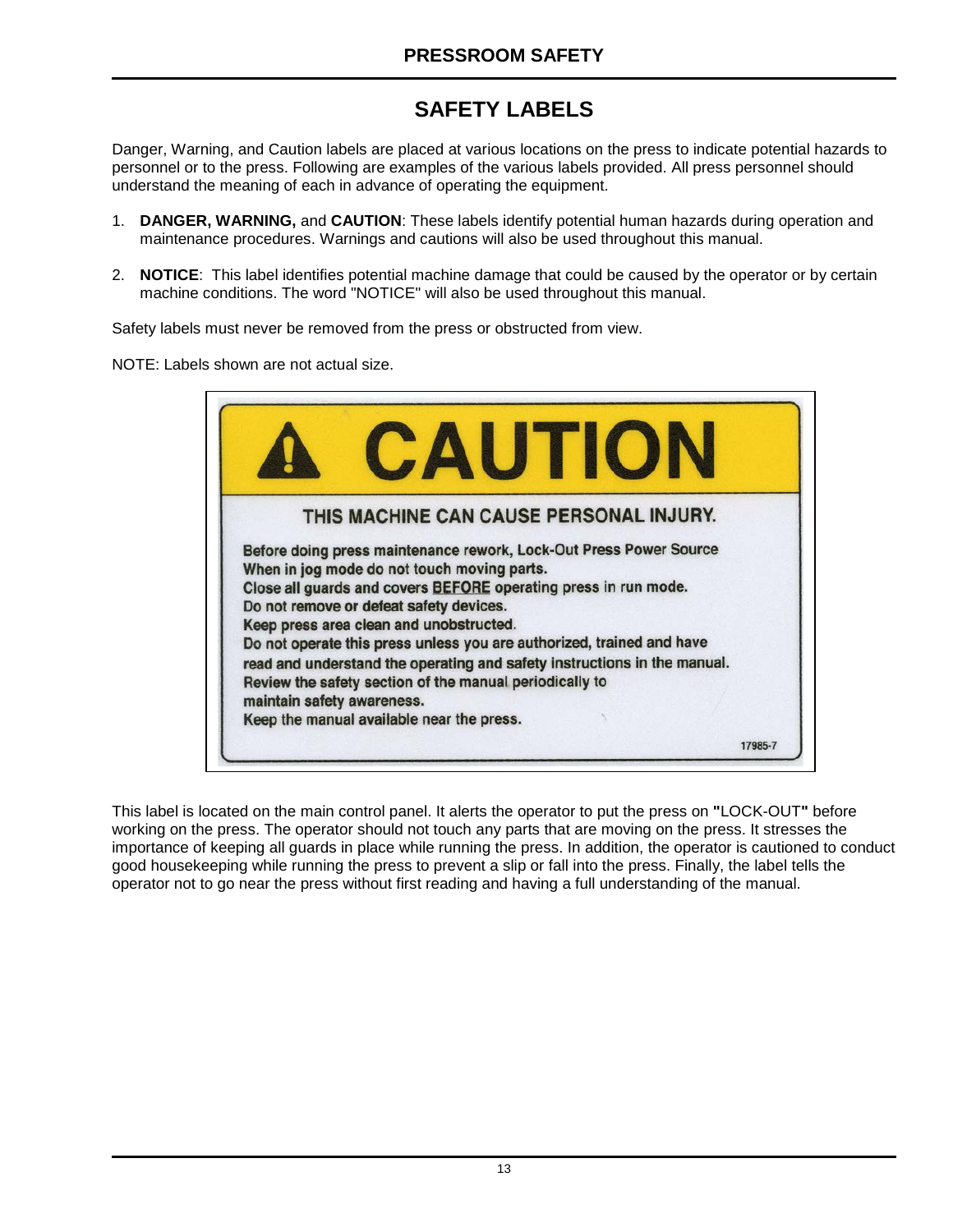

This label is located on the rollstand and on the lifting bar and is intended to alert the operator that careless handling of the hoist and paper rolls can cause severe injury or death. All personnel should stand clear of the roll and hoist while loading. It also alerts the operator to replace damaged or worn cables, ropes, chains, and fittings.



This label is located on the printing units and folder and is intended to alert the operator to keep his/her hands off the press rollers while they are in motion. Failure to do so could cause severe injury, or death. The operator should never open the guards unless he/she has first put the press on **"LOCK-OUT"**.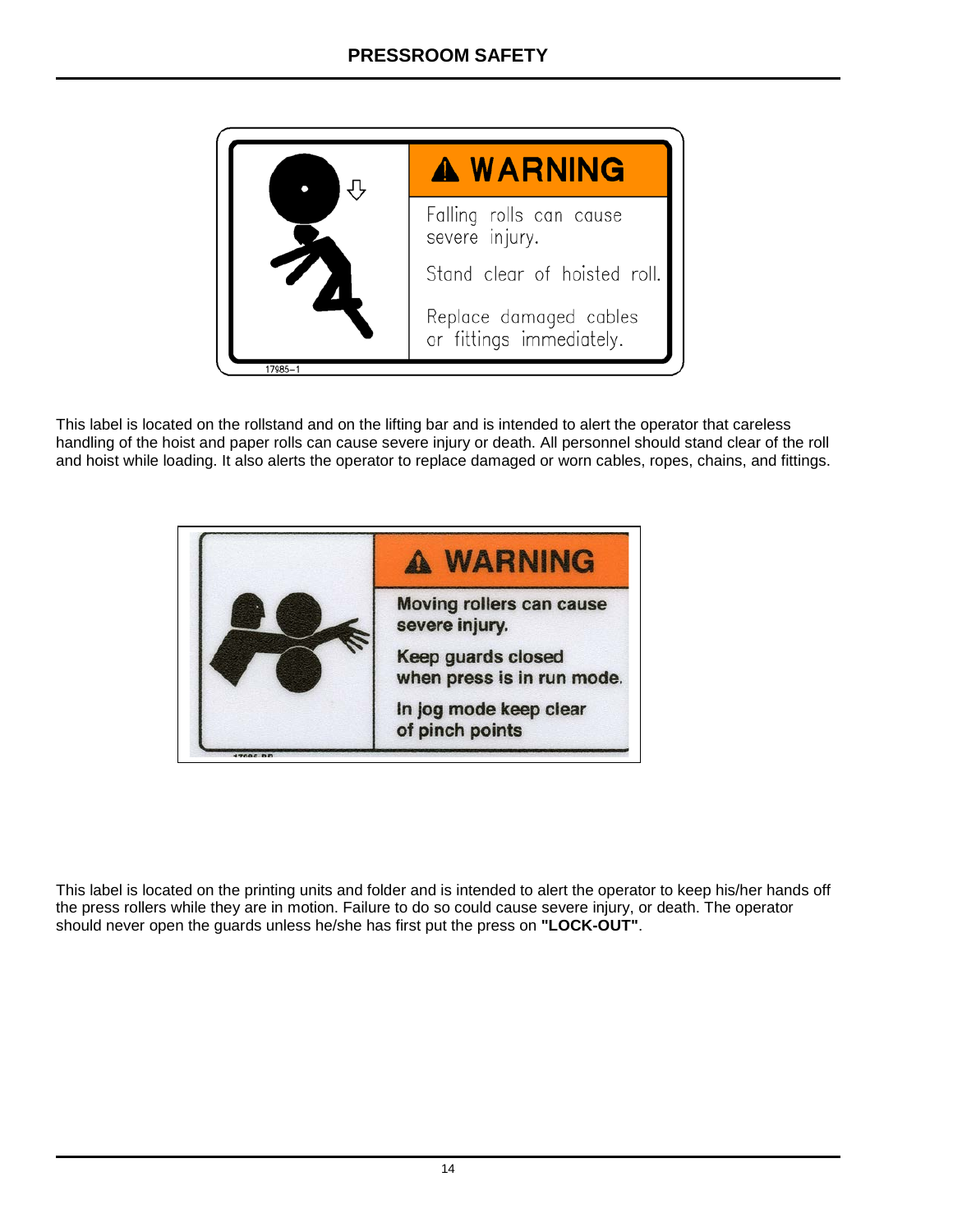

This label is located on various parts of the press configuration and the rollstand. It is intended to alert the operator that placing the fingers between the dancer assemblies and nips could cause severe injury or death. It stresses the importance of keeping all guards in place while running the press. The operator should never open the guards unless he/she has first put the press on **"LOCK-OUT"**.



This label is located on various parts of the press configuration and the rollstand. It is intended to alert the operator that putting hands, fingers, or loose fitting clothes near a moving belt and pulley system can cause severe injury or death. It stresses the importance of keeping all guards in place while running the press. The operator should never open the guards unless he/she has first put the press on **"LOCK-OUT"**.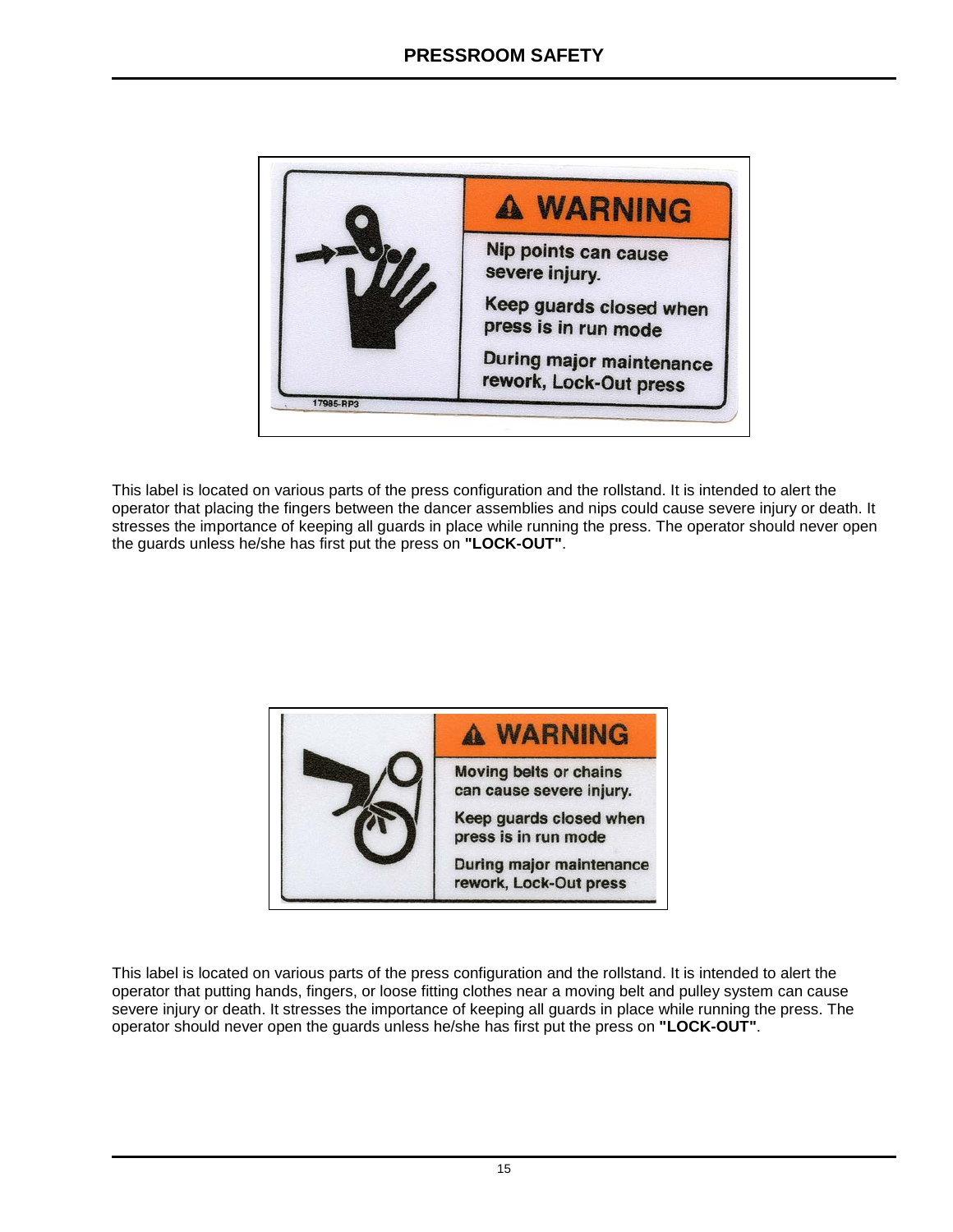

This label is located at the various electrical lockout points on the press, and is intended to alert the operator of the danger of electrical shock. It warns the operator that there may be more than one electrical lockout point on the press, and to be sure all sources are locked out before servicing. It also cautions the operator to keep all personnel clear of the press during the lockout and restarting procedures to avoid accidental contact with moving cylinders.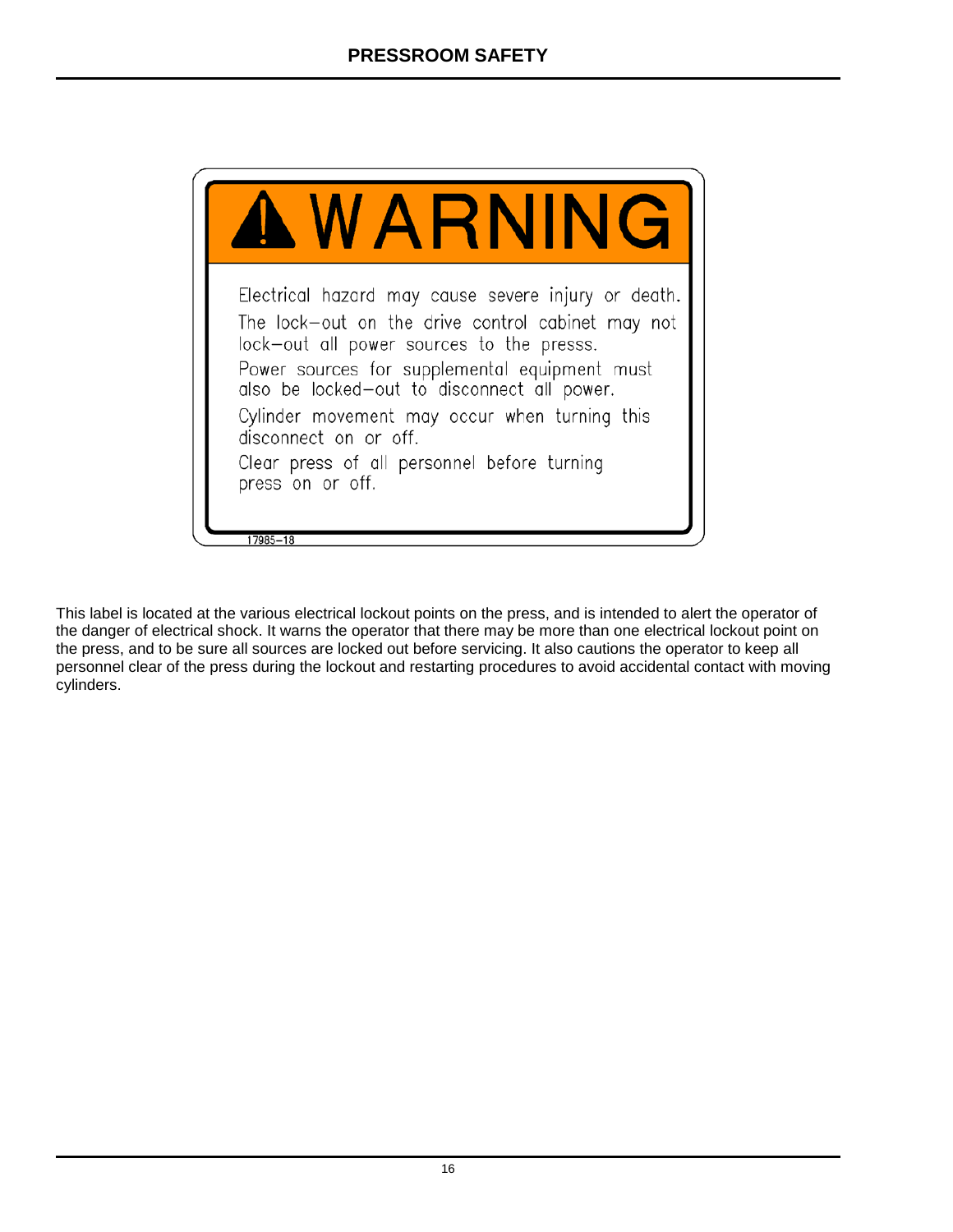

This label is located on printing units, folders, and rollstands equipped with electrical devices, as well as press drive. It alerts the operator of the danger of electric shock that could cause severe injury or death if the devices or wiring is entered for service or repair. It also warns the operator to call a qualified electrician to perform any electrical repairs on the unit to avoid personal injury.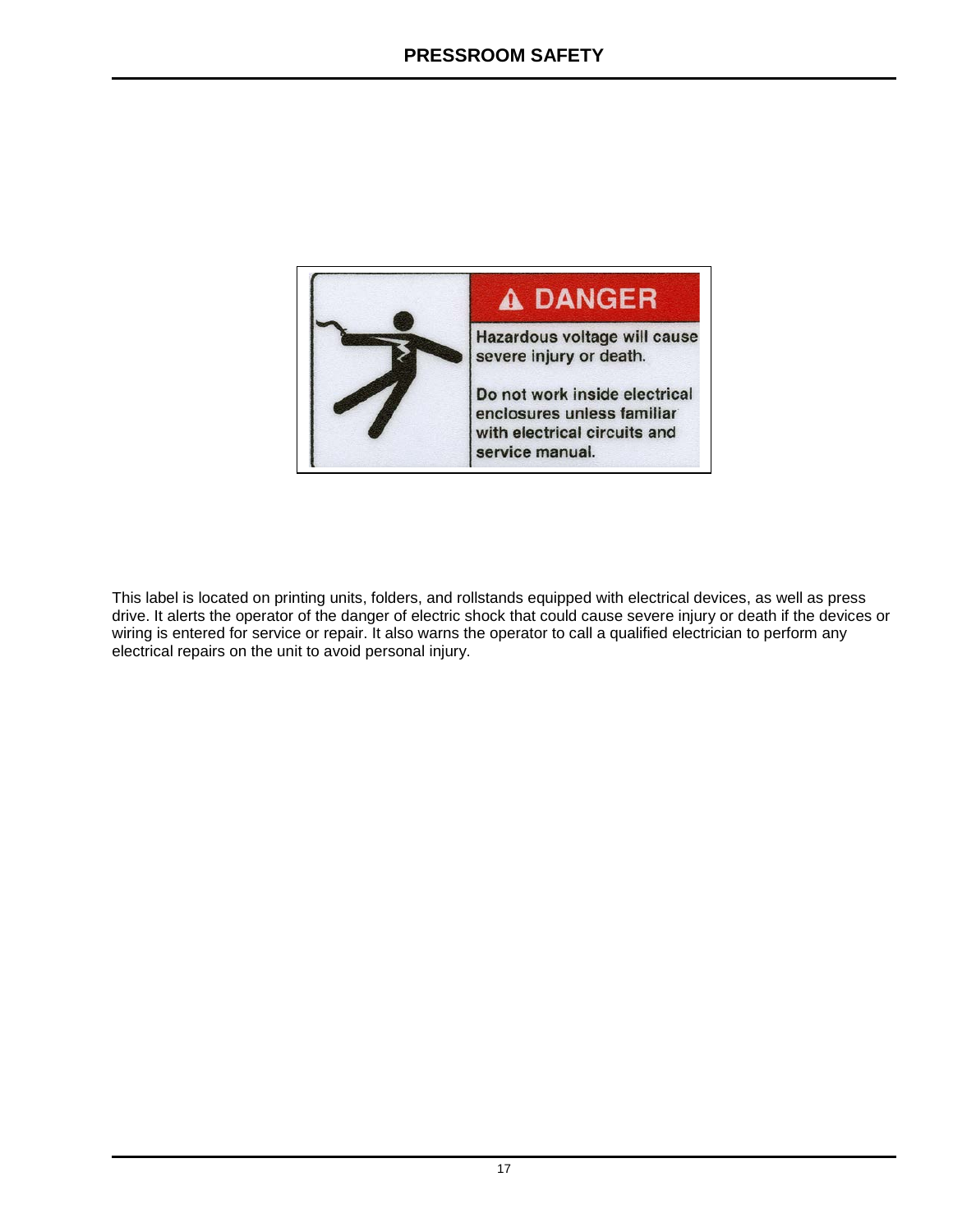

This label is located at various locations on the press. It is intended to alert the operator to keep hands, body parts, loose clothing, and jewelry away from moving rotors. Failure to do so could cause severe injury or death. The operator should never open the guards unless he/she has first put the press on **"LOCK-OUT"**.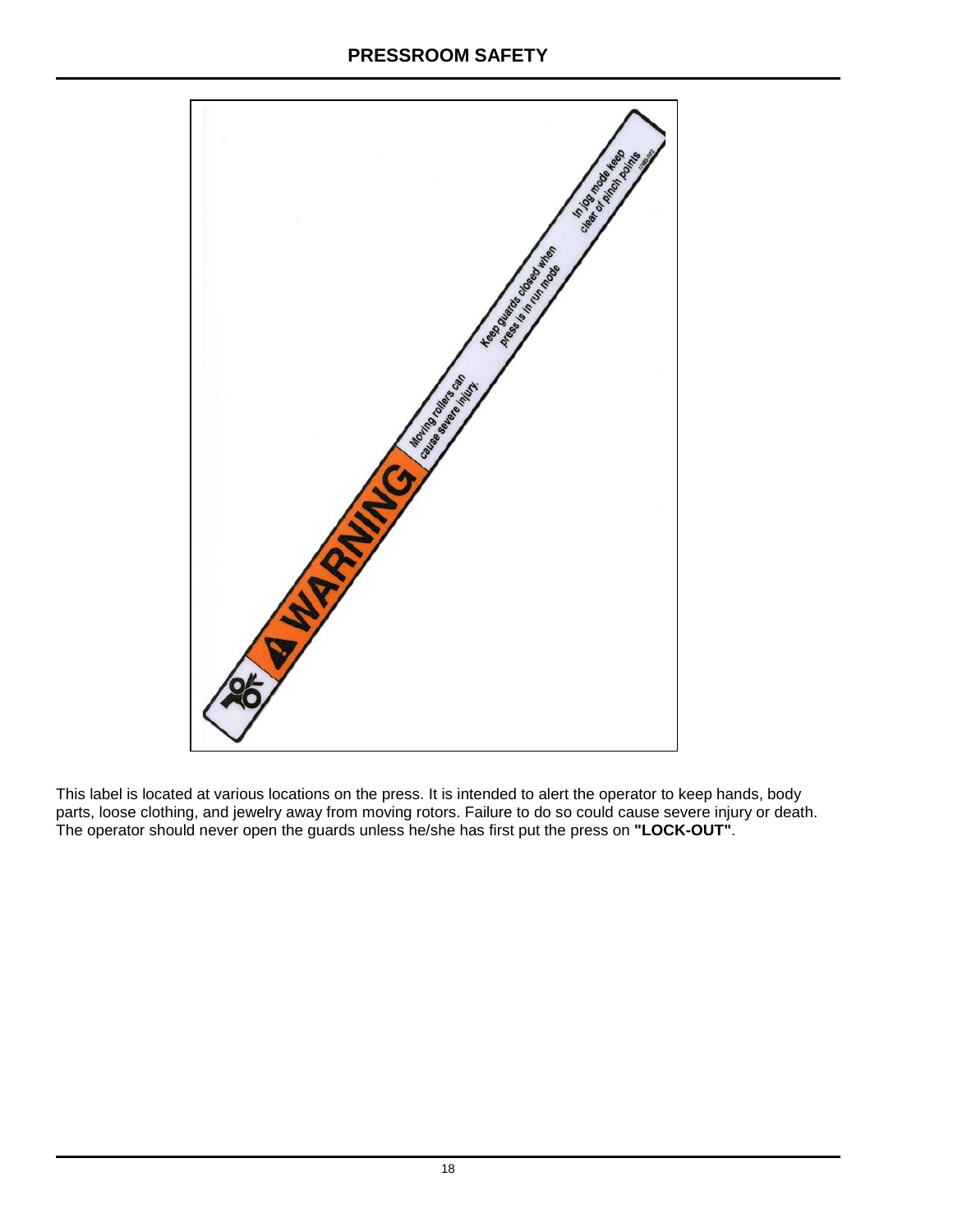# **PRESSMANSHIP**

Many King Press owners report that quality printing is relatively easy to attain by following a few simple rules. In general, a clean press results in quality printing. The following recommendations are offered to help all King Press users achieve the best possible printing.

- 1. Keep the blankets clean. Blankets should be washed about every 50,000 impressions, or as needed.
- 2. Keep the ink rollers clean. Wash the ink rollers at the end of each day.
- 3. Clean the water system weekly. Empty the strainers and flush the system with hot water and bleach mix (1 gallon of bleach to 20 gallons of water), and finally, flush the system with clean water.
- 4. Clean the cylinder bearers daily. Remove ink, dried solvents, paper dust, and other contaminants to restore the shiny metallic finish. Apply a small amount of oil to help repel debris and make cleaning easier.
- 5. Establish a rubber roller conditioning program to control glaze and to maintain proper shore A durometer hardness. Consult with your roller supplier for their recommended deglazer-rejuvinator wash.
- 6. Establish a rotating schedule to check roller settings, so that all rollers are checked over a 3 week period. This method catches the occasional weak set roll before print quality is affected.
- 7. Check the PH and conductivity level of the fountain solution frequently, and maintain a proper consistent level.
- 8. Check the height of the blanket over the bearers every week, and repack if necessary to maintain about .003 over bearers (the actual height depends on the blanket brand and stock being printed). Low blankets cause piling and linting.
- 9. The units nearest the folder accumulate the most paper dust. These particular ink fountains should be protected as much as possible from dust. The ink should be replaced more frequently to eliminate an accumulation of paper particles.

A continuing effort to attain clean rollers, clean and consistent fountain solution, clean blankets and clean ink, along with properly set rolls, will ensure high quality printing.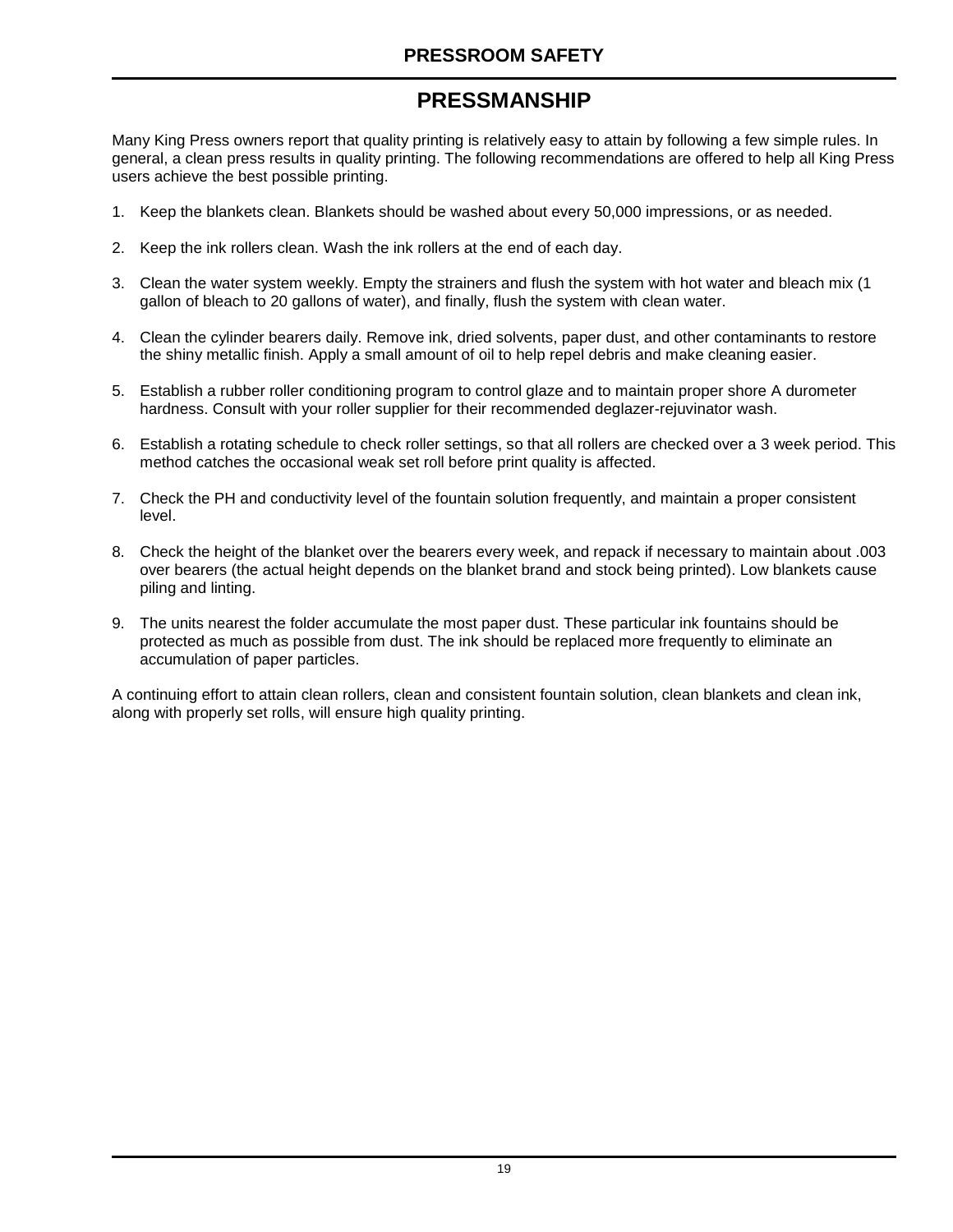# **RECOMMENDED OPERATING AND MAINTENANCE SUPPLIES**

This section provides a list of the tools and supplies recommended by King Press for operating your equipment.

### **RECOMMENDED SUPPLIES**

- Four Gallons of Pre-mixed Fountain Solution
- Twenty Five Gallons of Blanket and Rolled Wash
- Four Gallons of Dried Ink Remover
- Blanket Restorer (Blanket Fix)
- One Set of Blankets
- Plate Cleaner
- Twenty Five Packing Sheets (0.002 inch}) Mylar
- Twenty Five Packing Sheets (0.003 inch}) Mylar
- Twenty Five Packing Sheets (0.004 inch}) Mylar
- Twenty Five Packing Sheets (0.005 inch}) Mylar
- Twenty Five Packing Sheets (0.0075 inch}) Mylar
- Twenty Five Packing Sheets (0.010 inch}) Mylar
- One Roll of Industrial Absorbent Cotton
- Six Cellulose Sponges
- Ten Yards of Cheesecloth
- 200 new Soft Rags, without any metal chips or hard places
- One Gummed Tape Dispenser and Tape, 1 inch
- Five Rolls of 1/2 inch Two Sided Splicing Tape
- Plastic or Galvanized Pail
- Oil Can with Flexible Spout
- Steel Wool

# **SUGGESTED TOOLS**

- Crowbar (12 inch)
- Wire Brush (6 inch)
- Ink Knives, Scraper, and Spatula
- Micrometer 1 inch
- Feeler Gauge, 0.002 to 0.020 inch
- Adjustable Pliers
- Vise-Grip Pliers
- Screwdrivers, 3 sizes
- Flat Files, 3 sizes
- Round File
- Plastic Hammer
- Flexible Ruler, 12 inch
- Machinist Scale, 6 inch
- Crescent Wrench, 14 inch
- Industrial Single Edge Razor Blades
- Allen Wrenches (0.05 to 9/16 inch in 32nd inch increments)
- Open End Wrenches (1/4 to 1 inch in 16th inch increments)
- Socket Wrenches (1/2 inch drive, 7/16 to 1 inch in 16th inch increments)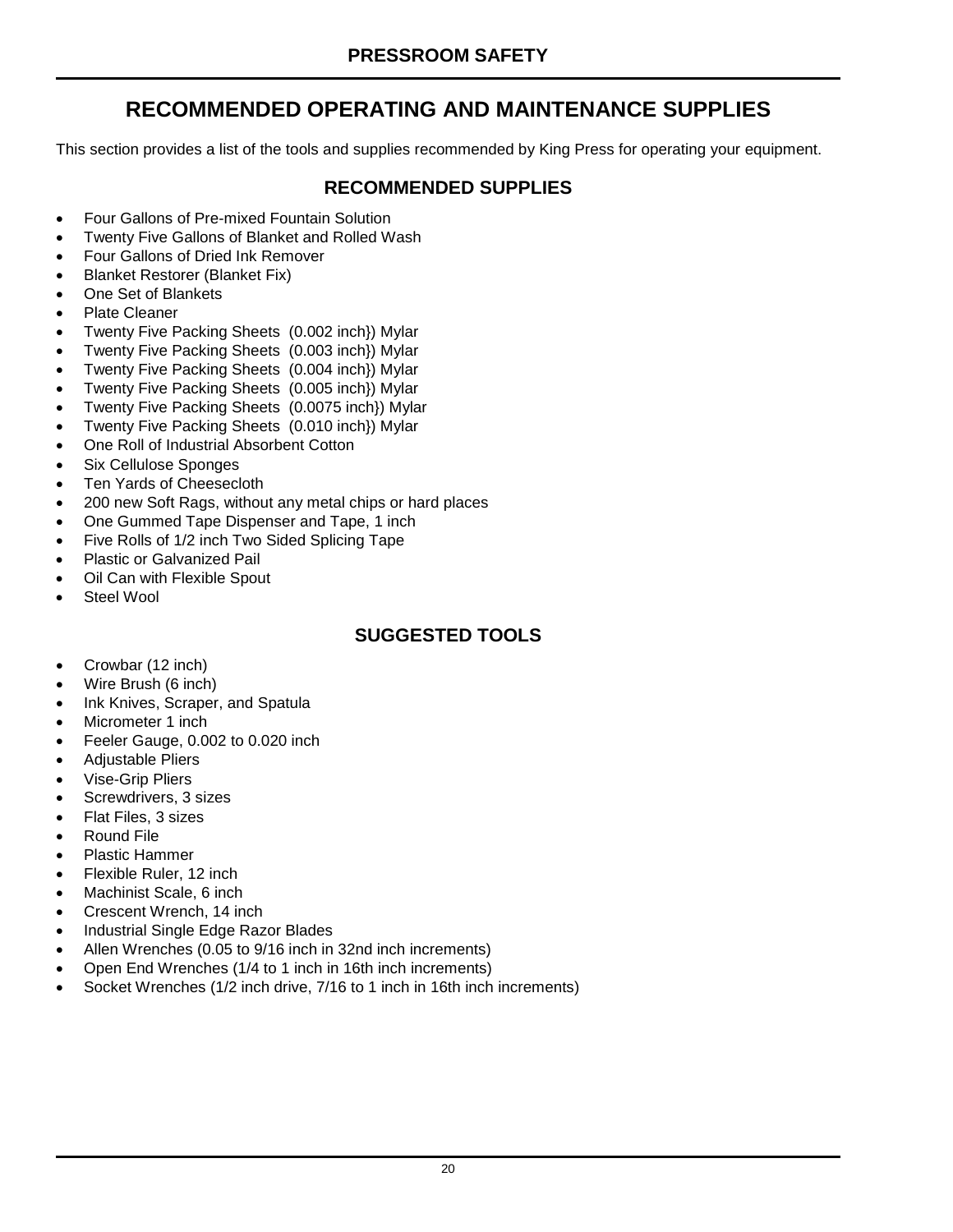# **PRINTING UNIT MAINTENANCE**



In addition to the maintenance suggestions below be sure to consult with the printing unit section of the manual for recommendations unique to your model.

#### **BLANKET CARE**

It is recommended that only quality compressible blankets be used on King Presses. This will ensure sharp printing and will be more tolerant to smashes and batters.

Blankets throughout the press must be the same type and quality, and packed exactly to the proper height.

A routine should be established to frequently wash the blankets. Some printers periodically remove the blankets for restoration, but most simply replace old blankets with new. The frequency for restoring blankets should be based on the number of running hours on the blankets regardless of care.

Before installing a blanket, wipe the cylinder clean with solvent to remove ink. If gum and dried fountain solution are present, use water. Be sure to dry the cylinder thoroughly and coat with a light film of oil to protect the cylinder before replacing the blanket.

**C A U T I O N DO NOT ATTEMPT TO WIPE PLATES, BLANKETS, OR ROLLERS, WHILE THE PRESS IS RUNNING.**

For presses equipped with reel rod lock-ups, an accumulation of gum, fountain solution, and ink in the lock-up slot can cause the blanket reel to seize in the cylinder. To prevent this, inspect the reel's operation and lubricate thoroughly before installing the blanket.

### **BLANKET CLEANING**

In preparation for cleaning, consult with the blanket manufacturer for their recommended cleaning wash. A clean blanket ensures that the blanket surface has a good affinity for inks so it can reproduce a perfect image from the plate. Before starting a new job, be sure all dried inks, varnishes, and glazing have been thoroughly removed. Glazing may require a special cleaning treatment.

A good wash for blankets is a petroleum type solvent that has a boiling range between 190 degrees and 265 degrees Fahrenheit. Coal tar solvents are not recommended because they tend to deteriorate the blanket surface due to the high solvency of the solution. Conversely, the wash should not be too slow in drying as this causes the blanket to absorb the wash. This results in swelling, increased printing pressure, softening of the rubber, tacky surface, and embossing. In addition, a wash that dries too quickly does not sufficiently dissolve the ink for removal.

Solvents that cause oxidation of the rubber should be avoided as glazing results and does not allow the blanket surface to accept the ink properly (turpentine is particularly a problem). Glazing, caused by either oxidation or dried ink varnishes can sometimes be washed away with blanket wax or pumice.

Excessive wash should never be allowed on blanket edges as this loosens the rubber from the fabric backing and ruins the blanket.

Blanket performance is also affected by packing. Be sure to check packing frequently and change as needed.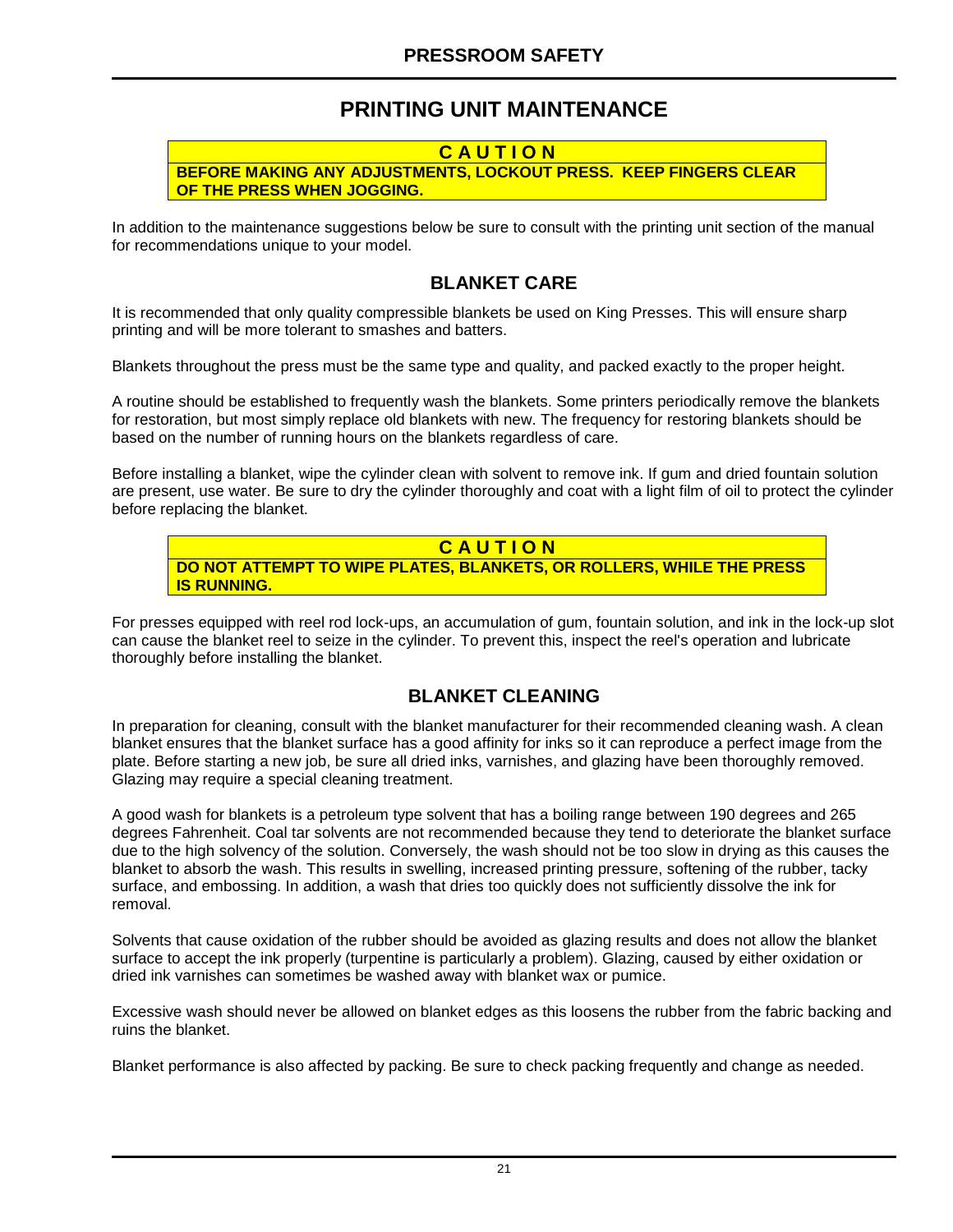#### **RESTORING BLANKETS**

Some printers periodically remove the blankets, clean them thoroughly and then carefully restore them by laying them flat or hanging them upright (but not rolled) for an extended period. This method permits the rubber to rest and "come back".

#### **CYLINDER BEARERS**

At the end of each printing run, the cylinder bearers should be cleaned to remove ink and gum. First clean with solvent to remove the ink and then clean with water to remove gum. When thoroughly clean, wipe the bearers dry with a soft clean cloth and apply a thin film of lightweight oil. Use care to avoid over lubricating. Excess oil on the bearer can affect print quality.

#### **BRUSH DAMPENER**

When the press is equipped with a brush dampener, the brush roll is a key contributor to print quality. Worn, dirty, or improperly set brushes will splatter water on the plate rather than providing a fine even mist. Be sure to check the brush roll frequently.

Check the condition of brush roll surface finish frequently and clean as needed.

Maintain proper water level in pan.

Change water in pan and circulator and clean completely every week.

Check conductivity level frequently.

#### **PRESS AIR LUB-AIR-ATOR**

For the air cylinders to function properly, they must be lubricated regularly. Lack of lubrication will result in the "O" rings drying which in turn causes the air cylinders to leak. The lubrication is provided by the lub-air-ator which forces oil through the air lines and into the air cylinders each time the "STOP" button is activated. Be sure the lubair-ator is properly adjusted.

The air cylinder manufacturer recommends a good grade of petroleum based detergent free oil with a minimum aniline point of 200 degrees Fahrenheit. This will minimize swelling of the rubber parts and be of the proper viscosity class to suit the application.

- **FILTER:** Check the filter regularly for chips, dirt, grime, and water and clean as needed.
- **REGULATOR:** Excess air pressure will increase wear and cause excessive speed of the air cylinder action. The ideal pressure is 80 PSI except where house air is erratic, or special high pressure lines by-pass for clutch applications.

**LUBRICATOR:** Check the oil supply regularly and add oil if necessary.

LOCKOUT: A pneumatic lockout is to be used when performing maintenance. See lockout, tagout instructions in the safety sections.

#### **REPLACING SPRING LOADED INK AND WATER ROLLERS**

#### **FIGURE 1**

Loosen the allen set screw in the spring retaining collar #2. Put roller removal wrench #7 on roller at workside of press, as shown in detail. Push handle towards workside of press until roller bearing on workside is clear of bearing housing. Lock the set screw in collar #2. Remove wrench and lift roller out.

NOTE: If the roller does not move it may be necessary to tap the collar lightly with a hammer and punch to free the collar.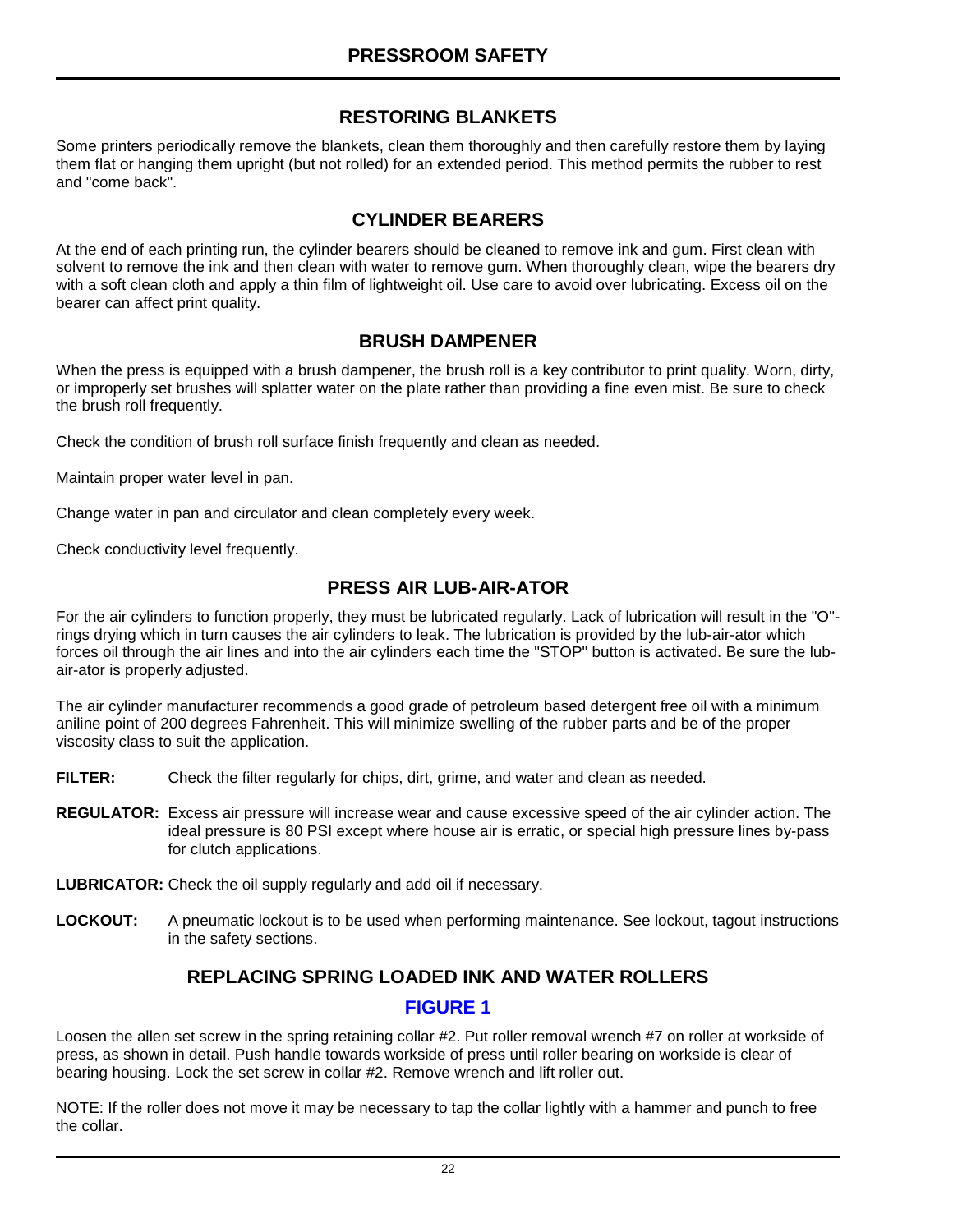To reinstall the roller, put bearing on spring side of roller into bearing housing #5 on gearside of press. Align bearing on workside with bearing housing. Release the set screw in collar #2 and the roller should then snap into position. The roller wrench will not be needed for this operation. Tighten the set screw in the collar.

NOTE: If the set screw in collar #2 is tightened with too much pressure. It will dent the roller shaft and not allow the roller spring to snap into position. If this happens, it will be necessary to remove the roller and disassemble the bearing, retaining collar and spring. Clean these parts and file or polish the roller shaft with emery cloth until bearing and retainer slide freely. Replace the spring, retaining collar, bearing, and snap ring. Then compress spring and tighten the set screw. Then reinstall the roller in the press.



#### **FIGURE 1**

- 
- 
- 
- 4. Bearing
- 
- 1. Bearing 1. Bearing bousing 5. Bearing housing 2. Retain collar collar to the state of the state of the state of the state of the state of the state of the state of the state of the state of the state of the state of the 6. Roller Brackets
- 3. Spring 3. Spring 2. Roller Removal Wrench

### **INKER**

Wash the inker at the end of each run or any time the press is down for a long period of time. This will prevent ink from drying on the rollers.

Always inspect the condition of the ink rollers before each run and recondition or replace them as necessary. Inspect for hardness, glaze, gauges, dry out, and other imperfections.

For best printing results be sure rollers are properly set. Check frequently.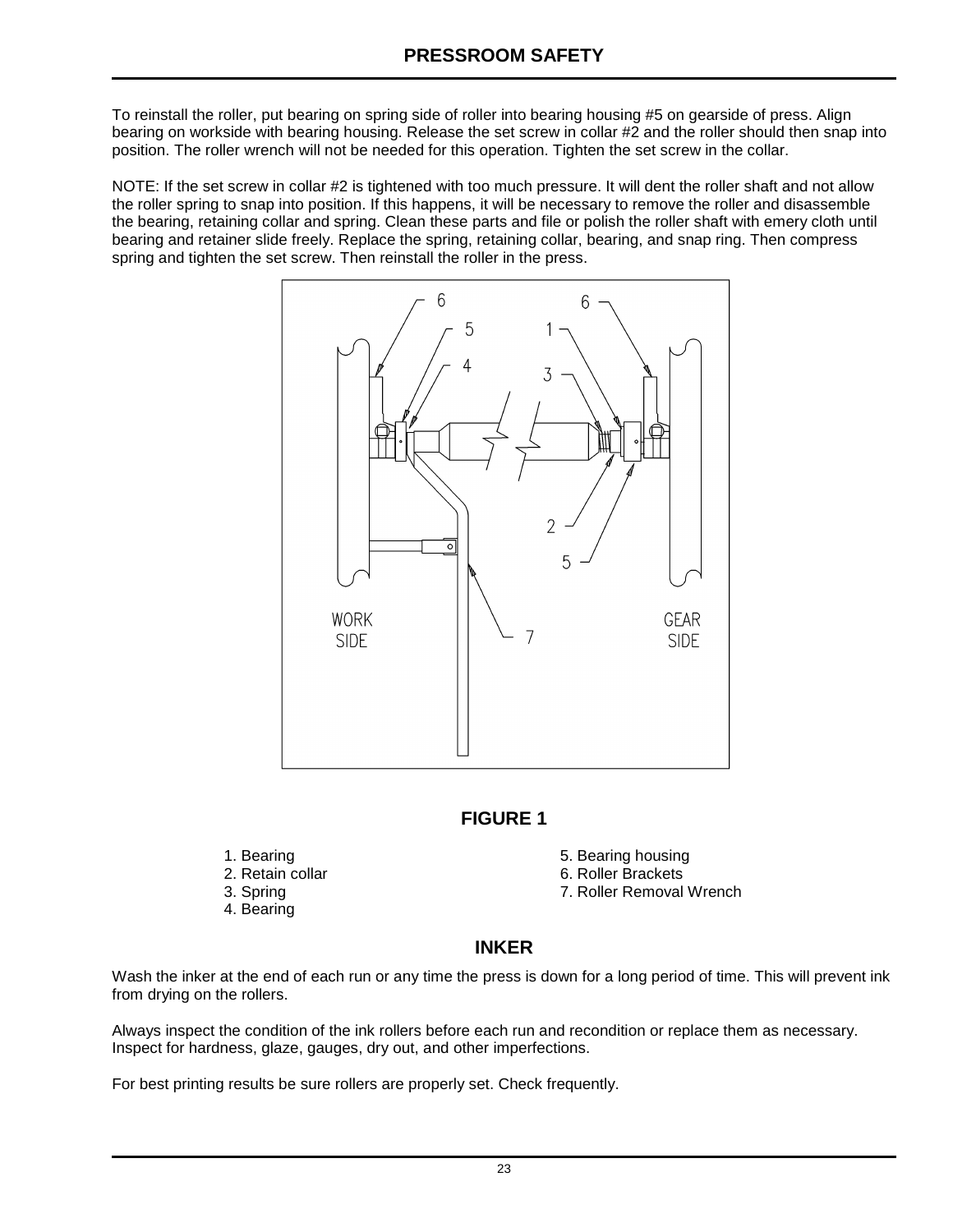### **CARE OF RUBBER ROLLS**

The rubber rollers in the inker and dampener are comprised of an elastomer (rubber) covered steel roll mounted in precision bearings.

The elastomer portion of the roll is commonly called "RUBBER COVERING" and the steel portion is called the "CORE". The area where the bearing is mounted is called the "BEARING SURFACE".

Since rubber rollers are involved with the lithographic process they directly affect print quality. Accordingly, a continued effort should be made to preserve the roller performance. The following guide lines will help with this goal.

Use extreme care to avoid damaging the bearing surface. A damaged bearing surface will cause the roll to wobble and vibrate.

When a roller is not in use the shaft ends should support it. This can be done using either a horizontal or vertical rack. The rubber covering should not set on anything during storage.

Never set a roller directly on the rubber covering for an extended period of time or a "flat spot" will begin to set. A brief period of setting directly on the rubber is allowable.

Stored rollers should be kept wrapped in waxed paper, plastic coated paper, or other paper similar to that supplied by the roll manufacturer.

Always store the roll in a dark cool place away from heat and sunlight. Sunlight will cause oxidation, which hardens, shrinks, and cracks the rubber covering.

Never store rollers near electric motors or other high voltage electrical equipment. Motors emit ozone that attacks the rubber covering.

Never clean a roller with an improper solvent. Use only accepted commercial roller washes or solvents approved by the roller manufacturer.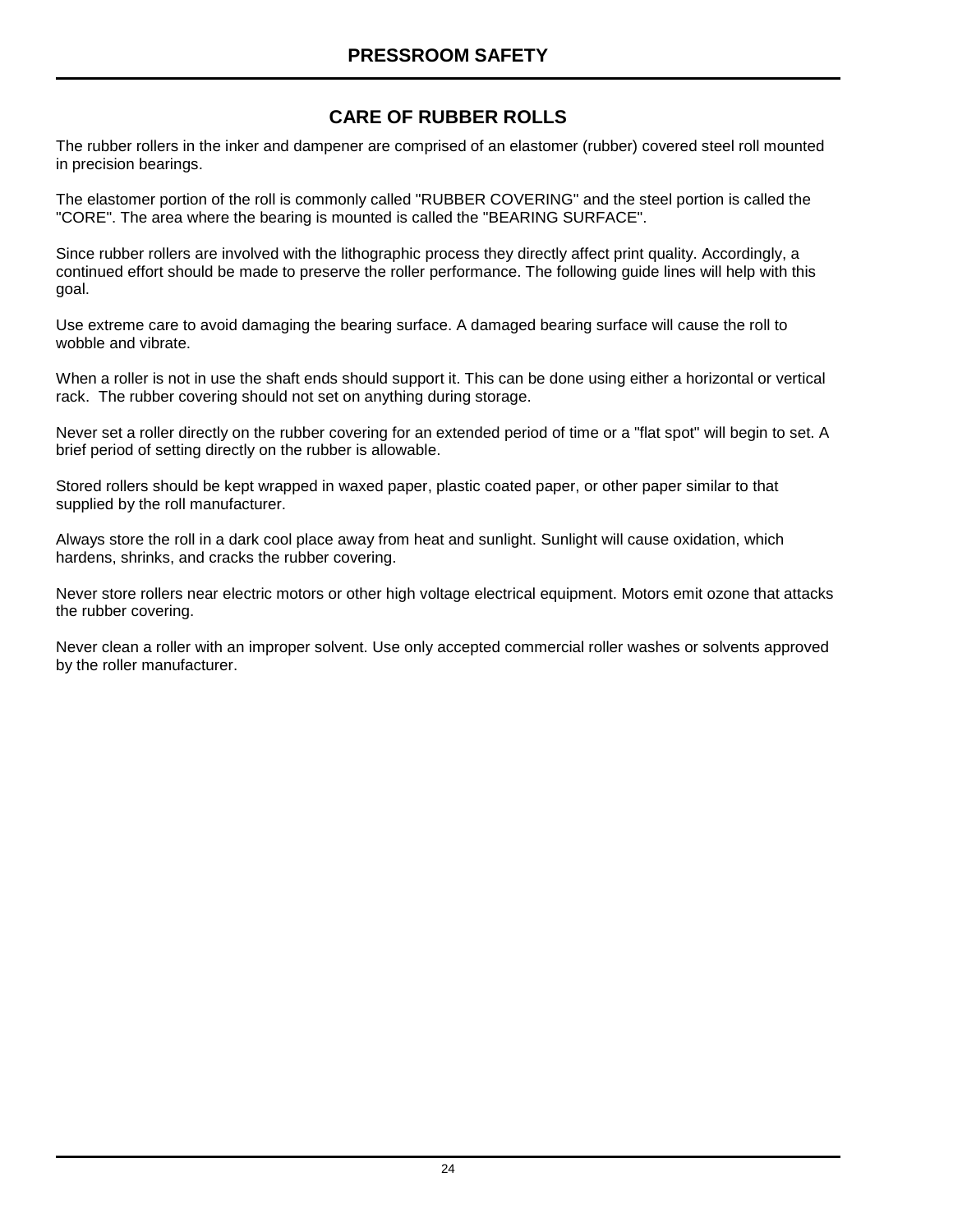# **CARE OF ALUMINUM CYLINDERS**

Presses equipped with Aluminum cylinder bodies can be affected by corrosion when certain environmental conditions exist around the aluminum. When this occurs, the possible corrosion could eventually damage the aluminum cylinder surface enough to affect printing. This is not normally a problem when good housekeeping measures are applied to avoid a hostile environment.

To prevent corrosion, it is essential that the blankets be removed from the cylinders monthly so that the cylinder surface can be cleaned and treated with a metal sealer. After removing the blankets, the cylinders should be washed thoroughly with solvents to remove dried ink, gum, and dried fountain solutions, and then washed with water to remove solvent film. After cleaning, thoroughly dry the cylinders and apply a thin coat of metal sealer. The plate cylinders should be similarly maintained monthly when there is an opportunity during a plate change.

One brand of metal sealer that is effective in preserving aluminum cylinders is "Coricone 1700". This product is commercially available and is specially formulated to prevent corrosion, mildew, and electrolysis. Coricone meets MIL Spec. MIL-C-82594 for the protection of aluminum and is available from King Press or from various distributors of Coricone products.

If a metal sealer is not on hand, apply a thin even coat of lightweight oil on the total body surface of the cylinder. Then apply a band of petroleum jelly at the ends of the cylinder, and at the leading and trailing edges of the gap. The petroleum jelly provides a barrier against moisture migrating under the blankets and plates.

When cleaning a cylinder, pay particular attention to the leading and trailing edges of the lock-up slot where the cylinder is more vulnerable to the penetration of moisture and build-up of chemicals. Also, during cleaning, remove accumulations of gum, ink, and fountain solution from the lock-up slot. This enables free movement of the reel rod and prevents seizing in the lock-up cavity. After cleaning, lubricate the lock-up mechanism for the full length of the reel rod and oscillate the mechanism several times to distribute the oil around the reel rod.

When certain metals (such as copper, brass, bronze, nickel, various copper alloys, and some other less common metals) come in contact with aluminum under moist conditions, electrolysis can occur. This electro-chemical action accelerates galvanic corrosion (particularly when combined with a high sodium, high acid, or high alkaline environment). To reduce the possibility of electrolysis the press frame should be grounded to earth to discharge stray currents (grounding to earth is included with King Press wiring via the ground wire in the power supply).

To avoid electrolysis, do not use iron, steel, copper or brass tubing or fittings in the dampener water supply system and circulators. Always use plastic plumbing for this purpose.

Sometimes, a press operator, when hastening clean-up, or catching a printing problem, may apply undesirable chemicals, or overly concentrated solutions directly from a "squirt bottle". Over time, this practice could lead to corrosion and thus the content of the squirt bottles should be carefully chosen. All press operators should be instructed on the correct dampening solutions, washes, solvents, and the proper method of application.

It is sometimes possible to introduce harmful dissolved metals and chemicals into the fountain solution from local water supplies. The content of local water can vary greatly from one geographic location to another, and from weather fluctuation, season changes, and municipal treatment processes. Accordingly, it is advisable to periodically test the tap water for ph level and chemicals that affect the fountain solution, and for corrosion inducing chemicals such as strong salt concentration, excessive iron, and other hostile metals.

If tap water with strong concentrations of dissolved materials is used without further treatment by the printer, it is particularly important to clean and treat the aluminum cylinders as described above.

The care and maintenance of plates and blankets directly affect the printing cylinders. Be certain to read and understand these sections in the Press Manual. They will provide much useful information.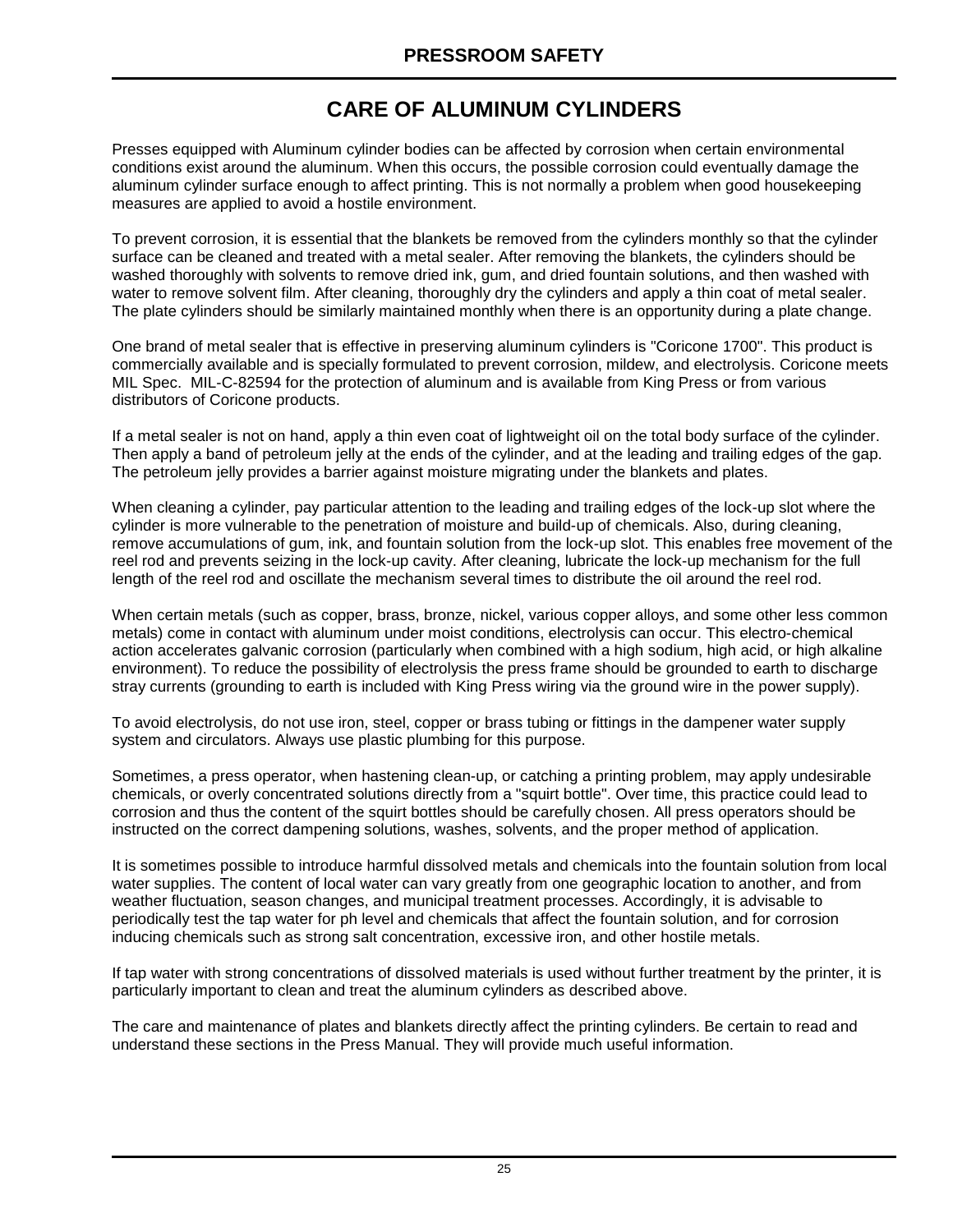# **PRESS WASH SOLVENTS TO AVOID**

The following is a general list of solvents to avoid when cleaning rubber printing rolls. Any use of these solvents should be carefully checked and approved by the manufacturer of the roll covering and blankets, before proceeding.

**NOTE:** That the solvent names used are as shown on Material Data Safety Sheets (MSDS).

| <b>TYPE</b>             | <b>REASONS</b>                                                                                                                                                                 |
|-------------------------|--------------------------------------------------------------------------------------------------------------------------------------------------------------------------------|
| <b>CHLORINATED</b>      |                                                                                                                                                                                |
| Methylene Chloride      | Evaporates rapidly and is non-flammable, but destroys<br>all conventional graphic art rollers. Ozone depleter.<br>Suspected carcinogen. Problems with biodegradability.        |
| 1,1,1 - Trichloroethane | Non-flammable, Medium evaporation. Destroys all<br>conventional graphic arts rollers. Problems with<br>biodegradability and disposal. Ozone depleter.<br>Suspected carcinogen. |

**NOTE:** Actually any chlorinated solvents are damaging to most roller covers.

#### **GLYCOLS**

| ** EB (Butyl Cellosolve) | Medium evaporation. Helps hold water. Tough on<br>rollers unless well duluted. Suspected carcinogen.                                 |  |
|--------------------------|--------------------------------------------------------------------------------------------------------------------------------------|--|
| <b>KEYTONES</b>          |                                                                                                                                      |  |
| MEK (Methylethyl Ketone) | Flammable, fast evaporation. Damages most<br>conventional graphic arts rollers. Defats the skin.                                     |  |
| <b>AROMATICS</b>         |                                                                                                                                      |  |
| * Benzene                | Flammable. Fast evaporation. Known carcinogen.<br>Destroys most conventional graphic arts rollers.                                   |  |
| * Toluene                | Flammable. Fast evaporation. Suspected carcinogen.<br>Damages most graphic arts rollers.                                             |  |
| * Xylene                 | Flammable. Medium evaporation. Suspected<br>carcinogen. Damages most conventional graphic arts<br>roller covers unless well diluted. |  |
| <b>MISCELLANEOUS</b>     |                                                                                                                                      |  |
| Ethylacetate             | Flammable. Damages most conventional graphic arts<br>roller covers.                                                                  |  |
| ** Pyrrolidone           | Damages most conventional graphic arts roller covers.                                                                                |  |
| Acids/Bases              | Many urethane rollers undergo reversion decomposition<br>at PH values below 3.0 and above 9.0.                                       |  |

\* Never use any petroleum based solvents with EPDM covers.

Found in some fountain solutions, especially those used as alcohol substitutes.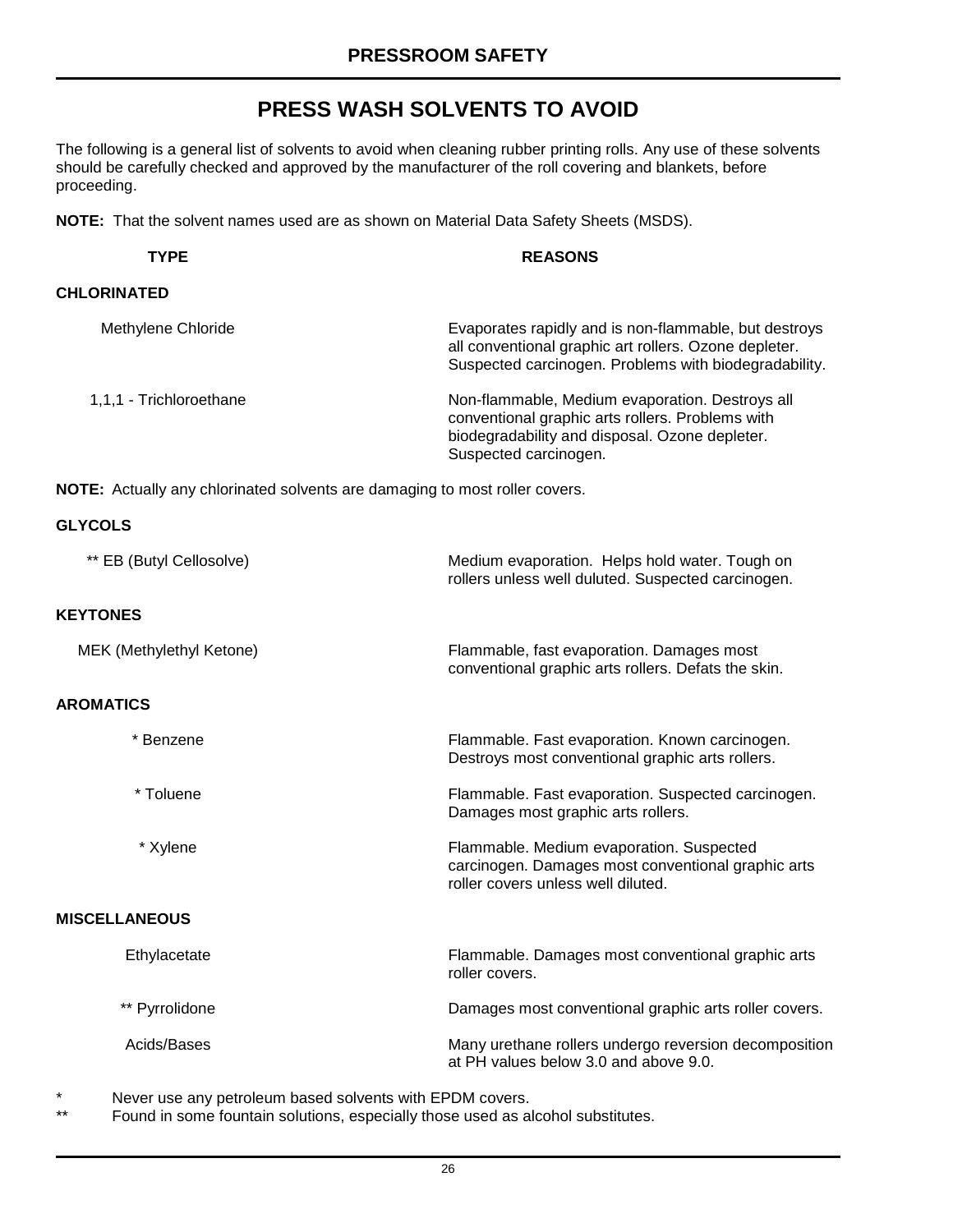# **ROLLSTAND MAINTENANCE**

In addition to the maintenance suggestions below be sure to consult with the rollstand section of the manual for recommendations unique to your rollstand model.

Check condition of bronze bushings, brake drums/rotor, and brake linings/pads at each roll change.

Wipe the drum/rotor and lining/pad surfaces clean.

**C A U T I O N BEFORE MAKING ANY ADJUSTMENTS, LOCKOUT PRESS. KEEP FINGERS CLEAR OF THE PRESS WHEN JOGGING.**

# **FOLDER MAINTENANCE**

In addition to the maintenance suggestions below be sure to consult with the folder section of the manual for recommendations unique to your folder model.

Check all consumable parts such as folding pins, cutting knives, cutting rubbers, tucker blades, etc. before each start up and replace if necessary.

Check all cheekwoods for free movements.

Keep the folder clean. Paper scraps and accumulations of paper dust can cause malfunctions as well as excessive wear.

Ink build up on former board, nip rolls, guides, etc. will mark the paper and affect the tension control of the webs.

Carefully follow the lubrication instructions in the folder section and on the charts.

**C A U T I O N BEFORE MAKING ANY ADJUSTMENTS, LOCKOUT PRESS. KEEP FINGERS CLEAR OF THE PRESS WHEN JOGGING.**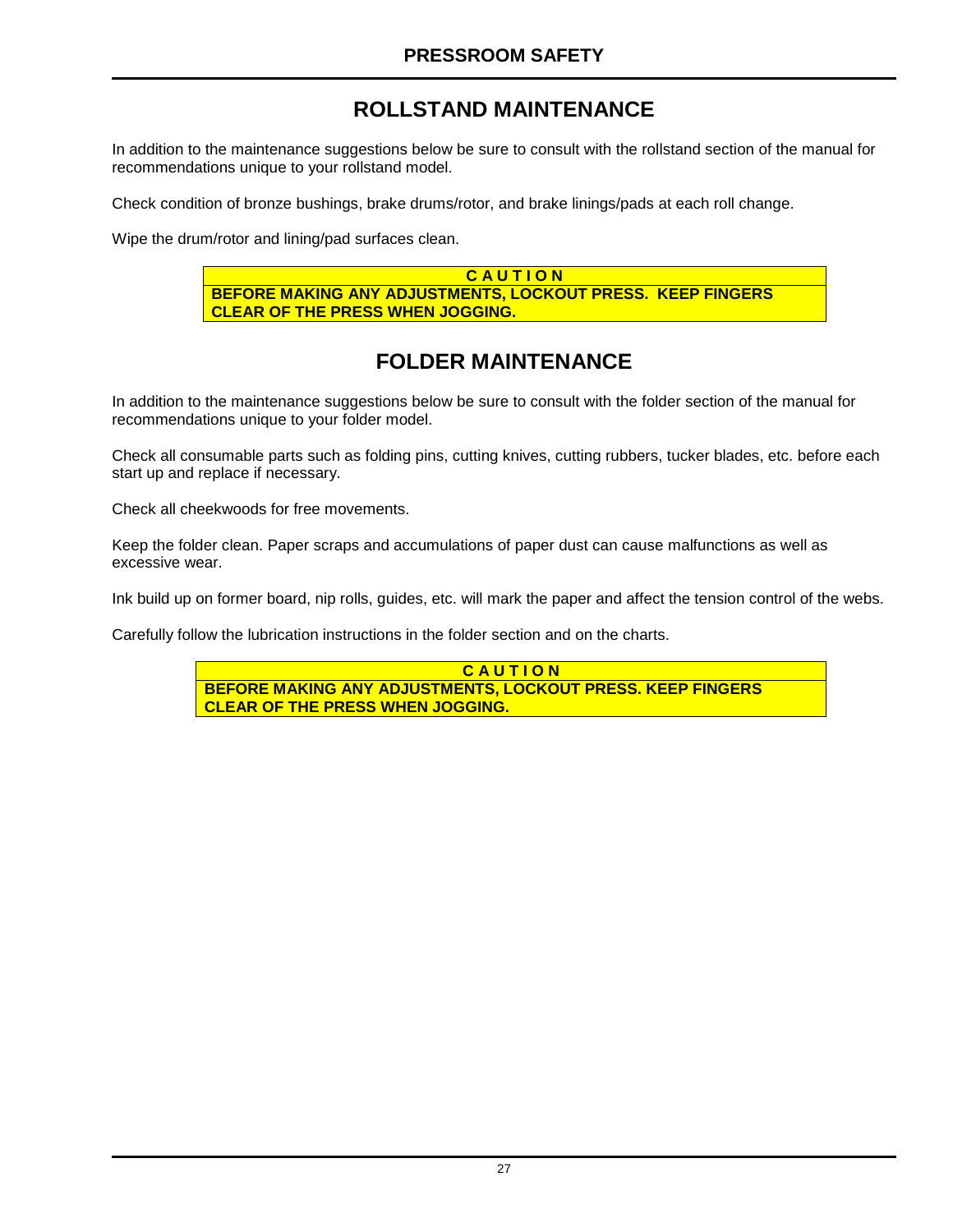# **MAINTENANCE SCHEDULES**

The following schedules are based on the press being used daily to print 150,000 impressions. If the press is to be used more or less, the schedules should be adjusted accordingly.

### **ROLLSTAND - MAINTENANCE SCHEDULE**

#### **LUBRICATION SCHEDULE IN THE OPERATION, ADJUSTMENT, AND MAINTENANCE**

LUBRICATE BRONZE CORE SHAFT BUSHINGS

DAILY

CHECK BRAKE LINERS FOR WEAR AND ADJUST OR REPLACE IF NECESSARY

EVERY OTHER DAY

LUBRICATE ALL OTHER MOVING PARTS ON ROLLSTAND

WEEKLY

#### **PRINTING UNIT - MAINTENANCE SCHEDULE**

### **LUBRICATION SCHEDULE IN THE OPERATION, ADJUSTMENT, AND MAINTENANCE**

| <b>CHECK WATER DUCTOR ROLL</b><br>AND WATER FORM ROLL<br><b>COVER, REPLACE IF</b><br><b>NECESSARY</b>                                      | <b>DAILY</b>    |
|--------------------------------------------------------------------------------------------------------------------------------------------|-----------------|
| CHECK WATER LEVEL IN<br>DAMPENER PAN AND<br><b>CIRCULATOR</b>                                                                              | <b>DAILY</b>    |
| CLEAN BEARERS                                                                                                                              | <b>DAILY</b>    |
| CHECK OIL LEVEL IN THE LUB-<br>AIR-ATOR                                                                                                    | <b>DAILY</b>    |
| CHECK WATER<br><b>CONDUCTIVITY</b>                                                                                                         | <b>DAILY</b>    |
| <b>LUBRICATE ALL GREASE</b><br>FITTINGS ON UNITS<br><b>INCLUDING THE COUPLINGS</b><br><b>BETWEEN UNITS</b>                                 | EVERY OTHER DAY |
| LUBRICATE ALL GEARS ON<br>UNITS INCLUDING BRONZE<br><b>GEARS ON WORKSIDE, ALL</b><br>OIL CUPS AND OIL HOLES. ALL<br><b>CHAINS ON UNITS</b> | EVERY OTHER DAY |
| <b>LUBRICATE ALL MOVING</b><br>PARTS ON WORKSIDE SUCH<br>AS CLUTCH RODS, LINK<br><b>BRACKET, ENDS OF ALL</b>                               | EVERY OTHER DAY |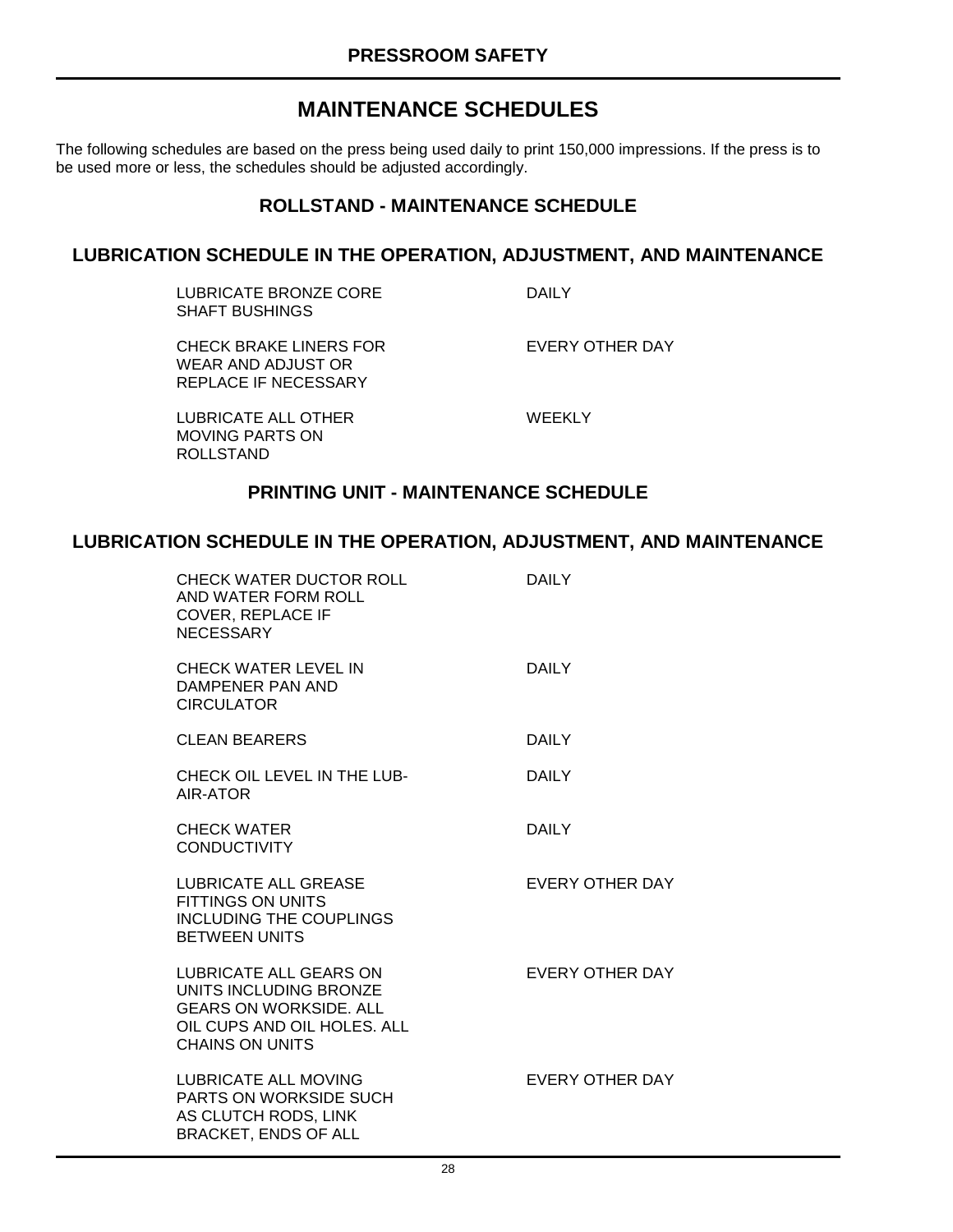| <b>LUBRICATE GEARS ON</b><br>POWER TRANSFER WORK<br>SIDE BEHIND CONTROL PANEL                                                                          | EVERY OTHER DAY        |
|--------------------------------------------------------------------------------------------------------------------------------------------------------|------------------------|
| <b>CLEAN UNITS COMPLETELY</b>                                                                                                                          | <b>WEEKLY</b>          |
| <b>INSPECT RUBBER ROLLERS</b><br><b>FOR WEAR</b>                                                                                                       | WEEKLY                 |
| CHECK INK, WATER DUCTOR<br>ROLL SETTING AND INK<br>WATER FORM ROLL SETTINGS<br><b>WITH PULL STRIPS</b>                                                 | <b>WEEKLY</b>          |
| <b>CLEAN FILTER AND CHANGE</b><br><b>WATER IN WATER</b><br><b>CIRCULATOR</b>                                                                           | <b>WEEKLY</b>          |
| CHECK OIL LEVEL IN GEAR<br><b>BOX</b>                                                                                                                  | <b>EVERY TWO WEEKS</b> |
| <b>CHECK AND CLEAN IF</b><br>NECESSARY THE LUB-AIR-<br><b>ATOR</b>                                                                                     | <b>EVERY TWO WEEKS</b> |
| CHECK BELTS, CHAINS,<br><b>GEARS, AND OTHER MOVING</b><br><b>PARTS AND REPLACE AS</b><br><b>NEEDED</b>                                                 | <b>EVERY TWO WEEKS</b> |
| <b>LUBRICATE LINESHAFT</b><br><b>CLUTCHES</b>                                                                                                          | <b>MONTHLY</b>         |
| <b>CHANGE BLANKETS, LET</b><br><b>BLANKETS REMOVED REST</b><br><b>BEFORE REINSTALLING</b>                                                              | <b>MONTHLY</b>         |
| CHECK YOUR INVENTORY OF<br>SPARE PARTS, MAKE SURE<br>YOU HAVE NECESSARY<br>SPARES ON HAND, IE: SHEAR<br>PINS, BELTS, AIR VALVES, AIR<br>FITTINGS, ETC. | <b>MONTHLY</b>         |
| <b>GREASE DOUBLE ECCENTRIC</b>                                                                                                                         | <b>QUARTERLY</b>       |
| <b>LUBRICATE AIR CYLINDER</b><br>PIVOT POINTS                                                                                                          | QUARTERLY              |
| CHANGE OIL AND CLEAN<br>SUMP AND STRAINER IN OIL<br><b>BATH UNITS</b>                                                                                  | <b>QUARTERLY</b>       |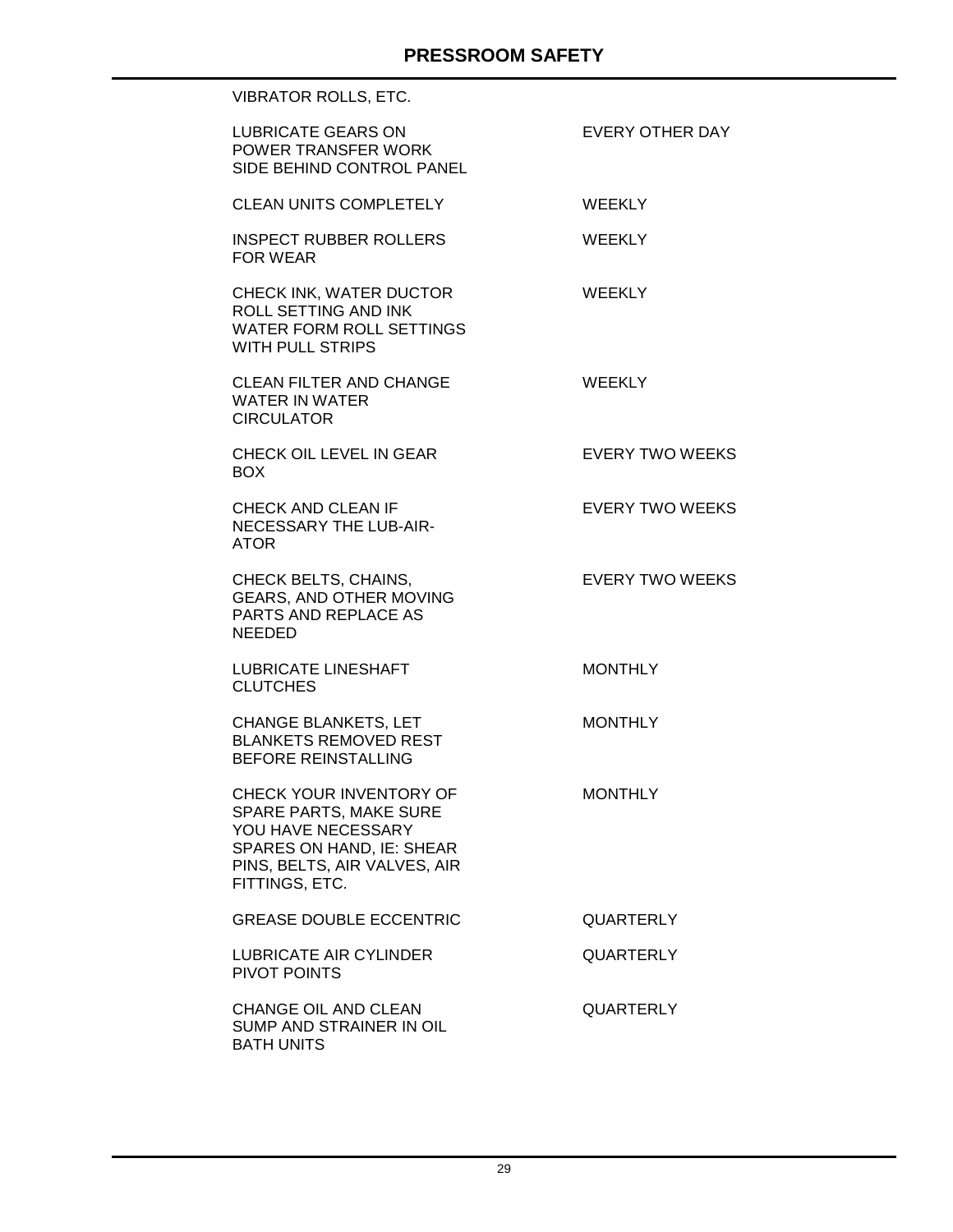### **FOLDER - MAINTENANCE SCHEDULE**

## **LUBRICATION SCHEDULE IN THE OPERATION, ADJUSTMENT, AND MAINTENANCE**

| <b>CLEAN FOLDER COMPLETELY</b>                                                                                                                                          | <b>DAILY</b>           |
|-------------------------------------------------------------------------------------------------------------------------------------------------------------------------|------------------------|
| LUBRICATE ALL GREASE FITTINGS<br>INCLUDING BEARINGS ON LINE SHAFT<br>AND POWER INPUT                                                                                    | <b>EVERY OTHER DAY</b> |
| LUBRICATE ALL GEARS INCLUDING<br>OVERHEAD AND 1/4 FOLD GEARS                                                                                                            | <b>EVERY OTHER DAY</b> |
| LUBRICATE 1/4 FOLD CHOPPER BEARINGS                                                                                                                                     | EVERY OTHER DAY        |
| LUBRICATE ALL BRONZE BUSHING                                                                                                                                            | <b>EVERY OTHER DAY</b> |
| CHECK LEVEL OF OIL IN SUMP                                                                                                                                              | EVERY OTHER DAY        |
| CHECK OIL SUPPLY TO 1/4 FOLD<br><b>CHOPPER GEAR BOX</b>                                                                                                                 | EVERY OTHER DAY        |
| CHECK ALL BELTS INCLUDING MOTOR<br><b>BELT FOR WEAR</b>                                                                                                                 | EVERY OTHER DAY        |
| CHECK ALL MOVING PARTS FOR WEAR                                                                                                                                         | <b>EVERY OTHER DAY</b> |
| LUBRICATE ALL CHAINS ON FOLDER AND<br><b>EXTENSION DELIVERY TABLE</b>                                                                                                   | <b>WEEKLY</b>          |
| GREASE ALL CAMS AND CAM FOLLOWERS                                                                                                                                       | <b>WEEKLY</b>          |
| CHECK OIL LEVEL IN ALL GEAR BOXES<br>INCLUDING1/4 FOLD NIP GEAR BOX                                                                                                     | <b>WEEKLY</b>          |
| CHECK CUTTING KNIVES AND CUTTING<br>BLOCKS FOR WEAR, REPLACE IF<br><b>NECESSARY</b>                                                                                     | <b>WEEKLY</b>          |
| CHECK MOVABLE AND STATIONARY JAWS<br>FOR WEAR, REPLACE IF NECESSARY                                                                                                     | <b>MONTHLY</b>         |
| CHECK MOVABLE AND STATIONARY NIP<br>ROLLS FOR WEAR, REPLACE IF<br><b>NECESSARY</b>                                                                                      | <b>MONTHLY</b>         |
| CHECK SPARE PARTS INVENTORY, MAKE<br>SURE YOU HAVE THE NECESSARY PARTS<br>ON HAND, IE: TUCKER BLADES, BELTS,<br>PULL PINS, CUTTING BLOCKS, AND<br><b>CUTTING KNIVES</b> | <b>MONTHLY</b>         |
| CHANGE OIL IN SUMP AND CLEAN<br><b>STRAINER</b>                                                                                                                         | QUARTERLY              |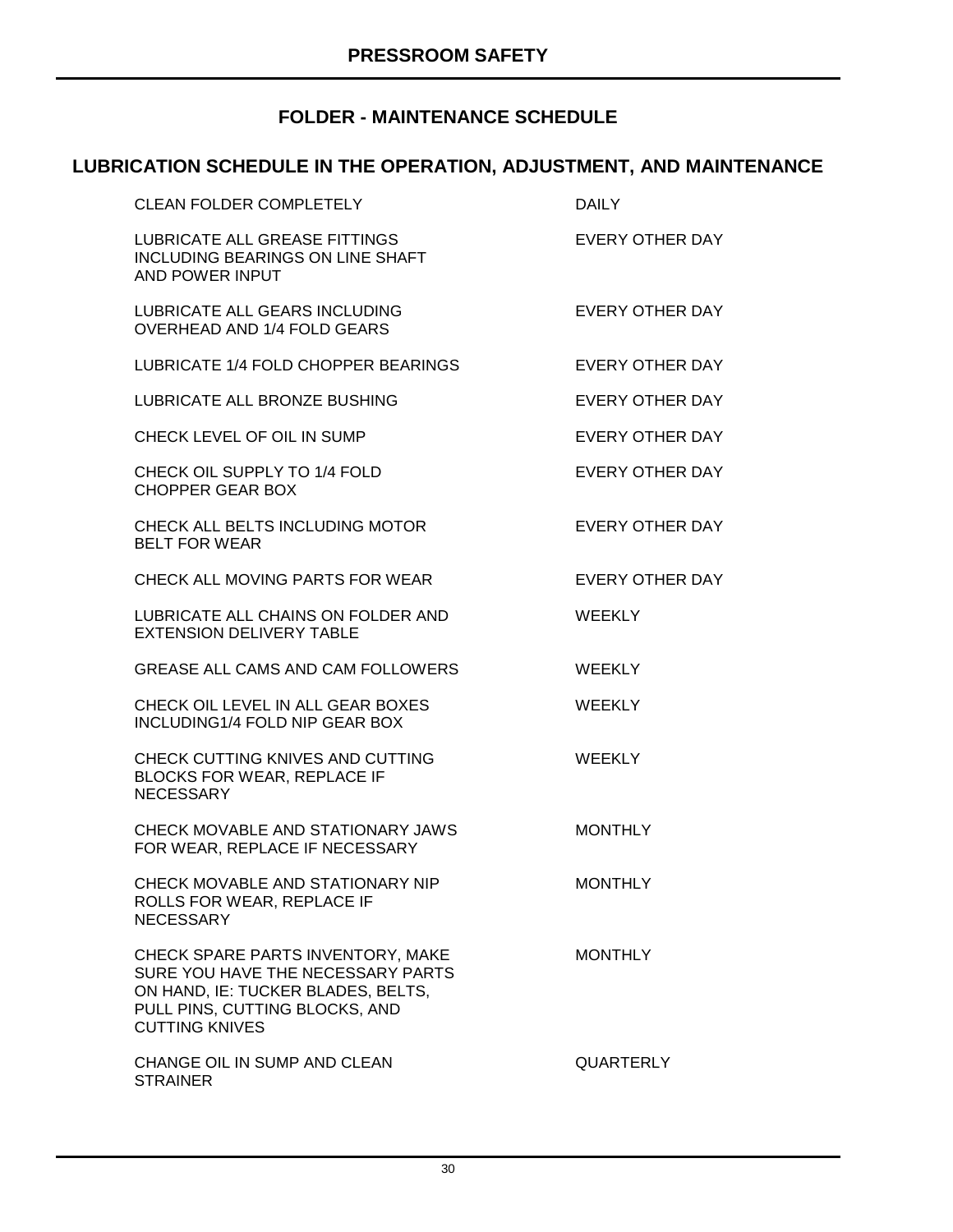# **PRESS TROUBLESHOOTING**

| <b>SYMPTOMS:</b>                                                                   | <b>PROBABLE CAUSE:</b>                                                                                                 | <b>REMEDY:</b>                                                             |
|------------------------------------------------------------------------------------|------------------------------------------------------------------------------------------------------------------------|----------------------------------------------------------------------------|
| <b>PILING ON INK ROLLERS</b>                                                       | (A) INK TOO STIFF OR TACKY                                                                                             | (A) ADD REDUCING COMPOUND                                                  |
|                                                                                    | (B) INK HAS BECOME<br><b>EMULSIFIED WITH WATER</b>                                                                     | (B) CLEAN UP AND READJUST<br>WATER AND INK SETTING                         |
|                                                                                    | (C) IMPROPER SETTINGS                                                                                                  | (C) CHECK SETTING TO<br><b>VIBRATOR</b>                                    |
| <b>POOR DISTRIBUTION OF INK</b><br><b>ON ROLLERS</b>                               | (A) INK TOO STIFF OR TACKY                                                                                             | (A) ADD REDUCING COMPOUND                                                  |
|                                                                                    | (B) INK ROLLER OUT OF<br><b>ROUND</b>                                                                                  | (B) REPLACE BAD ROLLERS                                                    |
|                                                                                    | (C) INK ROLLER GLAZED                                                                                                  | (C) DEGLAZE ROLLER WITH<br><b>GLAZE REMOVER</b>                            |
|                                                                                    | (D) UNEVEN DISTRIBUTION OF<br><b>INK FOUNTAIN</b>                                                                      | (D) READJUST FOUNTAIN KEYS,<br>CLEAN INK ROLLER OF<br><b>EXCESSIVE INK</b> |
|                                                                                    | (E) NOT PARALLEL                                                                                                       | (E) RESET ROLLERS                                                          |
| <b>STREAKS OR BANDS</b><br><b>AROUND CYLINDER</b>                                  | (A) LOOSE BLANKET OR<br><b>IMPROPER INK ROLLER</b><br>PRESSURE OR ROLLERS<br><b>OUT OF ROUND OR</b><br><b>SLIPPING</b> | (A) TIGHTEN BLANKET OR<br><b>RESET PRESSURES</b>                           |
|                                                                                    | (B) DIRT OR GRIT EMBEDDED<br><b>IN ROLLERS</b>                                                                         | (B) REPLACE OR CLEAN INK<br><b>FORM ROLLERS</b>                            |
| <b>MOURNING BANDS ON</b><br><b>MOLETON EDGES (DUCTOR</b><br><b>DAMPENERS ONLY)</b> | (A) IMPROPER WATER AND<br><b>INK BALANCE</b>                                                                           | (A) ADJUST FOR INCREASE OF<br>WATER TO WET ENDS OF<br><b>MOLETON</b>       |
|                                                                                    | (B) DIRTY MOLETON                                                                                                      | (B) REPLACE WITH NEW<br><b>MOLETON</b>                                     |
|                                                                                    | (C) FORM ROLLER OUT OF<br><b>ROUND</b>                                                                                 | (C) REPLACE WITH NEW<br><b>ROLLER</b>                                      |
| <b>STREAKS OR BANDS</b><br><b>AROUND CYLINDER (DUCTOR</b><br><b>DAMPENED ONLY)</b> | (A) MOLETONS ARE DIRTY OR<br><b>IMPROPERLY SET</b>                                                                     | (A) USE A NEW MOLETON AND<br><b>RESET PRESSURE OF</b><br><b>ROLLER</b>     |
| FILLING IN OF SCREEN AND<br><b>RESERVES</b><br><b>SYMPTOMS:</b>                    | (A) TOO MUCH INK BEING RUN<br><b>PROBABLE CAUSE:</b>                                                                   | (A) CUT BACK ON INK AT INK<br><b>FOUNTAIN</b><br><b>REMEDY:</b>            |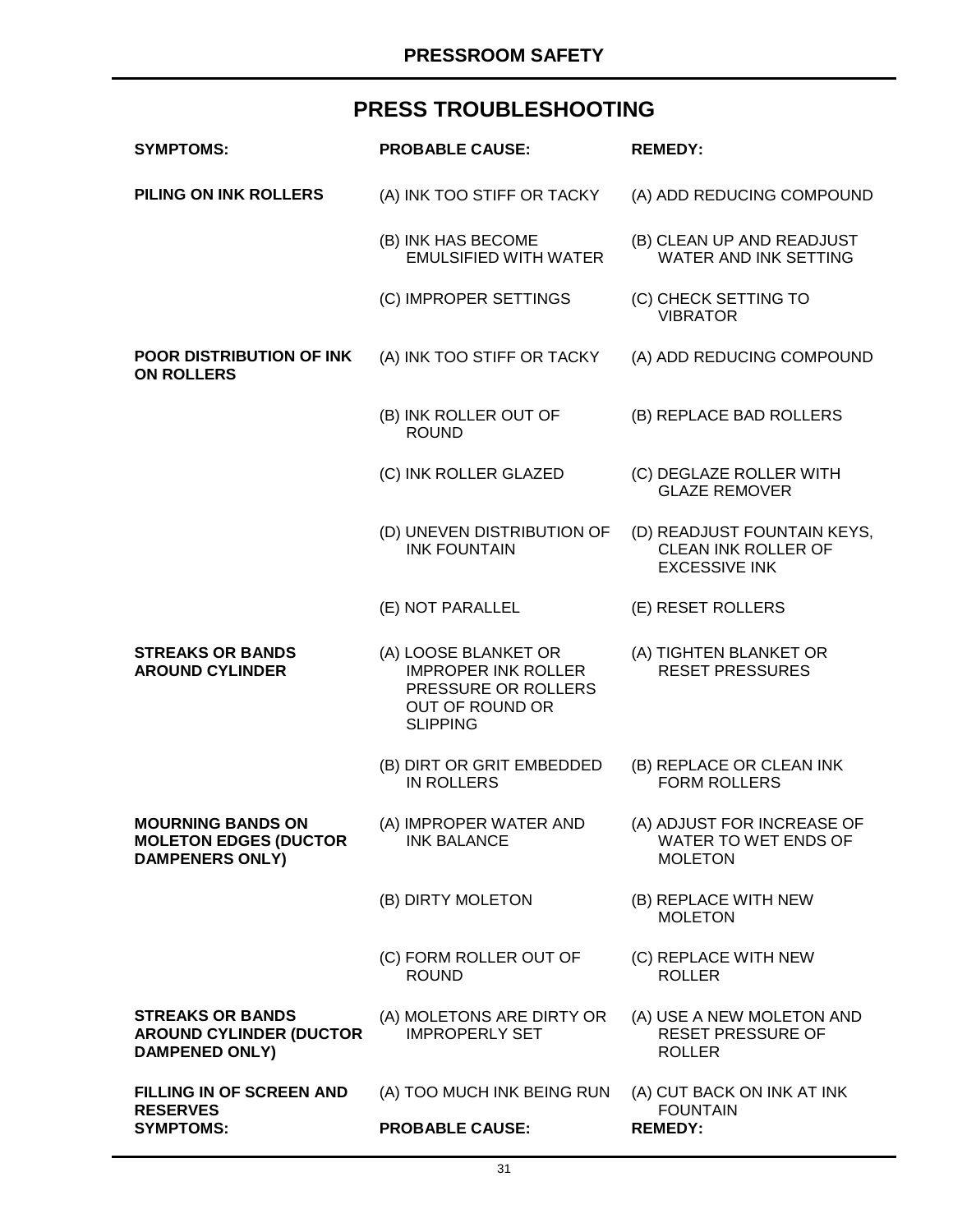|                                                                                | (B) INK TOO SOFT                                | (B) ADD BODY GUM                                                                          |
|--------------------------------------------------------------------------------|-------------------------------------------------|-------------------------------------------------------------------------------------------|
|                                                                                | (C) TOO MUCH DRIER                              | (C) USE INK FORMULATED FOR<br><b>STOCK</b>                                                |
|                                                                                | (D) PRESS PRESSURES<br><b>INCORRECT</b>         | (D) CHECK AND READJUST ALL<br><b>PRESS PRESSURES</b>                                      |
|                                                                                | (E) PAPER COATING NOT OF<br><b>GOOD QUALITY</b> | (E) CHANGE TO ANOTHER<br><b>TYPE OF PAPER</b>                                             |
|                                                                                | (F) UNDER PACKED BLANKETS                       | (F) REPACK OR REPLACE                                                                     |
| <b>MOTTLING OR UNEVEN</b><br><b>APPEARANCE OF INK (POOR</b><br><b>LIFTING)</b> | (A) INK IS TOO HEAVY OR TOO<br><b>THIN</b>      | (A) READJUST INK<br><b>ACCORDINGLY TO REDUCE</b><br>OR ADD BODY GUM TO<br><b>BUILD UP</b> |
|                                                                                | (B) INK TO SOFT                                 | (B) ADD BODY GUM                                                                          |
|                                                                                | (C) TOO MUCH DRIER                              | (C) USE INK FORMULATED FOR<br><b>STOCK</b>                                                |
|                                                                                | (D) PRESS PRESSURES<br><b>INCORRECT</b>         | (D) CHECK AND READJUST ALL<br><b>PRESS PRESSURES</b>                                      |
|                                                                                | (E) PAPER COATING NOT OF<br><b>GOOD QUALITY</b> | (E) CHANGE TO ANOTHER<br><b>TYPE OF PAPER</b>                                             |
|                                                                                | (F) UNDER PACKED BLANKETS                       | (F) REPACK OR REPLACE                                                                     |
| <b>LOSS OF WEB TENSION AND</b><br><b>CONTROL</b>                               | (A) IMPROPER BLANKET<br><b>PACKING</b>          | (A) REPACK AND CHECK<br><b>BLANKET HEIGHT</b>                                             |
|                                                                                | (B) LOOSE BLANKETS                              | (B) TIGHTEN BLANKETS                                                                      |
|                                                                                | (C) GLAZED, DIRTY, TACKY<br><b>BLANKETS</b>     | (C) CLEAN AND RECONDITION                                                                 |
|                                                                                | (D) TACKY INK                                   | (D) CONSULT INK SUPPLIER                                                                  |
|                                                                                | (E) IMPROPER ROLLSTAND<br><b>TENSION</b>        | (E) ADJUST PER<br><b>INSTRUCTIONS</b>                                                     |
|                                                                                | (F) IMPROPER FOLDER NIP<br><b>ROLL SETTING</b>  | (F) SET NIP ROLLS TIGHT<br><b>ENOUGH TO MARK WEB</b>                                      |
|                                                                                | (G) IMPROPER RTF TROLLEY<br><b>PRESSURE</b>     | (G) ADJUST PRESSURE                                                                       |
| <b>SYMPTOMS:</b>                                                               | <b>PROBABLE CAUSE:</b>                          | <b>REMEDY:</b>                                                                            |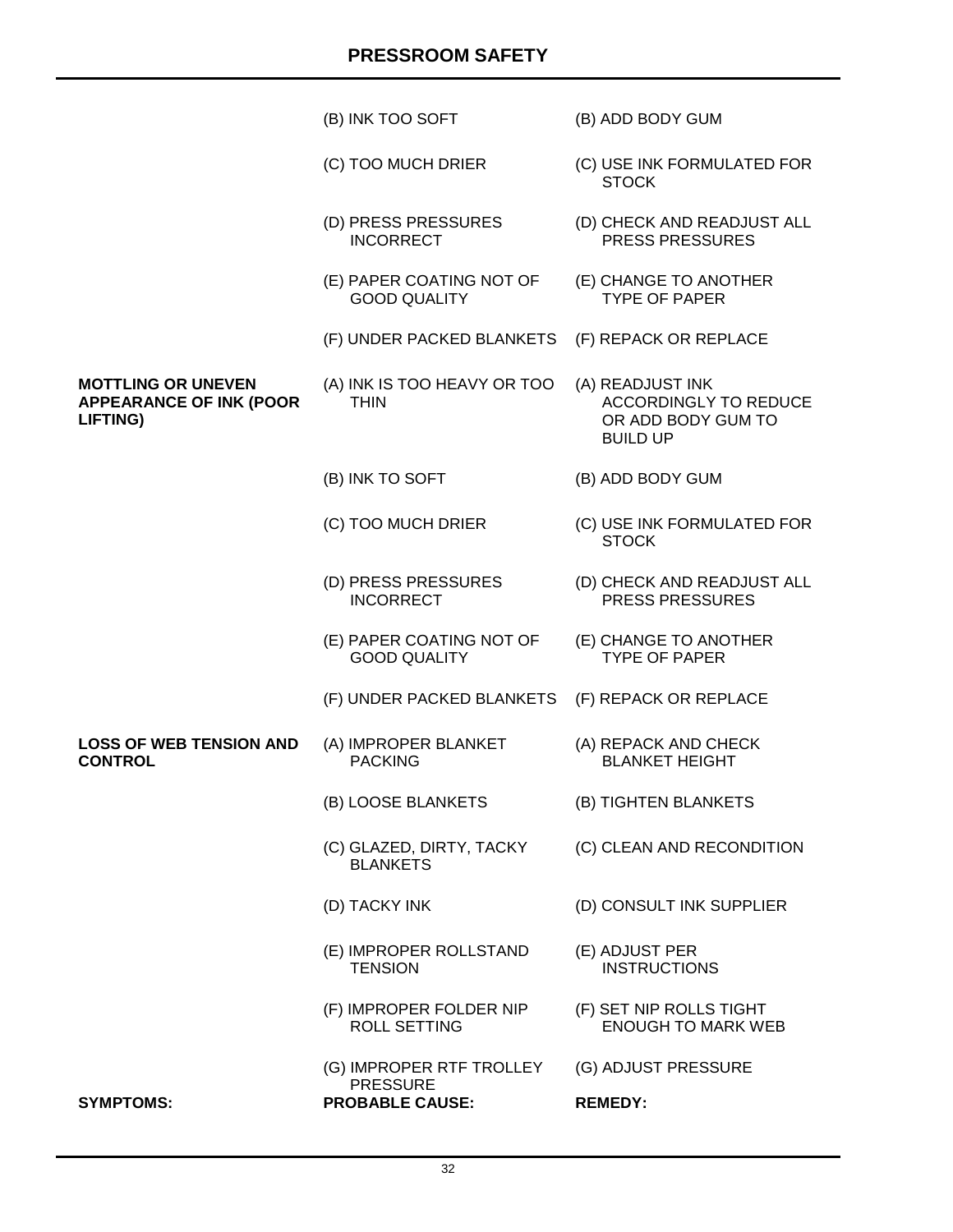# **PRESSROOM SAFETY**

| INK ROLLERS STRIPPING,<br><b>ROLLERS DO NOT ACCEPT</b><br><b>INK</b>                 | (A) ROLLERS GLAZED WITH<br><b>REMOVER</b>                                                         | (A) DEGLAZE ROLLERS                                                                                                                    |
|--------------------------------------------------------------------------------------|---------------------------------------------------------------------------------------------------|----------------------------------------------------------------------------------------------------------------------------------------|
|                                                                                      | (B) COPPER ROLLERS NOT<br><b>EFFECTIVE</b>                                                        | (B) CLEAN AND TREAT                                                                                                                    |
|                                                                                      | (C) EMULSIFICATION                                                                                | (C) APPLY WATER STOPS                                                                                                                  |
|                                                                                      | (D) TOO MUCH WATER BEING<br><b>RUN</b>                                                            | (D) CUT BACK WATER AT<br><b>FOUNTAIN</b>                                                                                               |
|                                                                                      | (E) ROLLERS HAVE BECOME<br><b>DESENSITIZED</b>                                                    | (E) PUMICE AND ETCH INK<br><b>ROLLERS AS</b><br>RECOMMENDED BY<br>ROLLER MANUFACTURE                                                   |
|                                                                                      | (F) FOUNTAIN SOLUTION TOO<br><b>ACIDIC</b>                                                        | (F) USE A PH TESTER TO TEST<br>FOUNTAIN SOLUTION: IF IT<br>DOES NOT READ BETWEEN<br>4.5 AND 5.5, ADJUST<br><b>FOUNTAIN SOLUTION</b>    |
| <b>BLEED THROUGH, PAPER</b><br><b>SHOWS IMAGE ON BACK OF</b><br><b>PRINTED SHEET</b> | (A) POOR GRADE OF PAPER<br>WHICH IS TOO<br><b>ABSORBENT</b>                                       | (A) REPLACE PAPER WITH ONE<br>OF BETTER QUALITY                                                                                        |
|                                                                                      | (B) INK HAS BEEN THINNED<br>WITH SOLVENT THAT IS<br>ABSORBED TOO RAPIDLY<br><b>INTO THE PAPER</b> | (B) IF SOLVENT HAD BEEN<br>ADDED BY THE PRINTER IN<br>THE SHOP, IT IS BEST TO<br><b>START WITH FRESH INK</b><br>AND USE A LAY COMPOUND |
| <b>SLUR OR DOUBLE IMAGE</b>                                                          | (A) BLANKET IS LOOSE                                                                              | (A) TIGHTEN BLANKET                                                                                                                    |
|                                                                                      | (B) WEB TENSION                                                                                   | (B) ADJUST WEB                                                                                                                         |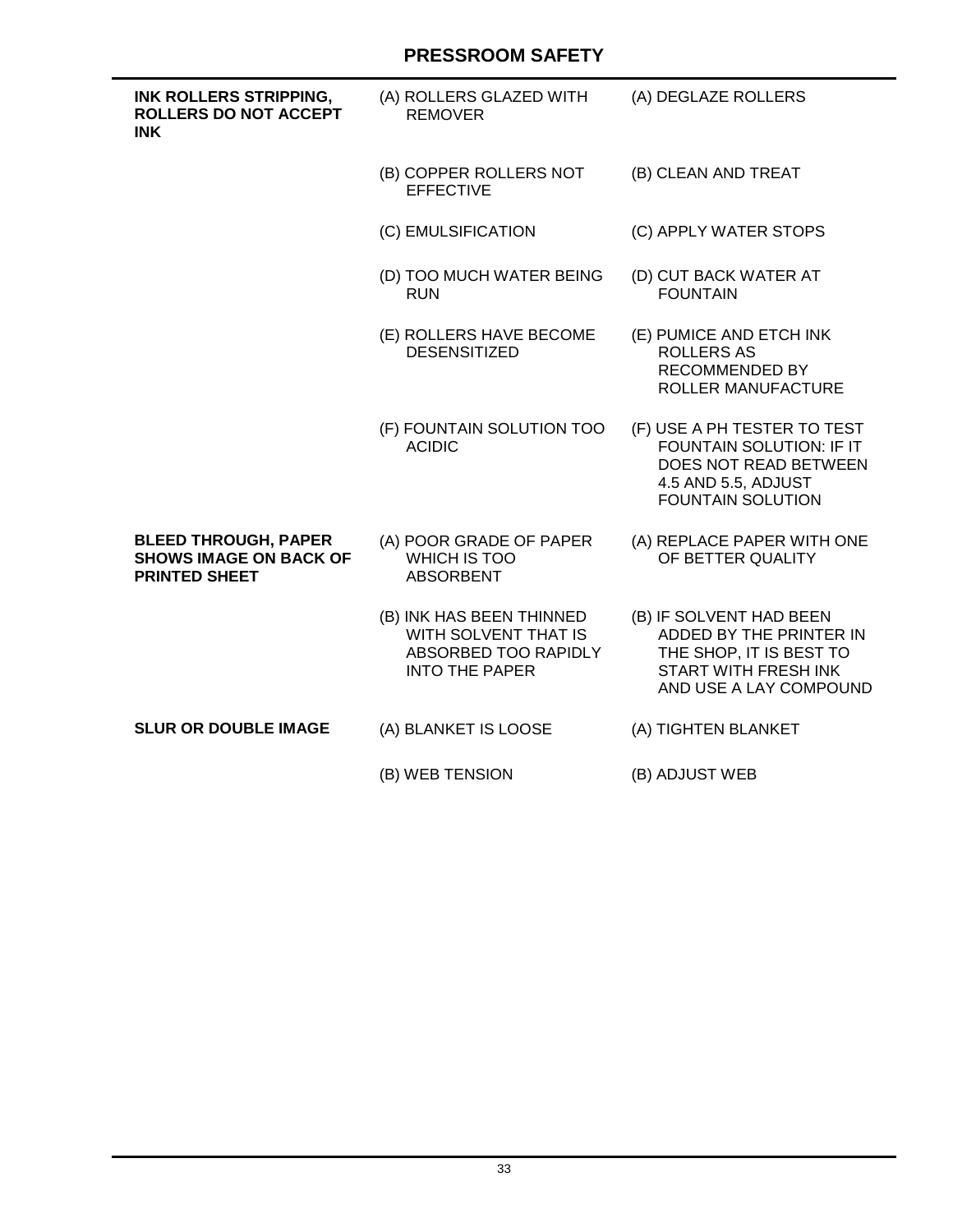# **PRINTING TROUBLESHOOTING**

| <b>SYMPTOMS:</b>                                                        | <b>PROBABLE CAUSE:</b>                                                                                                               | <b>REMEDY:</b>                                                                                                                                        |
|-------------------------------------------------------------------------|--------------------------------------------------------------------------------------------------------------------------------------|-------------------------------------------------------------------------------------------------------------------------------------------------------|
| <b>IMAGE WEAR, PREMATURE</b><br><b>IMAGE BREAKDOWN</b>                  | (A) UNDER-EXPOSURE (NEG.<br>PLATES)                                                                                                  | (A) CHECK EXPOSURE USING A<br><b>SENSITIVITY GUIDE &amp;</b><br>PRODUCT LEAFLET                                                                       |
|                                                                         | (B) PLATE EXPOSED TO<br>WHITE LIGHT BEFORE OR<br><b>DURING DEVELOPMENT</b>                                                           | (B) FOLLOW MANUFACTURES<br><b>INSTRUCTIONS AND</b><br>DEVELOP UNDER YELLOW<br><b>LIGHTS</b>                                                           |
|                                                                         | (C) ALKALINE FOUNTAIN<br><b>SOLUTION WITH</b><br><b>UNBAKED POSITIVE</b><br><b>PLATES</b>                                            | (C) CHECK PH: SHOULD BE NO<br>HIGHER THAN 9.5. CHECK<br>CONDUCTIVITY 1300 M/Mhos.                                                                     |
|                                                                         | (D) FOUNTAIN SOLUTION TOO<br><b>ACIDIC</b>                                                                                           | (D) CHECK PH: SHOULD BE NO<br>LOWER THAN 4.5. CHECK<br>CONDUCTIVITY 1300 M/Mhos.                                                                      |
|                                                                         | (E) EXCESSIVE<br>PLATE/BLANKET<br>PRESSURE OR ROLLER<br>SETTINGS ON PLATE                                                            | (E) CHECK PRESS SETTING OR<br><b>SET TO A MINIMUM</b>                                                                                                 |
|                                                                         | (F) ABRASIVE PAPER DUST<br>ON BLANKET                                                                                                | (F) WASH BLANKET MORE<br>FREQUENTLY. CHANGE<br>PAPER IF POSSIBLE                                                                                      |
|                                                                         | (G) INSUFFICIENT INK ON<br><b>IMAGE</b>                                                                                              | (G) RUN NORMAL INK WEIGHT<br>TO LUBRICATE AND<br>PROTECT THE IMAGE FROM<br><b>WEAR</b>                                                                |
|                                                                         | (H) ALKALINE PLATE<br><b>CLEANER OR</b><br><b>INCOMPATIBLE SOLVENT</b><br><b>COMBINED IN PLATE</b><br>CLEANER, BLANKET<br>WASH, ETC. | (H) USE ONLY PRESS<br><b>CHEMICALS WHICH ARE</b><br><b>COMPATIBLE WITH PLATES</b>                                                                     |
| <b>IMAGE BLINDING, IMAGE NOT</b><br><b>TAKING INK OR "WALKS</b><br>OFF" | (A) THICK GUM ON IMAGE                                                                                                               | (A) REMOVE THE GUM WITH<br>WARM/HOT WATER, THEN<br>USE FRESH GUM. ENSURE<br>THAT THE GUM IS BUFFED<br>DOWN TO A THIN FILM<br><b>AFTER APPLICATION</b> |

**SYMPTOMS: PROBABLE CAUSE: REMEDY:**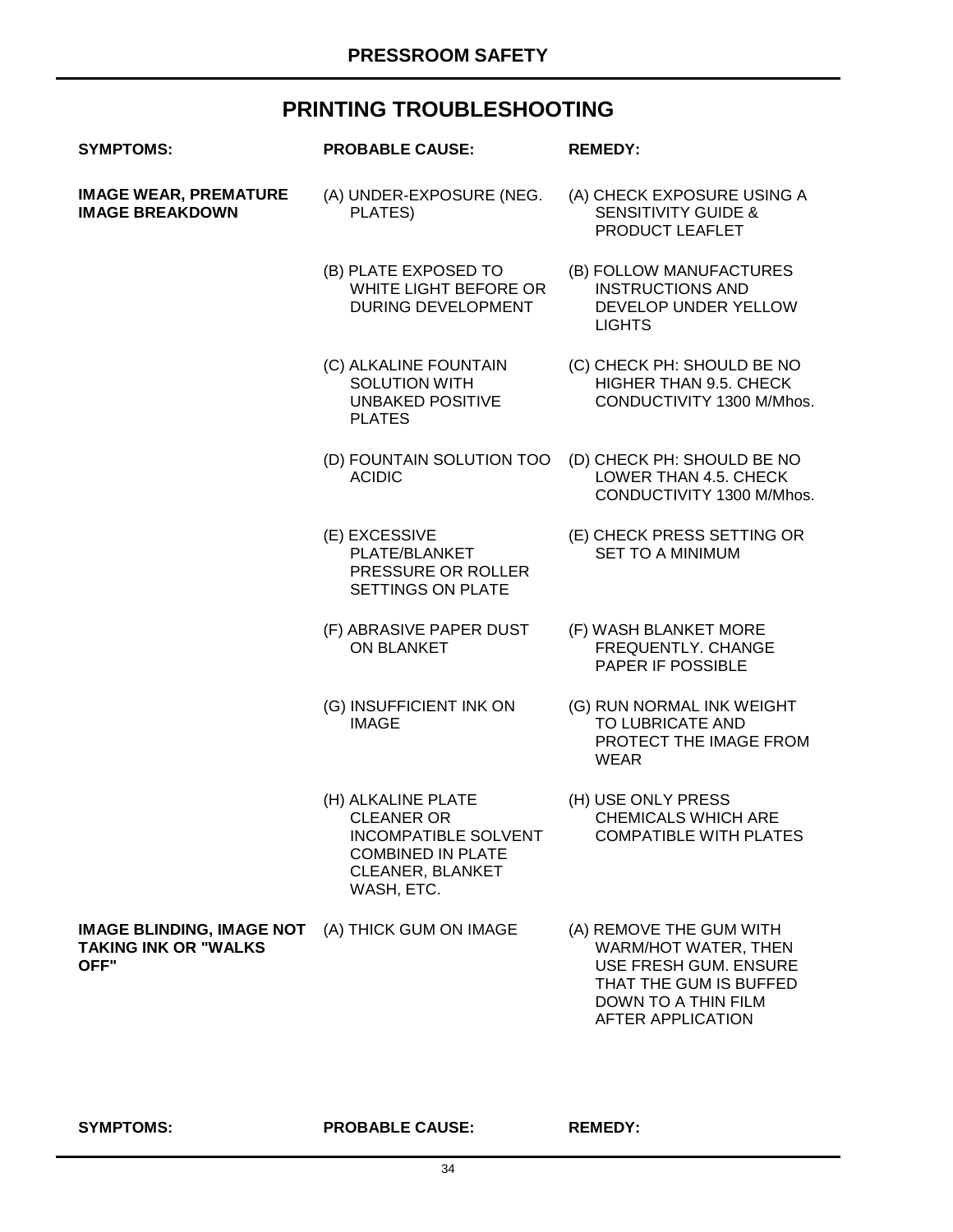- (B) SOLVENTS OR DETERGENTS IN FOUNTAIN SOLUTION, DAMPENERS, SPONGE OR WATER BUCKET
- (C) EXCESSIVE USE OF PLATE CLEANERS
- (D) EXCESSIVE FOUNTAIN CONCENTRATE, OR ACID IN FOUNTAIN
- (E) EXCESSIVE ALCOHOL BEING USED
- (F) WRONG FINISHER/GUM USED
- (G) INK NOT FEEDING IMAGE (POSSIBLE EMULSIFICATION ON START-UP) LACK OF WATER RESISTANCE
- (H) PLATE TO BLANKET PRESSURE TO GREAT. (POSSIBLE SWOLLEN OR EMBOSSED BLANKET)

(A) INKING ROLLERS GLAZED OR CONTAMINATED WITH

**STRIPPING, INKING ROLLER TAKING ON WATER INSTEAD OF INK**

**SCUMMING, NON-IMAGE AREAS BECOMING SENSITIVE**

(A) DIRTY OR WORN DAMPENER COVERS

SOLVENTS, ETC.

(B) PLATE INCORRECTLY DE-SENSITIZED WHEN MADE

- (B) RINSE DAMPENERS PROPERLY AFTER CLEANING. AVOID WASH-UP SOLVENTS IN THE WATER SYSTEM. KEEP THE SPONGE AND WASH BUCKET CLEAN
- (C) USE PLATE CLEANERS WHEN ABSOLUTELY NECESSARY ACCORDING TO MANUFACTURERS **INSTRUCTIONS**
- (D) MAKE UP A FRESH FOUNTAIN IF NECESSARY. REDUCE CONCENTRATION BY 25%
- (E) REDUCE THE ALCOHOL CONTENT IF POSSIBLE TO 15%-18%
- (F) CONSULT MANUFACTURERS PRODUCT LEAFLET
- (G) CONSULT INK MANUFACTURER
- (H) CORRECT THE PRESSURE SETTING, OR IF BLANKET IS EMBOSSED REPLACE IT
- (A) CARRY OUT A COMPLETE WASH-UP AND/OR USE A DE-GLAZING PRODUCT OR RUBBER REJUVENATOR
- (A) CLEAN OR RE-COVER DAMPENERS
- (B) APPLY PLATE CONDITIONER, BUFF DRY, RE-GUM AND DRY

**SYMPTOMS: PROBABLE CAUSE: REMEDY:**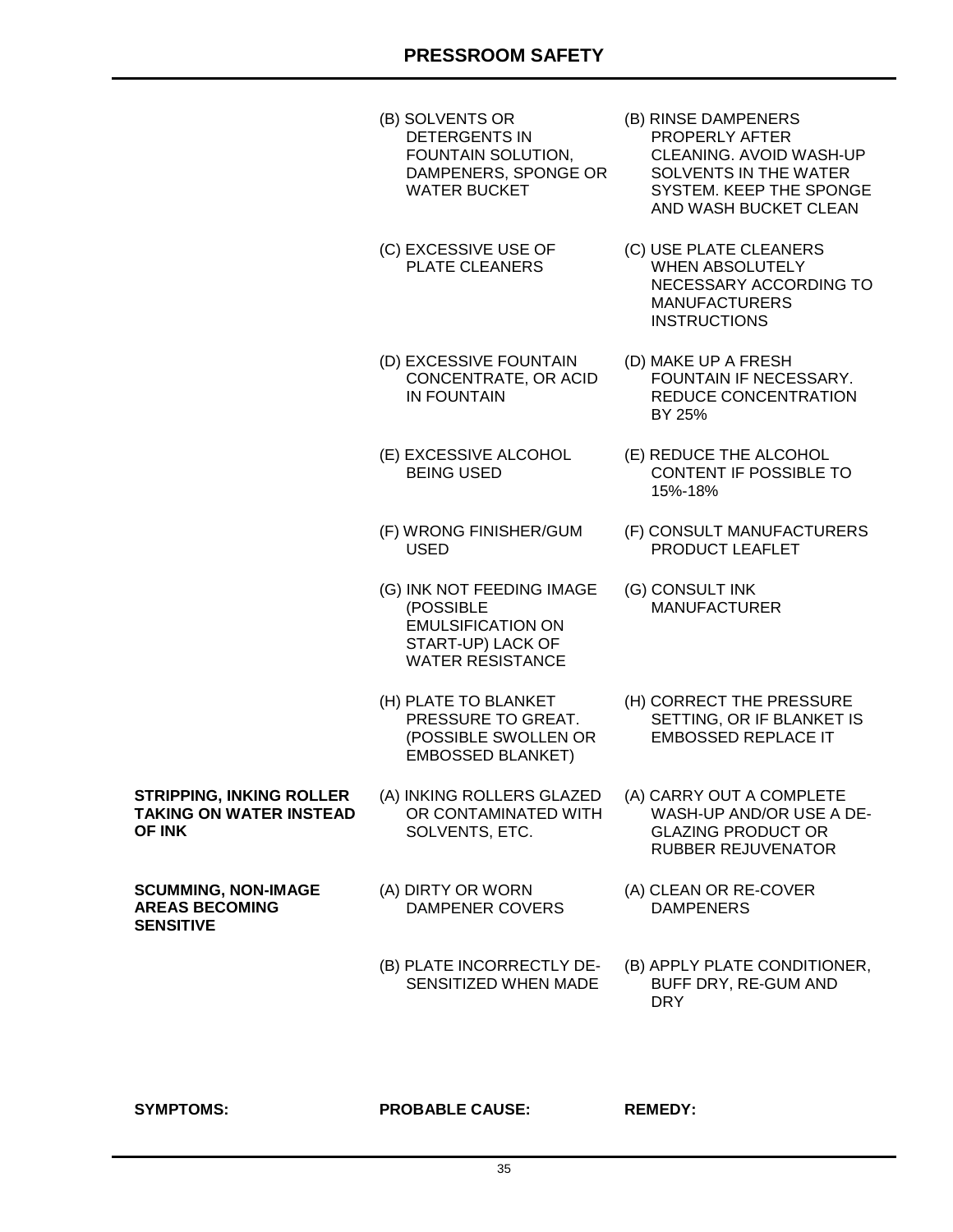|                                                                                  | (C) INSUFFICIENT<br><b>DEVELOPMENT</b>                                                                                                                                                                 | (C) DELETE A SMALL AREA IN<br>THE BACK-GROUND THEN<br>RUN THE PLATE. IF THIS<br><b>STAYS CLEAN IT WOULD</b><br><b>INDICATE INSUFFICIENT</b><br>DEVELOPMENT OR BENCH<br>CONTAMINATION. RE-MAKE<br>THE PLATE TO<br><b>MANUFACTURES'</b><br><b>INSTRUCTIONS</b> |
|----------------------------------------------------------------------------------|--------------------------------------------------------------------------------------------------------------------------------------------------------------------------------------------------------|--------------------------------------------------------------------------------------------------------------------------------------------------------------------------------------------------------------------------------------------------------------|
|                                                                                  | (D) "DRY-UP" (SOMETIMES<br><b>INCORRECTLY CALLED</b><br><b>OXIDATION). SMALL</b><br>SPOTS OF INK ALL OVER<br>THE PLATE ON START-UP,<br>PLATE IS DRYING OUT<br>AND PICKING UP INK<br>FROM THE DAMPENERS | (D) CHECK FOR AIR FLOW<br><b>ACROSS THE PRESS. CHECK</b><br>PH IS NO LOWER THAN 4.5<br>CONDUCTIVITY: 1300<br>M/MHOS                                                                                                                                          |
|                                                                                  | (E) INK TOO SOFT OR<br><b>GREASY</b>                                                                                                                                                                   | (E) STIFFEN THE INK WITH BODY<br><b>GUM. CONSULT INK</b><br><b>SUPPLIER</b>                                                                                                                                                                                  |
|                                                                                  | (F) ABRASIVE PARTICLES IN<br>THE INK                                                                                                                                                                   | (F) HAVE THE INK RE-GROUND<br>OR REPLACE WITH A<br><b>BETTER INK</b>                                                                                                                                                                                         |
|                                                                                  | (G) ABRASIVE PARTICLES IN<br>THE PAPER                                                                                                                                                                 | (G) REDUCE PLATE-TO-BLANKET<br><b>AND BACK-CYLINDER</b><br>PRESSURE TO A MINIMUM                                                                                                                                                                             |
|                                                                                  | (H) HALF-TONES RUN WITH<br><b>TOO MUCH INK</b>                                                                                                                                                         | (H) RUN THE INK AS STIFF AND<br><b>SPARES AS POSSIBLE</b>                                                                                                                                                                                                    |
|                                                                                  | (I) SLURRING OF HALF-TONES                                                                                                                                                                             | (I) REDUCE INK FEED AND<br>REDUCE PLATE-TO-BLANKET<br>AND BACK-CYLINDER<br>PRESSURE TO A MINIMUM                                                                                                                                                             |
| <b>PLATE TENDS TO SCUM</b><br><b>AFTER ABOUT 10,000 TO</b><br>20,000 IMPRESSIONS | (A) INSUFFICIENT GUM IN THE<br><b>FOUNTAIN SOLUTION</b>                                                                                                                                                | (A) MAKE SURE THE FOUNTAIN<br>SOLUTION IS BETWEEN 1-<br>2%. CHECKING THE PH IS<br>NOT ENOUGH.<br><b>CONDUCTIVITY RANGE:</b><br>1000-1300 M/MHOS                                                                                                              |
| <b>SCUM STREAKS APPEARING</b><br><b>AROUND THE CYLINDER</b>                      | (A) GREASY FOUNTAIN<br><b>ROLLER OR GREASY</b><br><b>DISTRIBUTING ROLLER</b>                                                                                                                           | (A) WASH OR REPLACE THEM                                                                                                                                                                                                                                     |
| <b>SYMPTOMS:</b>                                                                 | <b>PROBABLE CAUSE:</b>                                                                                                                                                                                 | <b>REMEDY:</b>                                                                                                                                                                                                                                               |
|                                                                                  | (B) SCUM STREAKS                                                                                                                                                                                       | (B) WASH WITH ALCOHOL TO                                                                                                                                                                                                                                     |

APPEARING AROUND THE REMOVE GREASE, THEN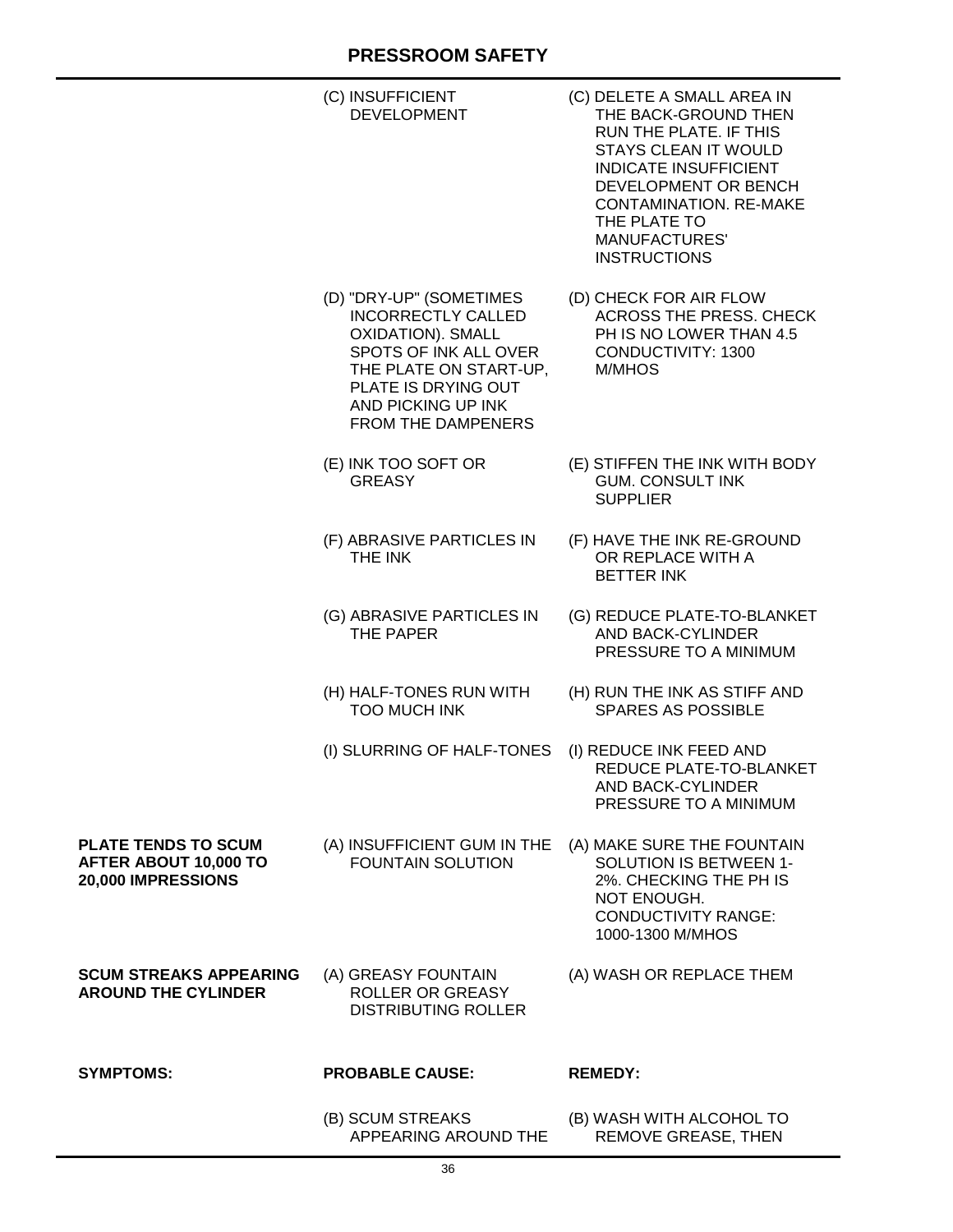(C) UNEVEN DAMPENER SETTING AGAINST PLATE, OR OSCILLATING ROLLER

(A) BOUNCING DAMPENER ROLLERS, SET TOO HARD

CYLINDER. PLATE OUT OF

TO THE PLATE

(B) PLATE INCORRECTLY

(C) PLATE PACKING HAS 'CREPT' ON THE

> PACKING SLIPPED DURING FITTING

(A) INCORRECT PLATE AND BLANKET PACKING RELATIONSHIP

(B) TOO MUCH BACK-

CYLINDER PRESSURE WHEN PRINTING ON COATED PAPER

CYLINDER. PLATE UNDER-

**SQUARE** 

FITTED

#### CYLINDER DESENSITIZE WITH GUM

- (C) RESET DAMPENERS, CHECKING FOR EVEN PRESSURE FROM END TO END, AND THAT THE ECCENTRICS ARE IN THE SAME DIRECTION
- (A) RESET DAMPENER ROLLERS
- (A) CLEAN LOCK-UP MECHANISM, CHECK THAT THE PLATE IS FITTED PROPERLY AND CHECK THAT THE PLATE IS BENT **CORRECTLY**
- (B) UNEVEN TENSION ACROSS THE PLATE DUE TO TWIST
- (C) USE MACHINE OIL OR LIGHT GREASE TO HOLD PACKING
- (A) CHECK AND CORRECT PACKING WHERE **NECESSARY**
- (B) RUN WITH MINIMUM PRESSURE. RUN STRONG INKS AS SPARINGLY AS POSSIBLE
- (C) RUNNING TOO MUCH INK ON COATED STOCK (C) REDUCE INK FEED
- (D) INK ROLLERS SET TOO HARD OR TIGHT INK ROLLER BEARINGS

**SLURRING; IMAGE DISTORTION OR DOT** 

**THE PRINT**

**SMEARING, PARTICULARLY IN THE SHADOW AREAS; HORIZONTAL "BANDS" IN** 

**SCUM STREAKS APPEARING ACROSS THE CYLINDER**

**CRACKING OR SPLITTING** (A) PLATE LOOSE ON

#### **SYMPTOMS: PROBABLE CAUSE: REMEDY:**

#### (E) BLANKET TENSION INSUFFICIENT

(E) TIGHTEN BLANKET **CORRECTLY** 

(D) RELEASE ROLLER

**CORRECTLY** 

SETTINGS, SPIN FORM ROLLERS TO CHECK FOR FREENESS, THEN RESET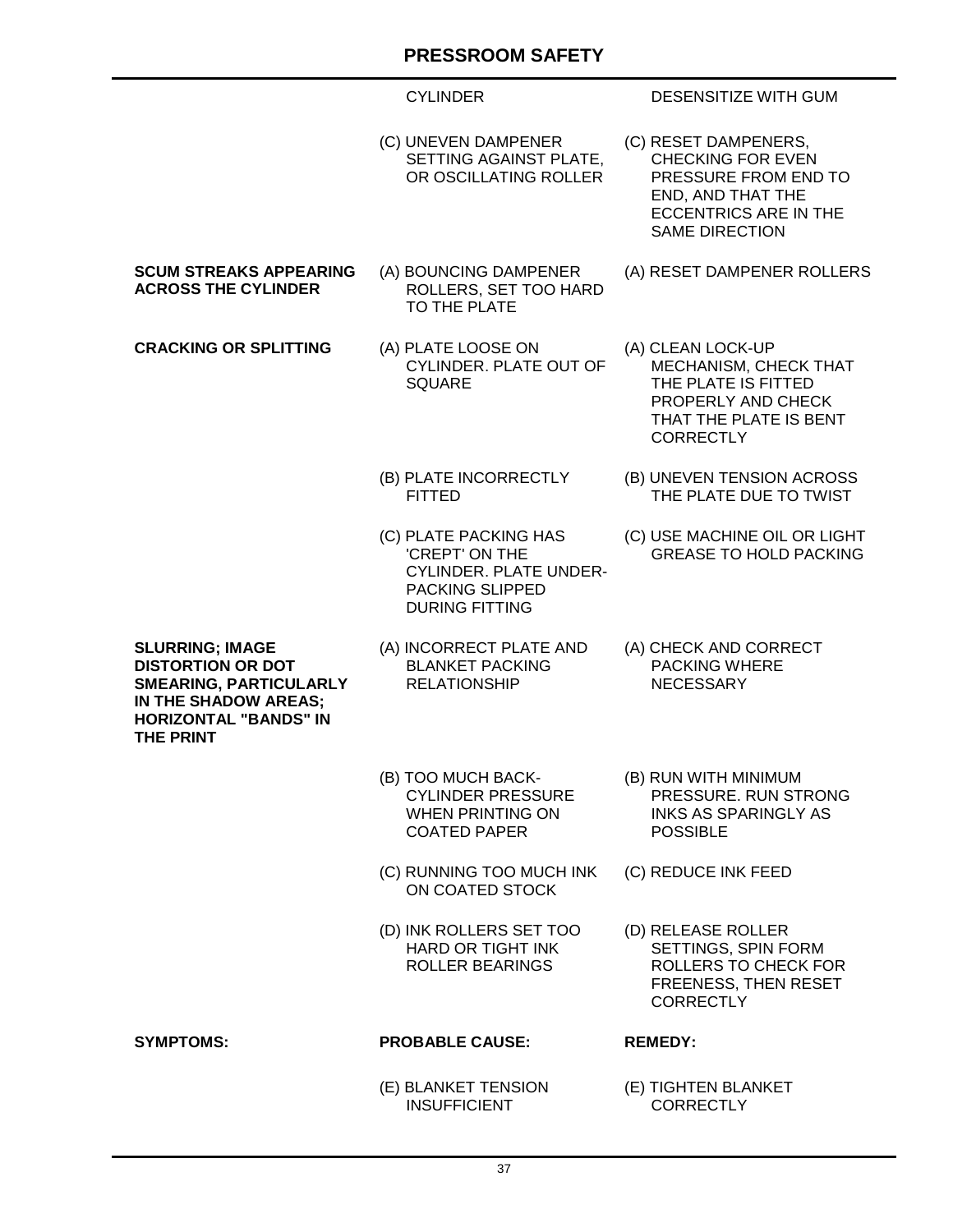(F) PILING OF PAPER COATING ON THE PRINTING AREAS OF THE **BI ANKFT** (F) TRY A NO-PILE ADDITIVE (G) LOOSE AND/OR SLIPPING BLANKET (G) CHECK BLANKET AND PACKINGS ARE CORRECT **TINTING; A LIGHT TINT APPEARING ALL OVER THE PLATE AND SHEET CAN BE WASHED OFF THE PLATE WITH A DAMP SPONGE** (A) FOUNTAIN SOLUTION AND INK NOT COMPATIBLE (A) CHANGE INK OR FOUNTAIN **SOLUTION** (B) FOUNTAIN SOLUTION EXTRACTING AN INK-EMULSIFYING AGENT FROM THE PAPER COATING (B) STIFFEN INK WITH BODY GUM. AVOID FOUNTAIN SOLUTION CONTAINING 'WETTING' AGENTS. TRY ANOTHER PAPER (C) EMULSIFICATION OF THE INK (C) STIFFEN INK WITH BODY GUM. RUN LESS WATER. CHECK FOUNTAIN SOLUTION CONTENT. CHANGE INK (D) SOLVENTS OR DETERGENTS HELD IN THE INK ROLLER AFTER WASH-UP (D) CHANGE 'WASH-UP' SOLUTION TO A WATER MISCIBLE ONE AND USE A LITTLE WATER AFTER USING THE WASH-UP SOLUTION (E) SOLVENTS OR DETERGENTS HELD IN THE DAMPENERS AFTER WASHING (E) ENSURE DAMPENERS ARE THOROUGHLY RINSED WITH WATER AFTER CLEANING (F) DAMPENERS BADLY SET (F) RESET, PAYING PARTICULAR ATTENTION TO THE PLATE DAMPENER TO RECIPROCATOR CONTACT (G) GLAZED AND/OR WRONGLY SET INKING ROLLERS (G) DEGLAZE OR CHANGE ROLLERS AND RESET (H) PLATE BEING FOGGED PRIOR TO DEVELOPMENT (NEG) (H) TRY A 'MILD' ETCH, OTHERWISE MAKE A NEW PLATE **SYMPTOMS: PROBABLE CAUSE: REMEDY: DOT GAIN; IMAGE ON PLATE GREATER THAN ON FILM** (A) OVER-EXPOSURE OF NEGATIVE PLATE (A) CHECK EXPOSURE USING SENSITIVITY GUIDE AND PRODUCT LEAFLET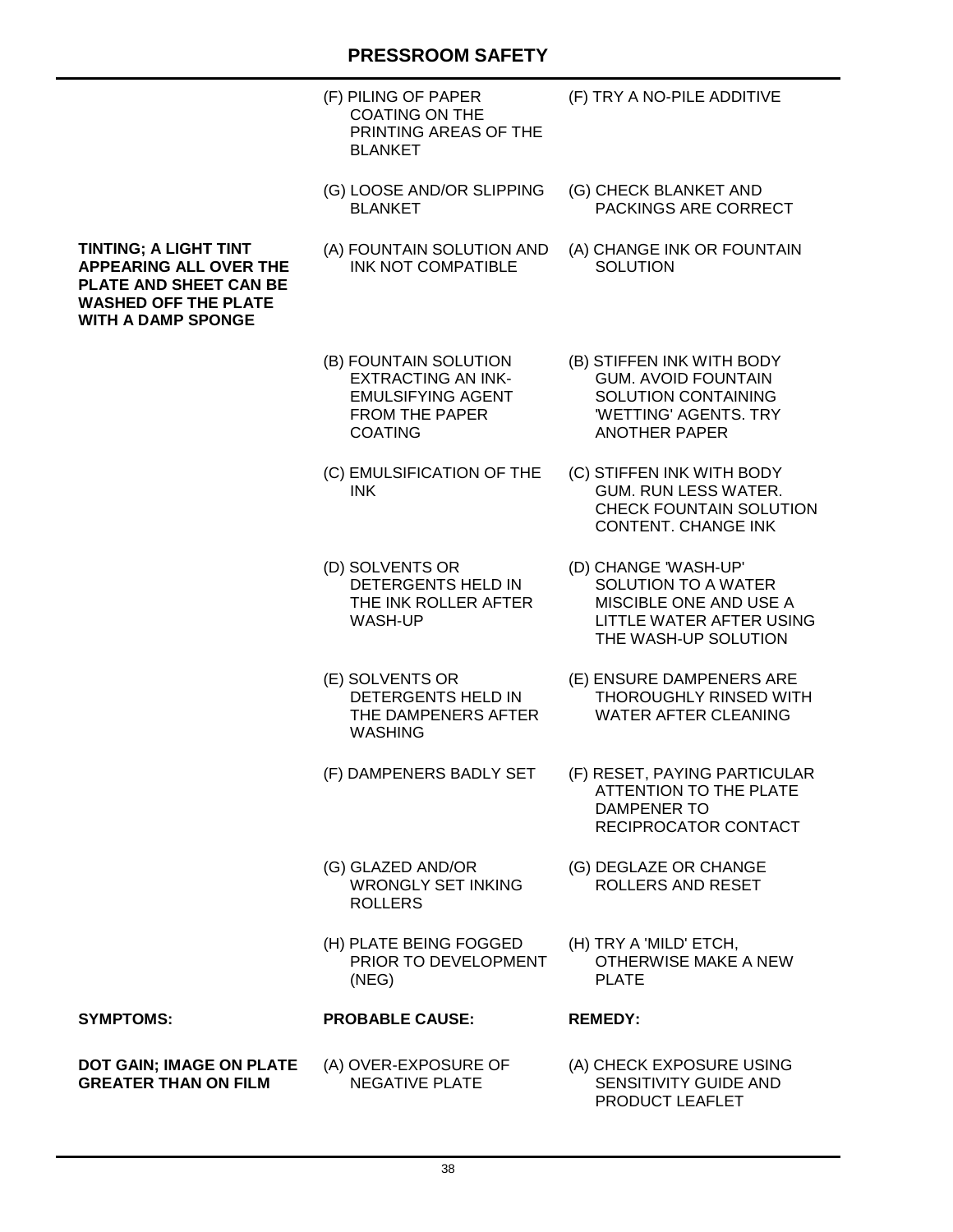| (B) POOR FILM/PLATE |  |
|---------------------|--|
| CONTACT ON NEGATIVE |  |
| <b>PLATE</b>        |  |

(D) SOFT DOT NEGATIVES-ALLOWING LIGHT TO PENETRATE THE EDGES OF THE DOT

**DOT LOSS; IMAGE ON PLATE IS LESS OR SHARPER THAN ON FILM**

(A) OVER-EXPOSURE ON POSITIVE PLATES. UNDER-EXPOSURE ON NEGATIVE PLATES

- (B) POOR FILM TO PLATE CONTACT ON POSITIVE PLATES
- (C) TOO MUCH WHITE LIGHT IN PLATE ROOM (POSITIVE PLATES)

- (C) PLATE/BLANKET OVERPACKED
- (D) BADLY SET INKING ROLLERS
- (B) CHECK STRIPPING TECHNIQUE, AND THAT EMULSION ON THE FILM IS FACE DOWN
- (C) UNDER DEVELOPMENT (C) CHECK MANUFACTURERS' **INSTRUCTION** 
	- (D) USE CONTACT NEGATIVES
- (E) VEILED POSITIVES (E) CHECK CLEAR FILM FOR OPACITY, ALSO DOT SHAPE
	- (A) CHECK EXPOSURE USING SENSITIVITY GUIDE AND PRODUCT LEAFLET
	- (B) CHECK AND/OR IMPROVE STRIPPING METHOD
	- (C) ONLY WORK WITH YELLOW SAFE LIGHTS
- (D) OVER-DEVELOPMENT (D) SOLID STEP 5-6, NEG PLATE. CLEAR STEP 2, POS PLATE
- **PRESS WEAR** (A) ABRASIVE PAPER DUST (A) CLEAN BLANKET MORE FREQUENTLY IF POSSIBLE
	- (B) BADLY MILLED INK (B) INFORM INK SUPPLIERS

(C) CHECK PACKINGS

(D) RESET INKERS TO PRESS **SPECIFICATIONS**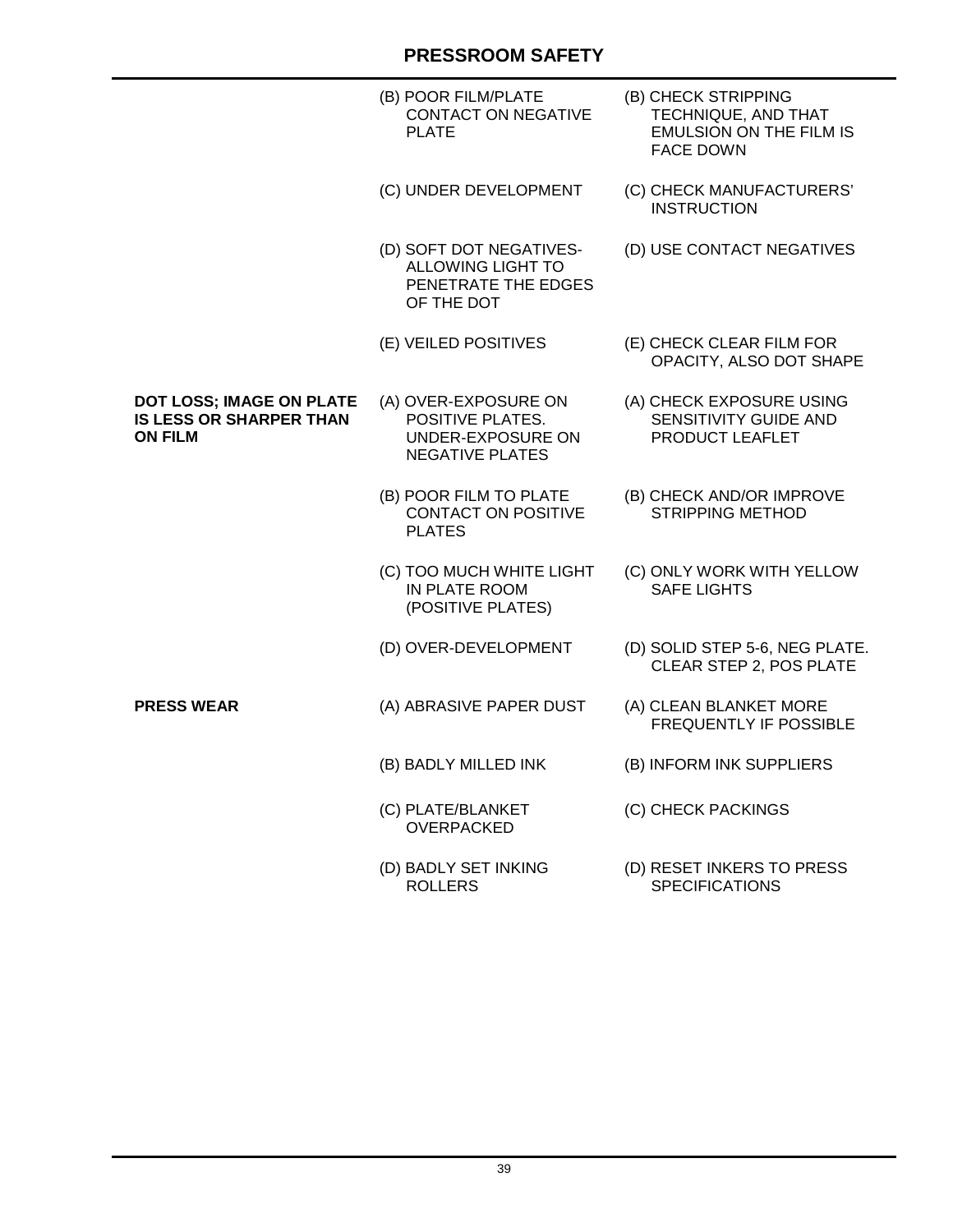# **PRESS PROBLEMS CAUSED BY ROLLER DEFECTS**

| <b>SYMPTOMS:</b>               | <b>PROBABLE CAUSE:</b>                                                                                     | <b>REMEDY:</b>      |
|--------------------------------|------------------------------------------------------------------------------------------------------------|---------------------|
| <b>HICKIES</b>                 | (A) PICKED OR ABRADED<br><b>ROLLER SURFACE</b>                                                             | (A) REPLACE ROLLER  |
| <b>SCUMMING</b>                | (A) TOO MUCH PRESSURE ON<br><b>INK FORM ROLLERS</b><br><b>NECESSITATED BY</b><br><b>IRREGULAR SURFACES</b> | (A) REPLACE ROLLER  |
|                                | (B) DIRTY BAREBACK WATER<br><b>FORMS</b>                                                                   | (B) CLEAN ROLLER    |
| <b>STRIPPING</b>               | (A) ROLLERS DESENSITIZED                                                                                   | (A) CLEAN ROLLERS   |
|                                | (B) ROLLERS OUT OF ROUND                                                                                   | (B) REPLACE ROLLERS |
|                                | (C) ROLLERS GLAZED                                                                                         | (C) DEGLAZE ROLLERS |
| <b>STREAKING</b>               | (A) ROLLERS OUT OF ROUND,<br>SLIPPING, OR ROLLER<br><b>BOUNCE</b>                                          | (A) REPLACE ROLLERS |
| <b>UNEVEN SOLIDS</b>           | (A) PICKED, WORN, OR LOW<br><b>SPOTS ON ROLLERS</b>                                                        | (A) REPLACE ROLLERS |
|                                | (B) GLAZED ROLLERS                                                                                         | (B) DEGLAZE ROLLERS |
| <b>PLATE WEAR</b>              | (A) ROLLERS TOO HARD                                                                                       | (A) REPLACE ROLLERS |
| <b>INK SLUR AND DOT SPREAD</b> | (A) ROLLERS TOO HARD                                                                                       | (A) REPLACE ROLLERS |
| <b>WEAK INK TRANSFER</b>       | (A) ROLLERS TOO HARD                                                                                       | (A) REPLACE ROLLERS |
| <b>PLATE IMAGE LOSS</b>        | (A) ROLLERS TOO HARD                                                                                       | (A) REPLACE ROLLERS |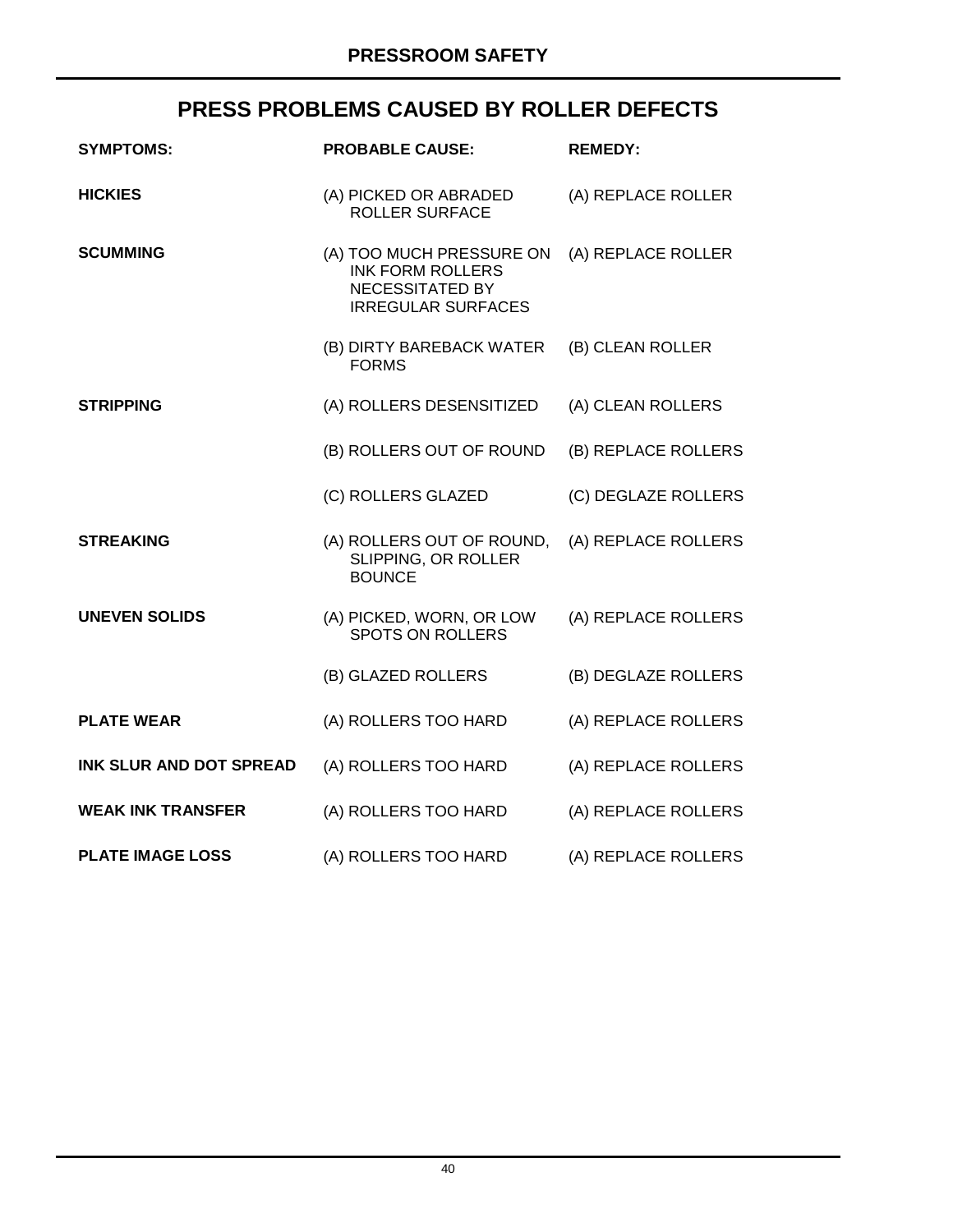# **PRESS ADJUSTMENTS-TROUBLESHOOTING**

## **GENERAL SYMPTOMS**

Improper press adjustments can contribute to many common printing problems. When problems occur, always check press settings. Also remember that some problems can be traced to insufficient maintenance.

- 1. Plates scumming
- 2. Plates wearing
- 3. Dirty dampeners
- 4. Poor ink-water balance
- 5. Hickies
- 6. Excessive start-up waste
- 7. Mushy-dirty half tones
- 8. Weak solids
- 9. Ink offsetting on the facing page
- 10. Baggy webs
- 11. Lint piling
- 12. Webs breaking
- 13. Poor color registration
- 14. Burning brakes
- 15. Wrinkles over the former

Proper adjustments to the inker, dampener, plate-to-blanket settings, and blanket-to-blanket settings are particularly critical in avoiding problems. These should be checked routinely.

### **ROLLER SETTINGS**

If incorrectly set, results are:

- 1. Plates scumming
- 2. Plates wearing
- 3. Dirty dampeners
- 4. Poor ink-water balance
- 5. Hickies
- 6. Excessive start-up waste

When setting the inker or dampener form rolls it is important to remember that the form roller, must be driven by the vibrator roller, and not the plate. Always be sure to set the forms heavier to the vibrator than to the plate, and in that order. When setting the dampener forms use only enough pressure to wet the plate. Flooding must be avoided. Remember excessive roller pressure to the plate will probably cause plate wear and scumming.

Dampener form rollers must be set for good water transfer but not so tight that the water is squeezed out of the roller. Rider and transfer rollers in the ink system must be set only tight enough to transfer the ink to the adjoining roller. Any excess pressure will cause heat build-up in the ink train and will eventually damage the rollers and wear the mechanical and electrical drive systems.

An overheated inker will also cause the ink to dry on the roll and cause bits of dried ink and abraded rubber from the rollers to adhere to the plates and cause hickies.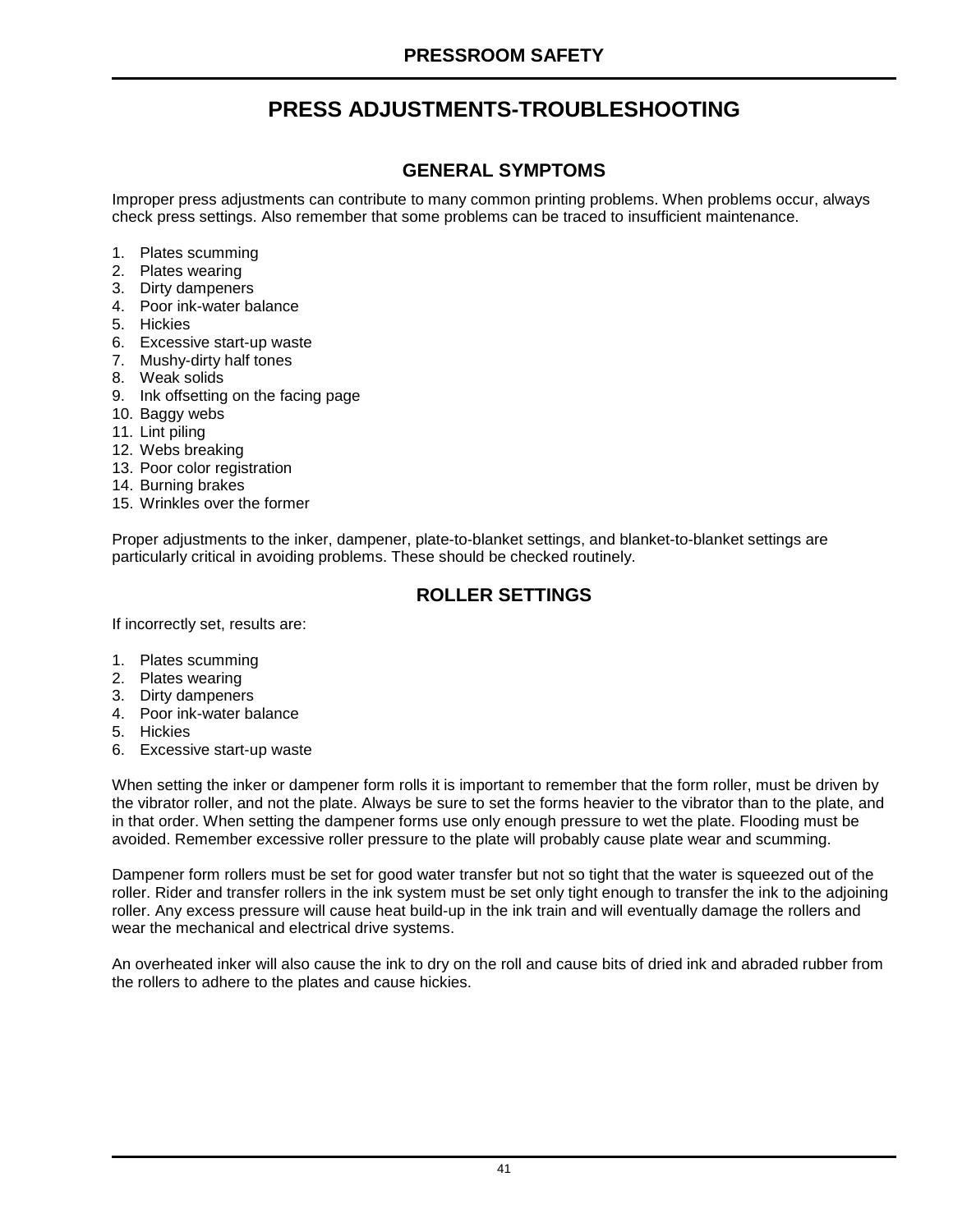### **PLATE-TO-BLANKET SETTINGS**

If incorrectly set, results will be:

- 1. Mushy-dirty half tones
- 2. Weak solids
- 3. Ink offsetting on facing page
- 4. Lint piling
- 5. Plates wearing

The plate-to-blanket pressure settings are by far the most important adjustments on an offset press. On bearer presses, the bearers must always be in contact and be free of dirt and dried ink.

### **BLANKET PACKING**

The blanket-to-blanket squeeze is particularly important for proper printing. If incorrect, results will be:

- 1. Baggy webs
- 2. Webs breaking
- 3. Poor color registration
- 4. Burning brakes
- 5. Wrinkles over former
- 6. Poor print quality

It is also important to use a firm, hard packing to get good printing. A soft packing will give a soft, mush joint, with mushy half tones lacking contrast. The amount of blanket-to-blanket pressure should be only enough to give a good solid print. (See the section on blanket packing for complete instructions).

Note that blanket squeeze in excess of 0.006 inch will result in over feeding of the web out of the unit and cause bagging. Running in this manner will require excess braking at the rollstand to provide tension to eliminate the bagging. In turn, excess braking will burn out brake linings.

In addition, too much squeeze will probably smash the blankets and render them useless. Further, too much blanket-to-blanket pressure will cause the webs to adhere more tightly to the blankets. When excess pressure occurs the air is squeezed out of the blankets and causes the web to stick to the blanket that is carrying the most ink. Also, the excess pressure, plus the moisture on the web, will loosen a lot of fiber from the surface of the paper to produce lint build-up on the plate and blanket. This decreases print quality and results in more frequent blanket washing.

#### **WEB CONTROL AND TENSION**

Web control and tension problems are widely varied and it is not possible to address all combined influences. It is possible however to apply the process of elimination to resolve the problem.

Since the web originates at the rollstand and travels through the perfecting unit to the folder, we can analyze the web tension problems in the same order. The following discussions of the various press components include specific recommendations regarding tension.

#### **ROLLSTAND**

King Press Rollstands are designed in a manner that assures good performance with a minimum of attention when operating the press normally. This is important since excessive web tension at the rollstand can cause web breaks while insufficient tension can cause control problems all the way through the printing unit to the folder.

The condition of the web rolls must also be considered. A damaged, lopsided or unevenly wound roll can be a constant source of problems. Often these rolls can be run at slower speeds but when a control problem persists it is usually wise to lay the bad rolls aside and replace them with good rolls.

Check the roll to see if it is slipping on the core chuck due to a poor lock-up.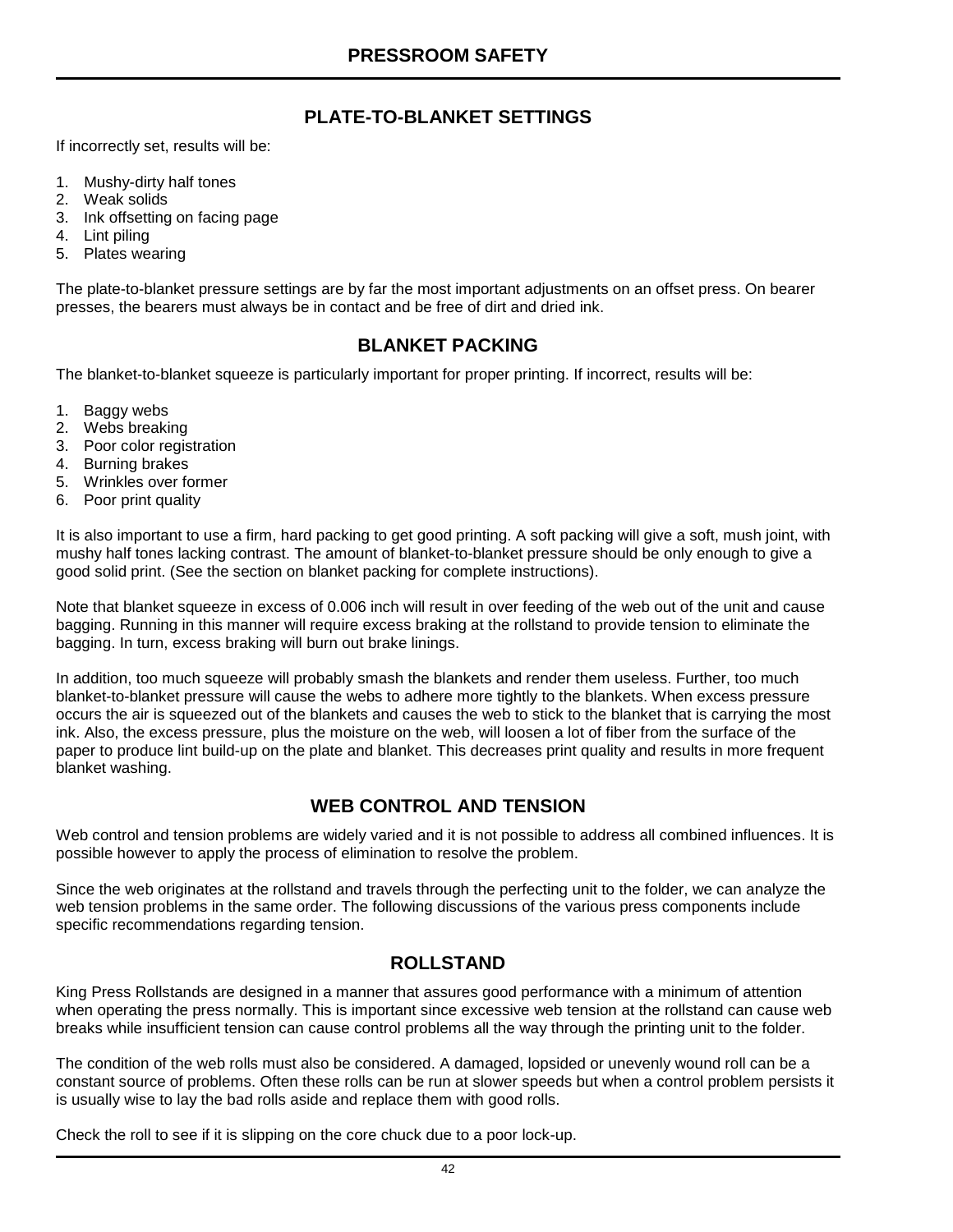A visual inspection is generally all that is required to determine if the rollstand is working properly.

The web tension should be maintained firm and constant and the tension lines of the paper should be straight forward toward the perfecting unit.

### **DRUM BRAKE ROLLSTANDS**

When multiple web tensions must be adjusted the drum brake rollstands can be taken off nominal and balanced to lessen the tension of the tight web and increase the tension of the loose webs.

The proper web tension in the rollstand is obtained by adjusting the spring tension of the dancer roller.

With the springs set, the brake turnbuckle linkage should be adjusted with the press running until the brake provides enough drag for the web to hold the dancer roll in position. (This is either 6 o'clock or 9 o'clock depending on model). If, after making the adjustments the proper braking action is not obtained, the brake is not making correct contact with the drum. Check the following:

- 1. Shoes worn out
- 2. Linkage bottoming in elongated slot
- 3. Shoes not properly installed
- 4. Binding of brake buffer spring clevis
- 5. Glazed brake liners
- 6. Damaged brake drums
- 7. Oil on brake liners
- 8. Bronze bushing worn in side frame letting shaft drop too low to center brake shoes around hub. Shim under bushing or replace.

### **ERRATIC BRAKING**

This discussion specifically applies to the drum brake rollstand models.

When running with a reasonably good roll of paper, the dancer roller should exhibit a minimum amount of oscillation and the brake action should be smooth. Although oscillation is normal with a damaged or lopsided roll, the defect may cause the brake to become erratic. Erratic brakes are as follows:

- 1. The bronze bearing may be worn and cause the core shaft to drop below the center-line of the brake assembly. To correct, replace or shim the worn bearing.
- 2. If the dancer action becomes erratic it may be necessary to shim the brake lining to obtain slightly more contact pressure.
- 3. Brakes that have become glazed can be cleaned with a wire brush. Glazing can be prevented by brushing the brake liners periodically. Note: Never put oil on the brake liners.
- 4. The brake drum must be concentric with the core shaft and the shaft must be straight. If the drum is not concentric, the brakes will grab on the high spots and cause excessive dancer roller oscillation. If they are found to be eccentric, machine the drums just enough to remove the high spots. If necessary straighten the core shaft relative to the drums. It may sometimes be necessary to shim the brake lining to fit the drum. This shaft should only be used on that particular rollstand.
- 5. Examine the brake linkage to see that it is not bottoming or binding in the elongated slot on the brake shoe. Occasionally a pressman will forget to release the brake shoes before trying to remove a roll of paper and damage will result.
- 6. Brake shoes not seated properly.
- 7. Idler in dancer roll slipped allowing idler to rub side frame.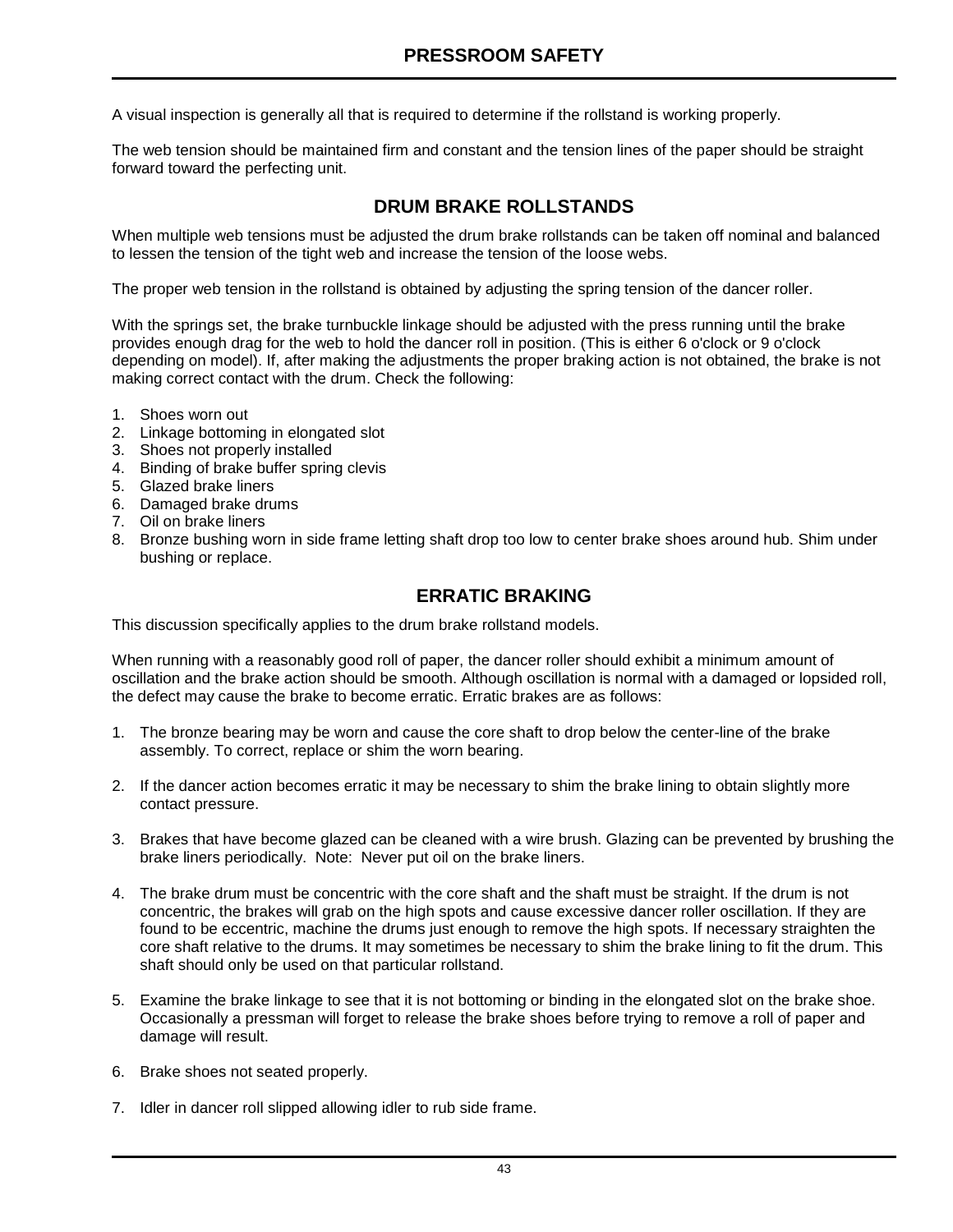8. The bolt in the elongated slot is too tight not allowing free movement of dancer roll.

## **BLANKETS AND WEB CONTROL**

The blanket cylinders are key contributors to web tension and control and it is particularly, important that the blankets are properly packed according to the instructions in the printing unit section.

Blankets throughout the press must be the same type and quality, and packed exactly to the proper height.

The circumference of the blanket cylinders determines exactly how much paper is pulled from the roll and fed through the press. Blanket packing, which determines the effective cylinder diameter and thus the circumference becomes one of the most crucial operations of the pressman. An over packed blanket of 0.001 will send a little over 0.006 too much paper to the folder with each cylinder revolution. This overfeed accumulates to some degree and causes a loose baggy web. Even a very small error can affect the feed amount. Under packed blankets will require excessive ink to attain acceptable color and coverage of solids. In turn, excessive ink causes tack which does not allow proper release of the web.

Blankets must be mounted tightly on the cylinder as loose blankets will increase cylinder circumference and the blanket nip will be excessive. When mounting blankets be certain they are tight all the way across the cylinder and not loose at the edges. Blankets should be pulled tight using the special blanket wrench provided (Never use a cheater pipe when mounting compressible blankets).

The surface of the blanket must be kept clean and velvety to the touch. Rubber blankets are susceptible to accumulating gum from plates and fountain solution and should be washed after each run with blanket wash and water. Blankets will also retain dried inks and become glazed. Dirty blankets cause many problems but can be particularly troublesome with web control problems. Clean blankets will also release the web quickly, whereas the web will cling or stick to tacky blankets.

Tacky blankets can also be caused by gum from the plates. Removing the gum from the plates with water and a sponge at start-up will eliminate one of the most probable causes of tacky blankets. It is also not a good printing practice to allow gum to accumulate on the blankets, so periodically wash the blankets with water and blanket wash is advised.

If a tacky ink condition exists, the ink supplier should be summoned to work out a formula suitable to the conditions or the press.

Fountain solution from the dampener is bound to find its way under the blankets where it becomes absorbed by the under packing and fabric back of the blanket. It is therefore very important that the blankets be removed every two or three weeks and repacked using fresh, dry packing material. Before replacing the blankets, the cylinder should be wiped clean, using solvent if necessary, to remove ink; however, water should be used to remove gum and dried fountain solution. Be sure to wipe the cylinder dry and coat it with a very light film of oil before replacing the blanket.

#### **INK AND WATER BALANCE**

It is always important to use as little ink and water as possible to achieve quality printing. Any condition that results in using excessive amounts will cause web stretch. If this occurs every mechanical adjustment pertaining to impression and roller settings is unjustifiably suspected. A dirty water system, even the solution itself, will also cause trouble in this respect.

Typically, a web that stretches with every press revolution or clings to the blanket because of excessive ink results in poor web control.